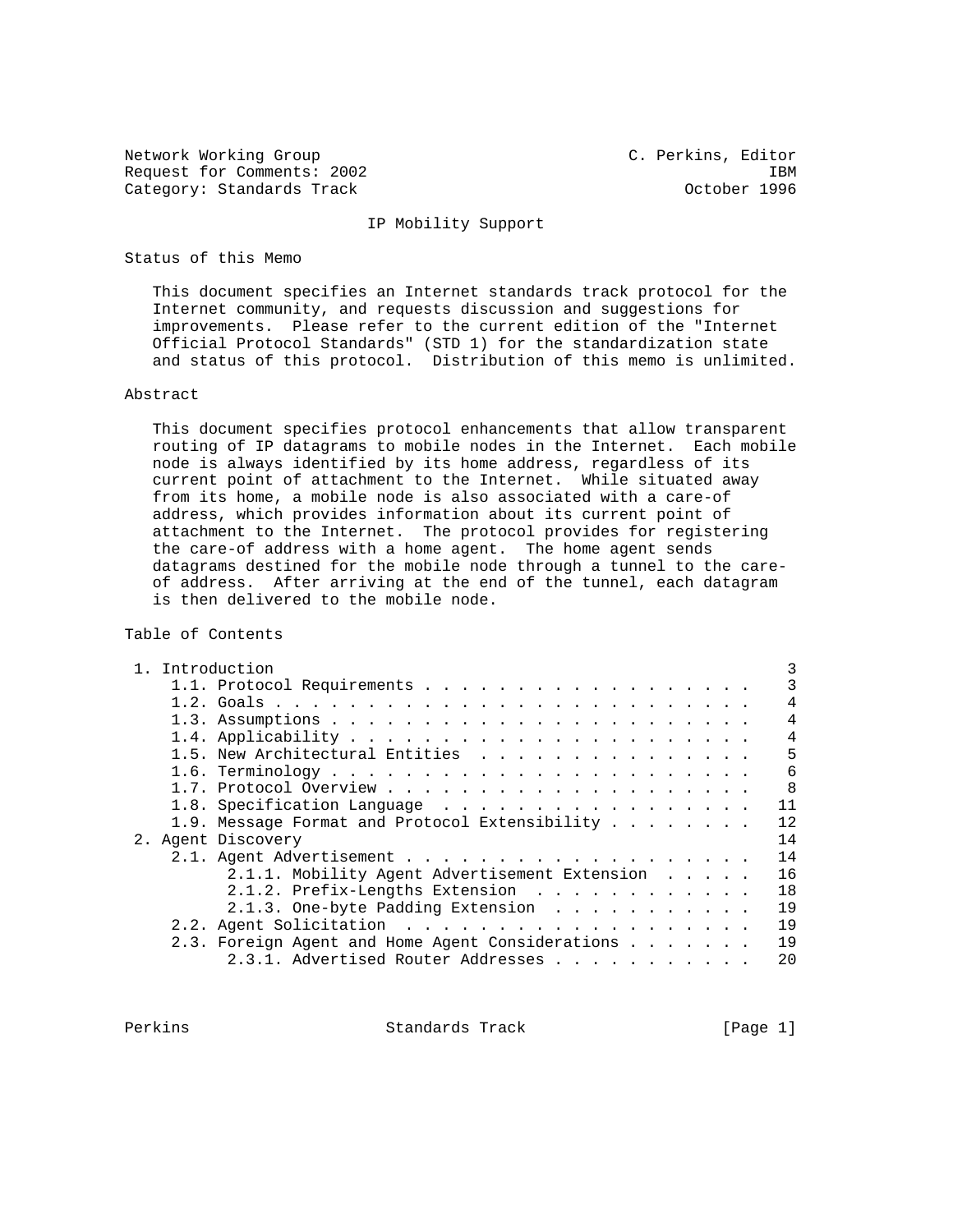| 2.3.2. Sequence Numbers and Rollover Handling    | 21 |
|--------------------------------------------------|----|
| 2.4. Mobile Node Considerations                  | 21 |
| 2.4.1. Registration Required                     | 22 |
| 2.4.2. Move Detection                            | 22 |
| 2.4.3. Returning Home                            | 24 |
| 2.4.4. Sequence Numbers and Rollover Handling    | 24 |
| 3. Registration                                  | 24 |
|                                                  | 25 |
|                                                  | 26 |
|                                                  | 26 |
|                                                  | 29 |
| 3.5. Registration Extensions                     | 32 |
| 3.5.1. Computing Authentication Extension Values | 32 |
| 3.5.2. Mobile-Home Authentication Extension      | 33 |
| 3.5.3. Mobile-Foreign Authentication Extension   | 33 |
| 3.5.4. Foreign-Home Authentication Extension     | 34 |
| 3.6. Mobile Node Considerations                  | 34 |
| 3.6.1. Sending Registration Requests             | 36 |
| 3.6.2. Receiving Registration Replies            | 40 |
| 3.6.3. Registration Retransmission               | 42 |
| 3.7. Foreign Agent Considerations                | 43 |
| 3.7.1. Configuration and Registration Tables     | 44 |
| 3.7.2. Receiving Registration Requests           | 44 |
| 3.7.3. Receiving Registration Replies            | 47 |
| 3.8. Home Agent Considerations                   | 49 |
| 3.8.1. Configuration and Registration Tables     | 49 |
| 3.8.2. Receiving Registration Requests           | 49 |
| 3.8.3. Sending Registration Replies              | 53 |
| 4. Routing Considerations                        | 55 |
|                                                  | 56 |
| 4.2. Unicast Datagram Routing                    | 56 |
| 4.2.1. Mobile Node Considerations                | 56 |
| 4.2.2. Foreign Agent Considerations              | 57 |
| 4.2.3. Home Agent Considerations                 | 58 |
|                                                  | 59 |
|                                                  | 60 |
| 4.4. Multicast Datagram Routing                  | 61 |
| 4.6. ARP, Proxy ARP, and Gratuitous ARP          | 62 |
|                                                  | 66 |
| 5. Security Considerations                       | 66 |
| 5.1. Message Authentication Codes                | 66 |
| 5.2. Areas of Security Concern in this Protocol  |    |
|                                                  | 67 |
| 5.4. Picking Good Random Numbers                 | 67 |
|                                                  | 67 |
| 5.6. Replay Protection for Registration Requests | 68 |
| 5.6.1. Replay Protection using Timestamps        | 68 |
| 5.6.2. Replay Protection using Nonces            | 69 |
| 6. Acknowledgments                               | 71 |

Perkins **Standards Track** [Page 2]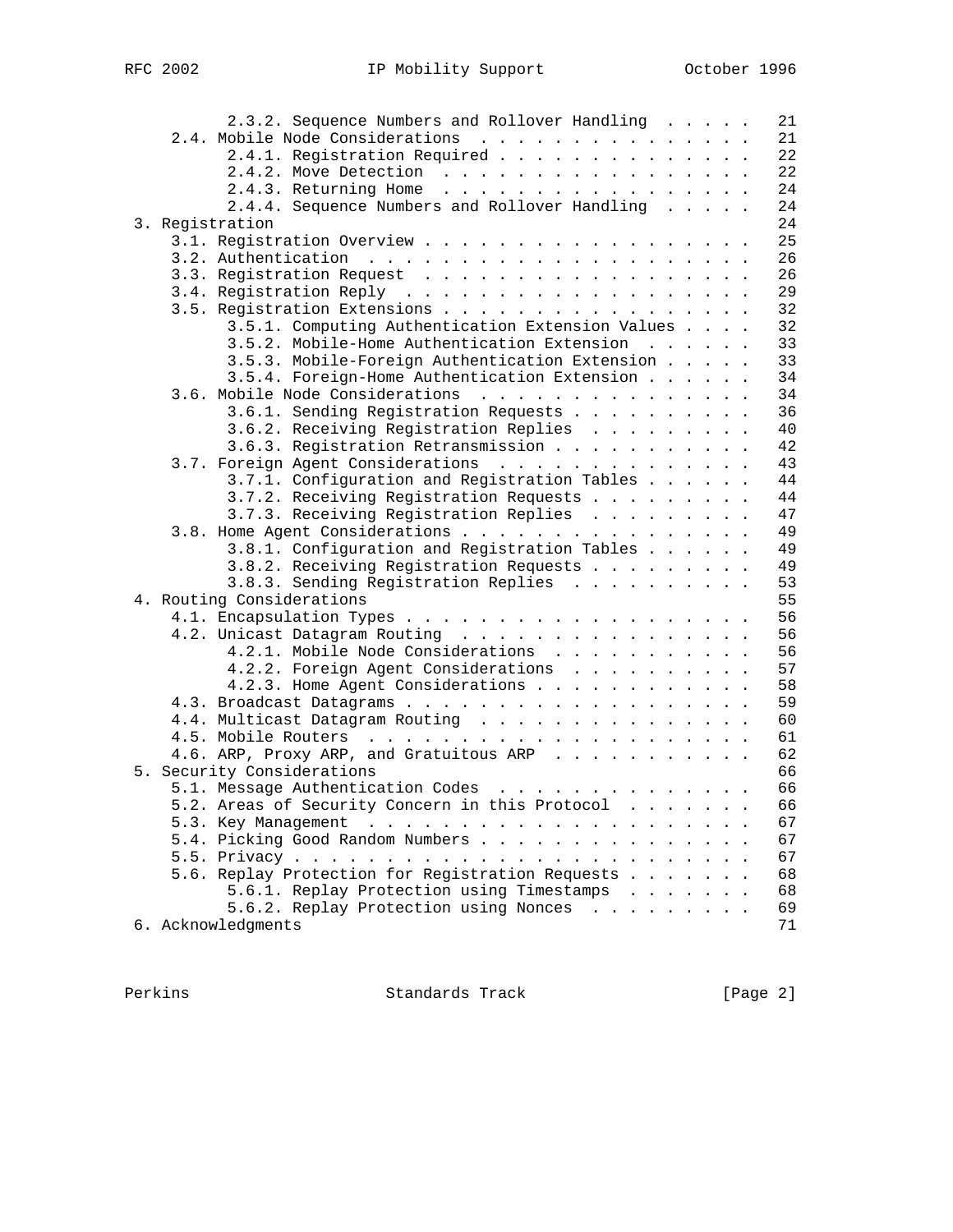| A. Patent Issues                                      | 72 |
|-------------------------------------------------------|----|
| A.1. IBM Patent #5,159,592                            | 72 |
|                                                       | 72 |
| B. Link-Layer Considerations                          | 73 |
| C. TCP Considerations                                 | 73 |
|                                                       | 73 |
| C.2. TCP Congestion Management                        | 73 |
| D. Example Scenarios                                  | 74 |
| D.1. Registering with a Foreign Agent Care-of Address | 74 |
| D.2. Registering with a Co-Located Care-of Address    | 75 |
|                                                       | 76 |
| E. Applicability of Prefix Lengths Extension          | 76 |
| Editor's Address                                      | 79 |
|                                                       |    |

#### 1. Introduction

 IP version 4 assumes that a node's IP address uniquely identifies the node's point of attachment to the Internet. Therefore, a node must be located on the network indicated by its IP address in order to receive datagrams destined to it; otherwise, datagrams destined to the node would be undeliverable. For a node to change its point of attachment without losing its ability to communicate, currently one of the two following mechanisms must typically be employed:

- a) the node must change its IP address whenever it changes its point of attachment, or
- b) host-specific routes must be propagated throughout much of the Internet routing fabric.

 Both of these alternatives are often unacceptable. The first makes it impossible for a node to maintain transport and higher-layer connections when the node changes location. The second has obvious and severe scaling problems, especially relevant considering the explosive growth in sales of notebook (mobile) computers.

 A new, scalable, mechanism is required for accommodating node mobility within the Internet. This document defines such a mechanism, which enables nodes to change their point of attachment to the Internet without changing their IP address.

1.1. Protocol Requirements

 A mobile node must be able to communicate with other nodes after changing its link-layer point of attachment to the Internet, yet without changing its IP address.

Perkins **Example 2** Standards Track **Example 2** [Page 3]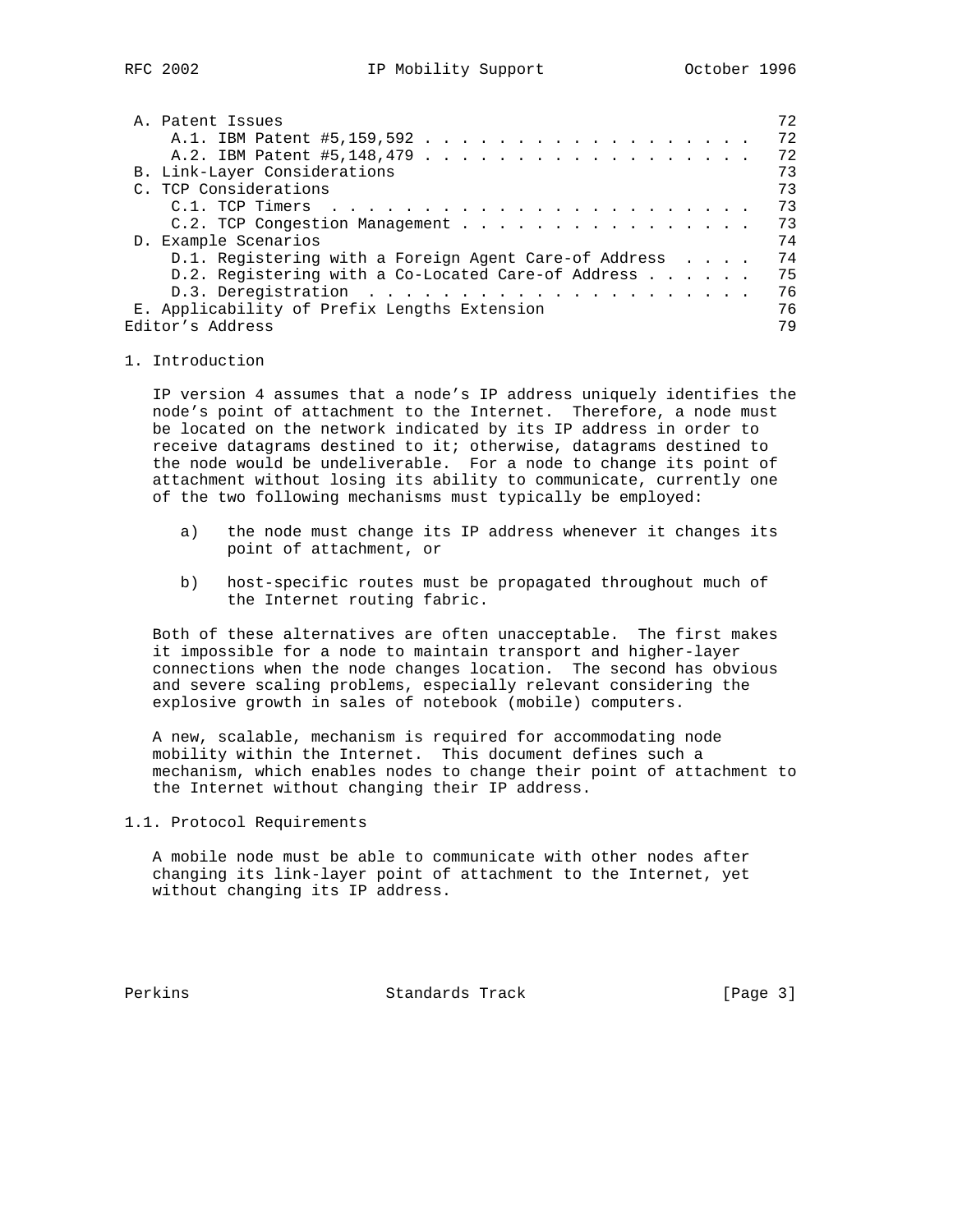A mobile node must be able to communicate with other nodes that do not implement these mobility functions. No protocol enhancements are required in hosts or routers that are not acting as any of the new architectural entities introduced in Section 1.5.

 All messages used to update another node as to the location of a mobile node must be authenticated in order to protect against remote redirection attacks.

## 1.2. Goals

 The link by which a mobile node is directly attached to the Internet may often be a wireless link. This link may thus have a substantially lower bandwidth and higher error rate than traditional wired networks. Moreover, mobile nodes are likely to be battery powered, and minimizing power consumption is important. Therefore, the number of administrative messages sent over the link by which a mobile node is directly attached to the Internet should be minimized, and the size of these messages should be kept as small as is reasonably possible.

## 1.3. Assumptions

 The protocols defined in this document place no additional constraints on the assignment of IP addresses. That is, a mobile node can be assigned an IP address by the organization that owns the machine.

 This protocol assumes that mobile nodes will generally not change their point of attachment to the Internet more frequently than once per second.

 This protocol assumes that IP unicast datagrams are routed based on the destination address in the datagram header (and not, for example, by source address).

# 1.4. Applicability

 Mobile IP is intended to enable nodes to move from one IP subnet to another. It is just as suitable for mobility across homogeneous media as it is for mobility across heterogeneous media. That is, Mobile IP facilitates node movement from one Ethernet segment to another as well as it accommodates node movement from an Ethernet segment to a wireless LAN, as long as the mobile node's IP address remains the same after such a movement.

 One can think of Mobile IP as solving the "macro" mobility management problem. It is less well suited for more "micro" mobility management

Perkins Standards Track [Page 4]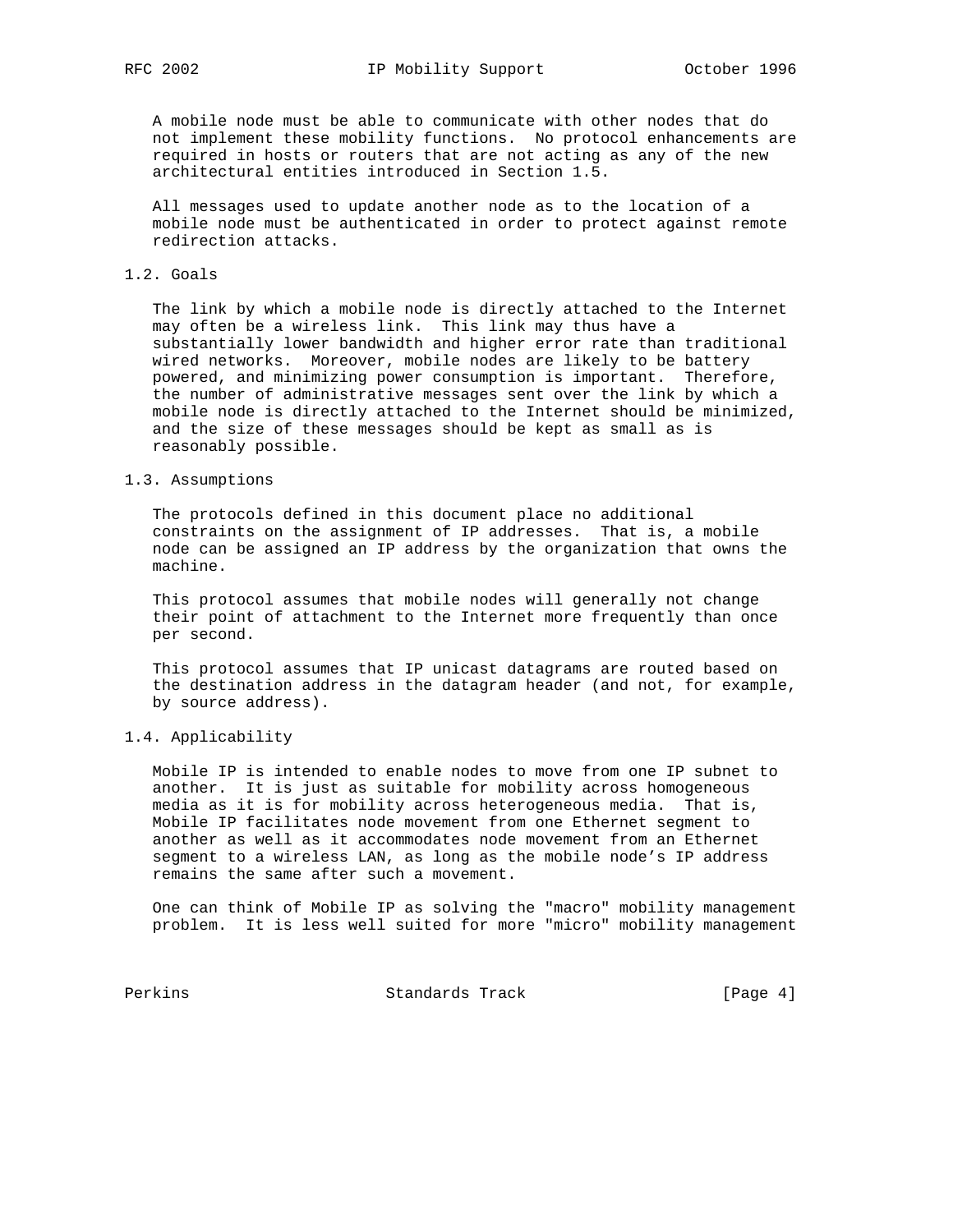applications -- for example, handoff amongst wireless transceivers, each of which covers only a very small geographic area. As long as node movement does not occur between points of attachment on different IP subnets, link-layer mechanisms for mobility (i.e., link-layer handoff) may offer faster convergence and far less overhead than Mobile IP.

### 1.5. New Architectural Entities

Mobile IP introduces the following new functional entities:

Mobile Node

 A host or router that changes its point of attachment from one network or subnetwork to another. A mobile node may change its location without changing its IP address; it may continue to communicate with other Internet nodes at any location using its (constant) IP address, assuming link-layer connectivity to a point of attachment is available.

Home Agent

 A router on a mobile node's home network which tunnels datagrams for delivery to the mobile node when it is away from home, and maintains current location information for the mobile node.

Foreign Agent

 A router on a mobile node's visited network which provides routing services to the mobile node while registered. The foreign agent detunnels and delivers datagrams to the mobile node that were tunneled by the mobile node's home agent. For datagrams sent by a mobile node, the foreign agent may serve as a default router for registered mobile nodes.

 A mobile node is given a long-term IP address on a home network. This home address is administered in the same way as a "permanent" IP address is provided to a stationary host. When away from its home network, a "care-of address" is associated with the mobile node and reflects the mobile node's current point of attachment. The mobile node uses its home address as the source address of all IP datagrams that it sends, except where otherwise described in this document for datagrams sent for certain mobility management functions (e.g., as in Section 3.6.1.1).

Perkins **Example 2** Standards Track **Example 2** [Page 5]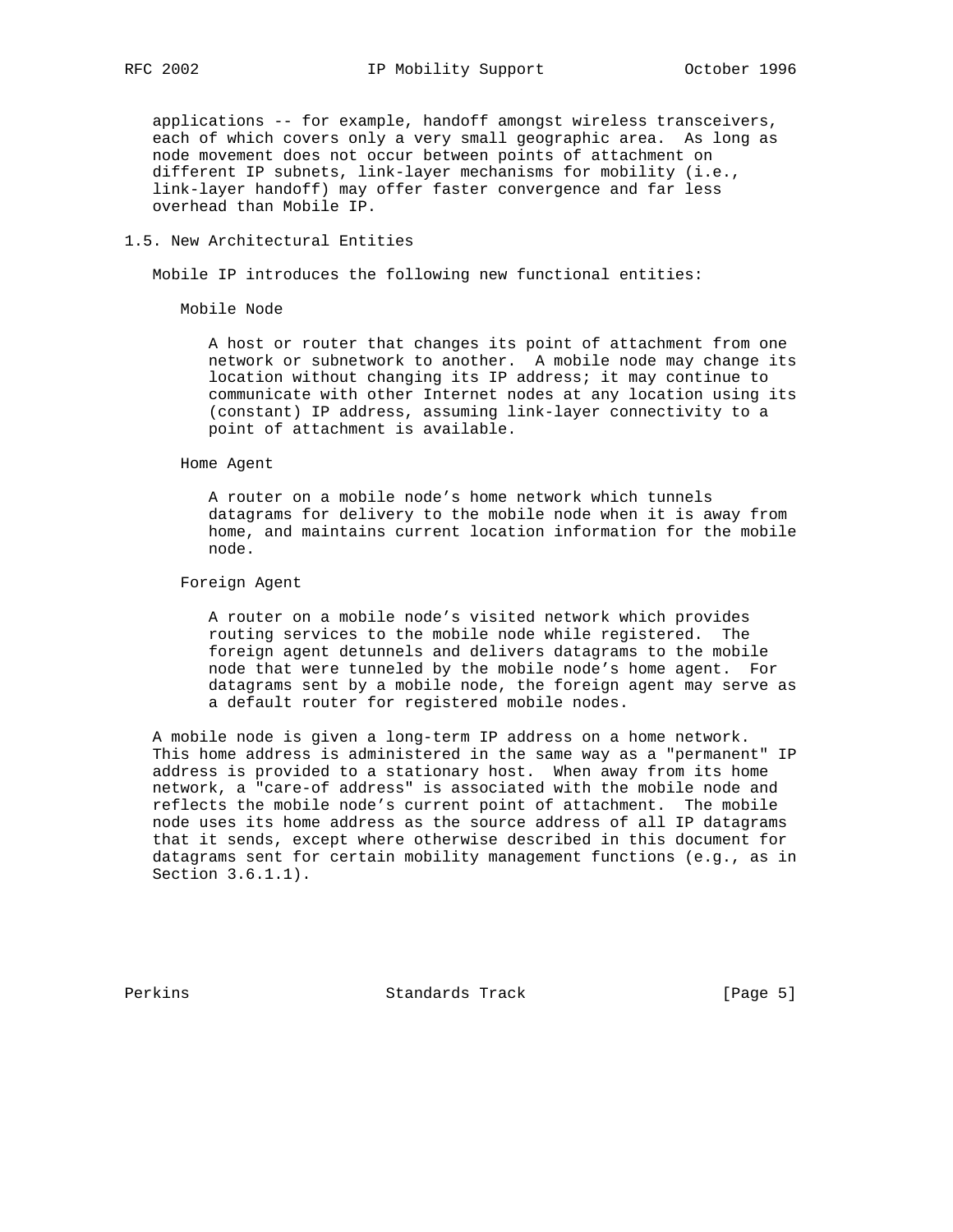# 1.6. Terminology

This document frequently uses the following terms:

Agent Advertisement

 An advertisement message constructed by attaching a special Extension to a router advertisement [4] message.

Care-of Address

 The termination point of a tunnel toward a mobile node, for datagrams forwarded to the mobile node while it is away from home. The protocol can use two different types of care-of address: a "foreign agent care-of address" is an address of a foreign agent with which the mobile node is registered, and a "co-located care-of address" is an externally obtained local address which the mobile node has associated with one of its own network interfaces.

#### Correspondent Node

 A peer with which a mobile node is communicating. A correspondent node may be either mobile or stationary.

#### Foreign Network

Any network other than the mobile node's Home Network.

Home Address

 An IP address that is assigned for an extended period of time to a mobile node. It remains unchanged regardless of where the node is attached to the Internet.

Home Network

 A network, possibly virtual, having a network prefix matching that of a mobile node's home address. Note that standard IP routing mechanisms will deliver datagrams destined to a mobile node's Home Address to the mobile node's Home Network.

 Link A facility or medium over which nodes can communicate at the link layer. A link underlies the network layer.

## Link-Layer Address

 The address used to identify an endpoint of some communication over a physical link. Typically, the Link-Layer address is an interface's Media Access Control (MAC) address.

## Mobility Agent Either a home agent or a foreign agent.

Perkins **Example 2** Standards Track **Perkins** [Page 6]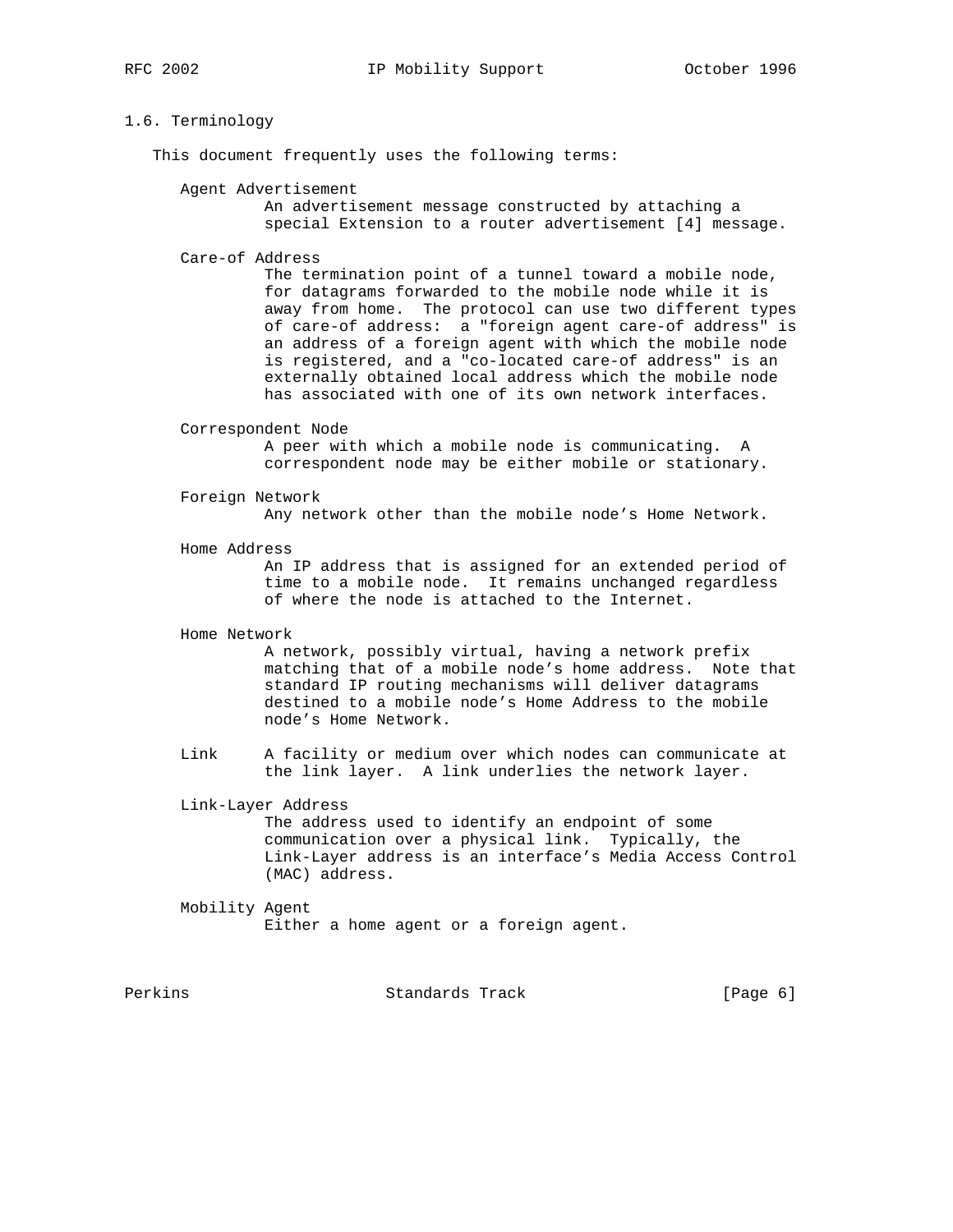Mobility Binding The association of a home address with a care-of address, along with the remaining lifetime of that association.

Mobility Security Association

 A collection of security contexts, between a pair of nodes, which may be applied to Mobile IP protocol messages exchanged between them. Each context indicates an authentication algorithm and mode (Section 5.1), a secret (a shared key, or appropriate public/private key pair), and a style of replay protection in use (Section 5.6).

Node A host or a router.

Association.

- Nonce A randomly chosen value, different from previous choices, inserted in a message to protect against replays.
- Security Parameter Index (SPI) An index identifying a security context between a pair of nodes among the contexts available in the Mobility Security Association. SPI values 0 through 255 are reserved and MUST NOT be used in any Mobility Security
- Tunnel The path followed by a datagram while it is encapsulated. The model is that, while it is encapsulated, a datagram is routed to a knowledgeable decapsulating agent, which decapsulates the datagram and then correctly delivers it to its ultimate destination.

#### Virtual Network

 A network with no physical instantiation beyond a router (with a physical network interface on another network). The router (e.g., a home agent) generally advertises reachability to the virtual network using conventional routing protocols.

Visited Network

 A network other than a mobile node's Home Network, to which the mobile node is currently connected.

Visitor List

The list of mobile nodes visiting a foreign agent.

Perkins **Example 2** Standards Track **Example 2** [Page 7]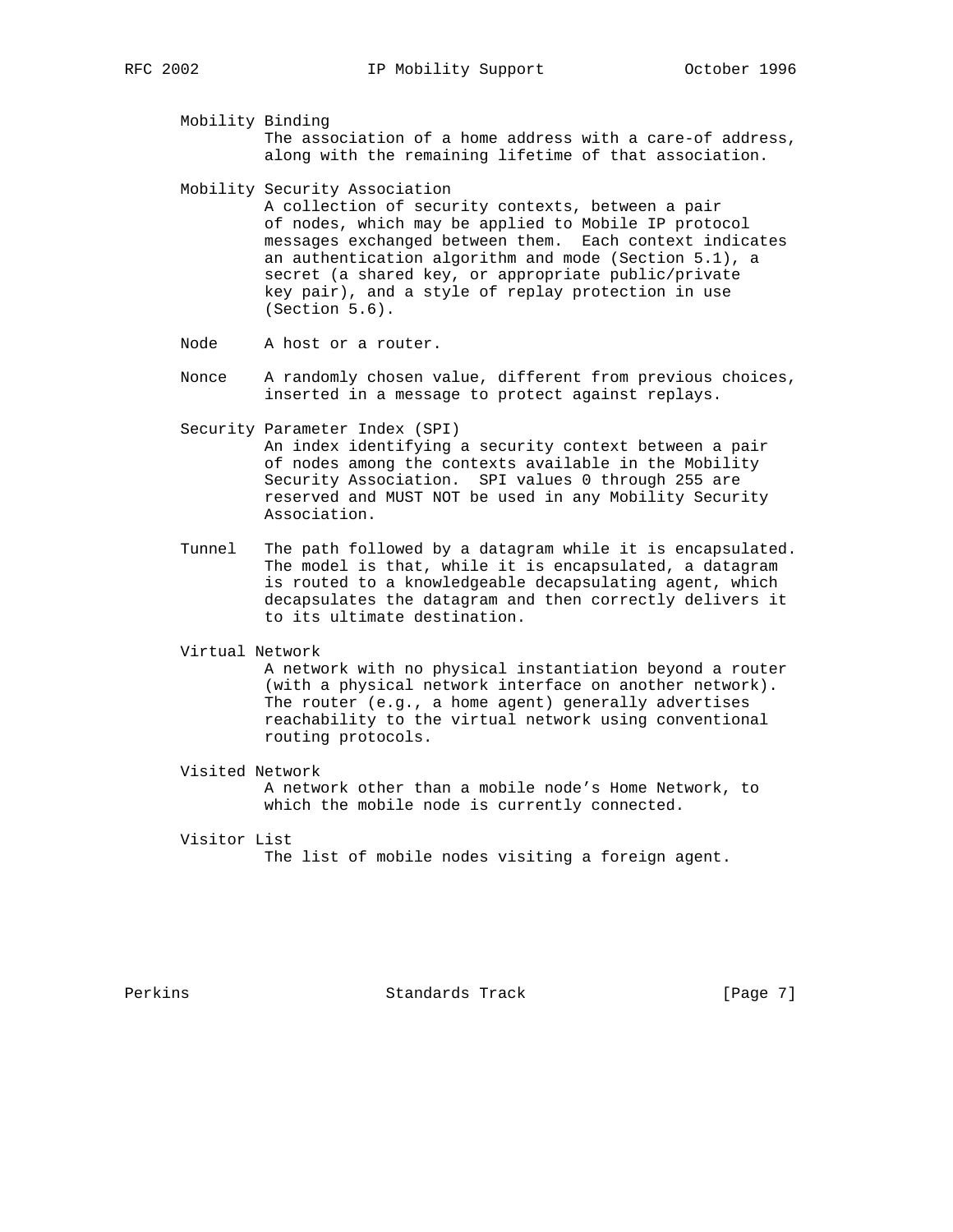# 1.7. Protocol Overview

The following support services are defined for Mobile IP:

Agent Discovery

 Home agents and foreign agents may advertise their availability on each link for which they provide service. A newly arrived mobile node can send a solicitation on the link to learn if any prospective agents are present.

Registration

 When the mobile node is away from home, it registers its care-of address with its home agent. Depending on its method of attachment, the mobile node will register either directly with its home agent, or through a foreign agent which forwards the registration to the home agent.

 The following steps provide a rough outline of operation of the Mobile IP protocol:

- Mobility agents (i.e., foreign agents and home agents) advertise their presence via Agent Advertisement messages (Section 2). A mobile node may optionally solicit an Agent Advertisement message from any locally attached mobility agents through an Agent Solicitation message.
- A mobile node receives these Agent Advertisements and determines whether it is on its home network or a foreign network.
- When the mobile node detects that it is located on its home network, it operates without mobility services. If returning to its home network from being registered elsewhere, the mobile node deregisters with its home agent, through exchange of a Registration Request and Registration Reply message with it.
- When a mobile node detects that it has moved to a foreign network, it obtains a care-of address on the foreign network. The care-of address can either be determined from a foreign agent's advertisements (a foreign agent care-of address), or by some external assignment mechanism such as DHCP [6] (a co-located care-of address).
- The mobile node operating away from home then registers its new care-of address with its home agent through exchange of a Registration Request and Registration Reply message with it, possibly via a foreign agent (Section 3).

Perkins **Example 2** Standards Track **Example 2** [Page 8]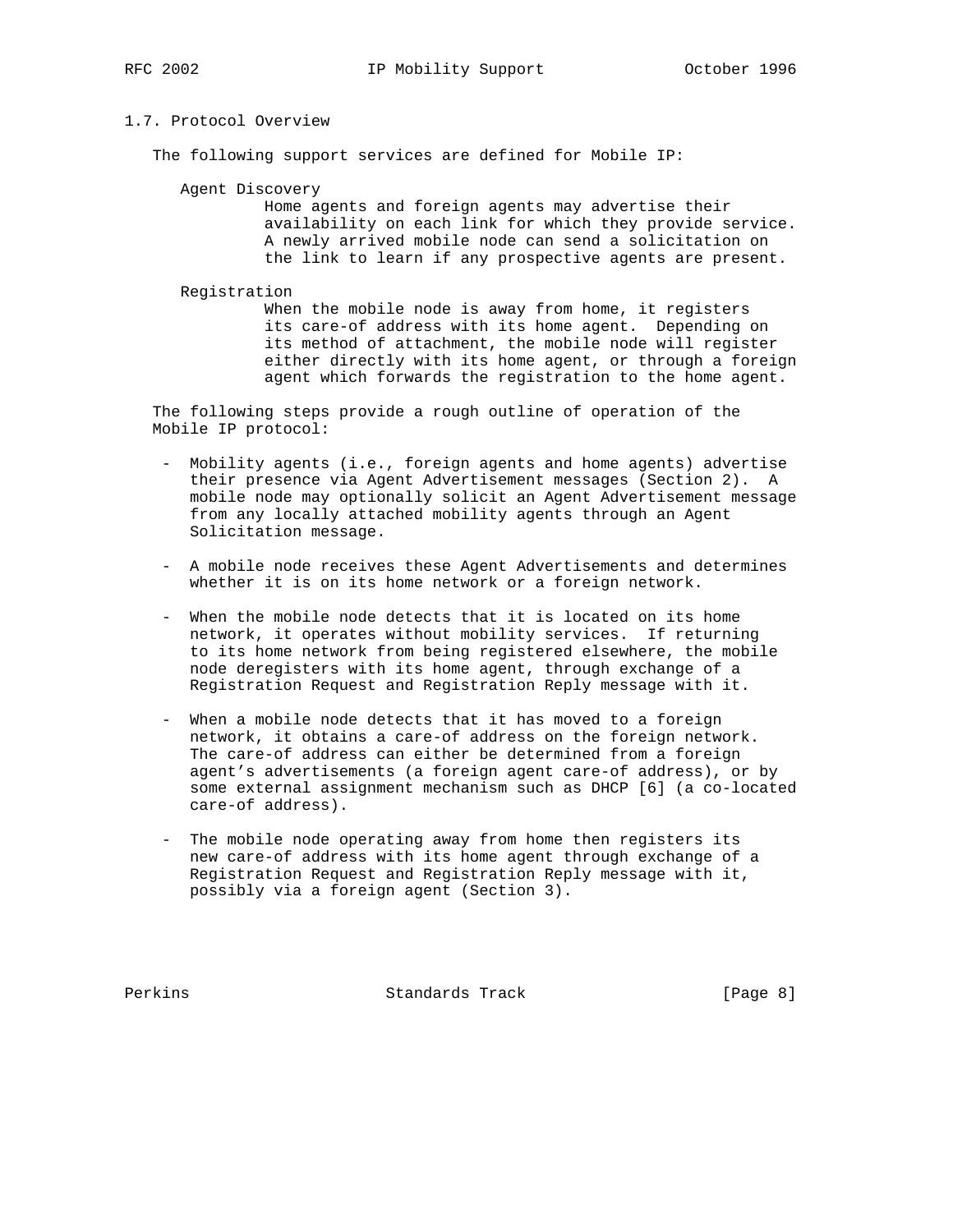- Datagrams sent to the mobile node's home address are intercepted by its home agent, tunneled by the home agent to the mobile node's care-of address, received at the tunnel endpoint (either at a foreign agent or at the mobile node itself), and finally delivered to the mobile node (Section 4.2.3).
- In the reverse direction, datagrams sent by the mobile node are generally delivered to their destination using standard IP routing mechanisms, not necessarily passing through the home agent.

 When away from home, Mobile IP uses protocol tunneling to hide a mobile node's home address from intervening routers between its home network and its current location. The tunnel terminates at the mobile node's care-of address. The care-of address must be an address to which datagrams can be delivered via conventional IP routing. At the care-of address, the original datagram is removed from the tunnel and delivered to the mobile node.

 Mobile IP provides two alternative modes for the acquisition of a care-of address:

- A "foreign agent care-of address" is a care-of address provided by a foreign agent through its Agent Advertisement messages. In this case, the care-of address is an IP address of the foreign agent. In this mode, the foreign agent is the endpoint of the tunnel and, upon receiving tunneled datagrams, decapsulates them and delivers the inner datagram to the mobile node. This mode of acquisition is preferred because it allows many mobile nodes to share the same care-of address and therefore does not place unnecessary demands on the already limited IPv4 address space.
- A "co-located care-of address" is a care-of address acquired by the mobile node as a local IP address through some external means, which the mobile node then associates with one of its own network interfaces. The address may be dynamically acquired as a temporary address by the mobile node such as through DHCP [6], or may be owned by the mobile node as a long-term address for its use only while visiting some foreign network. Specific external methods of acquiring a local IP address for use as a co-located care-of address are beyond the scope of this document. When using a co-located care-of address, the mobile node serves as the endpoint of the tunnel and itself performs decapsulation of the datagrams tunneled to it.

 The mode of using a co-located care-of address has the advantage that it allows a mobile node to function without a foreign agent, for example, in networks that have not yet deployed a foreign agent.

Perkins **Example 2018** Standards Track **Example 2018** [Page 9]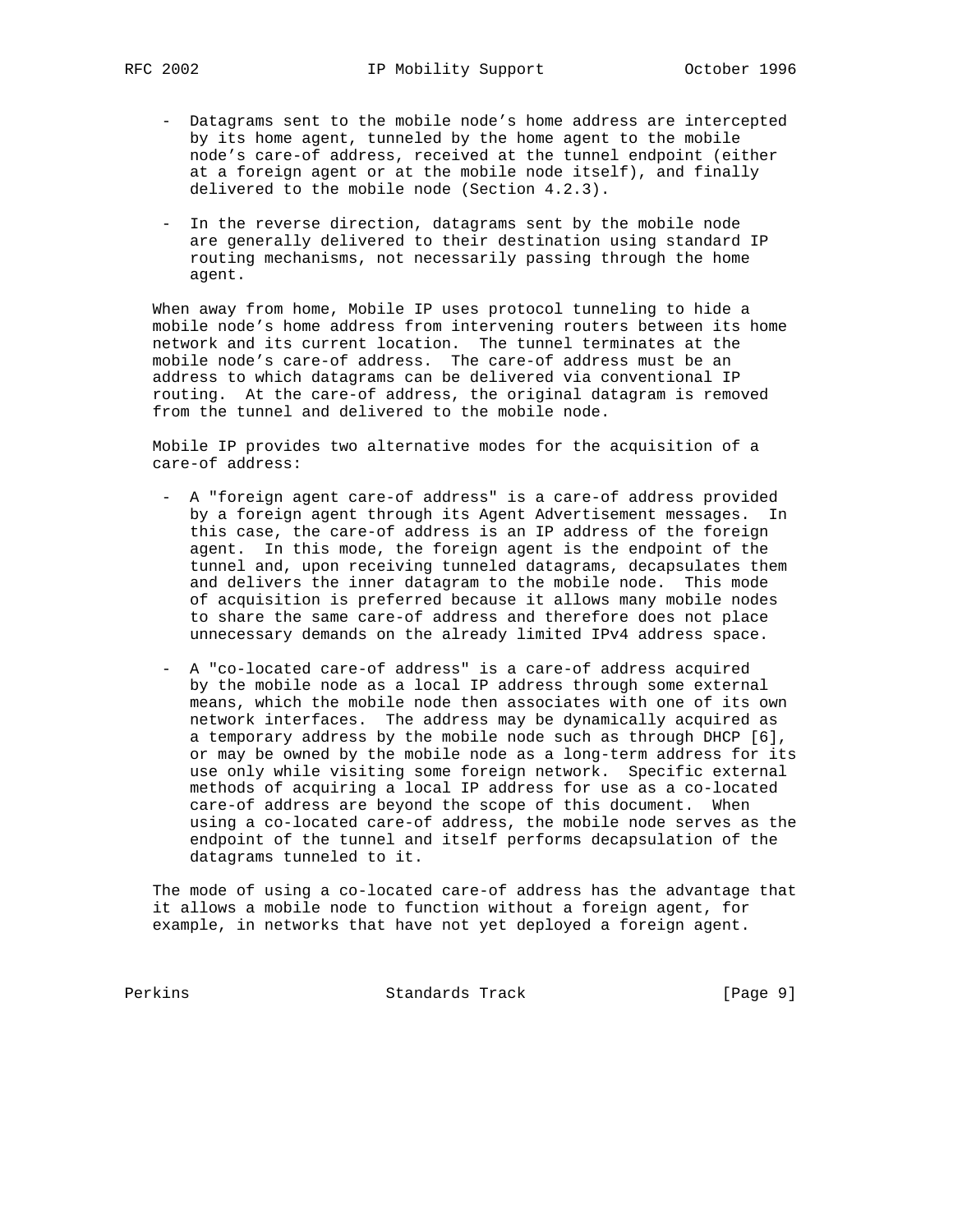It does, however, place additional burden on the IPv4 address space because it requires a pool of addresses within the foreign network to be made available to visiting mobile nodes. It is difficult to efficiently maintain pools of addresses for each subnet that may permit mobile nodes to visit.

 It is important to understand the distinction between the care-of address and the foreign agent functions. The care-of address is simply the endpoint of the tunnel. It might indeed be an address of a foreign agent (a foreign agent care-of address), but it might instead be an address temporarily acquired by the mobile node (a co located care-of address). A foreign agent, on the other hand, is a mobility agent that provides services to mobile nodes. See Sections 3.7 and 4.2.2 for additional details.

 A home agent MUST be able to attract and intercept datagrams that are destined to the home address of any of its registered mobile nodes. Using the proxy and gratuitous ARP mechanisms described in Section 4.6, this requirement can be satisfied if the home agent has a network interface on the link indicated by the mobile node's home address. Other placements of the home agent relative to the mobile node's home location MAY also be possible using other mechanisms for intercepting datagrams destined to the mobile node's home address. Such placements are beyond the scope of this document.

 Similarly, a mobile node and a prospective or current foreign agent MUST be able to exchange datagrams without relying on standard IP routing mechanisms; that is, those mechanisms which make forwarding decisions based upon the network-prefix of the destination address in the IP header. This requirement can be satisfied if the foreign agent and the visiting mobile node have an interface on the same link. In this case, the mobile node and foreign agent simply bypass their normal IP routing mechanism when sending datagrams to each other, addressing the underlying link-layer packets to their respective link-layer addresses. Other placements of the foreign agent relative to the mobile node MAY also be possible using other mechanisms to exchange datagrams between these nodes, but such placements are beyond the scope of this document.

 If a mobile node is using a co-located care-of address (as described in (b) above), the mobile node MUST be located on the link identified by the network prefix of this care-of address. Otherwise, datagrams destined to the care-of address would be undeliverable.

 For example, the figure below illustrates the routing of datagrams to and from a mobile node away from home, once the mobile node has registered with its home agent. In the figure below, the mobile node is using a foreign agent care-of address:

Perkins Standards Track [Page 10]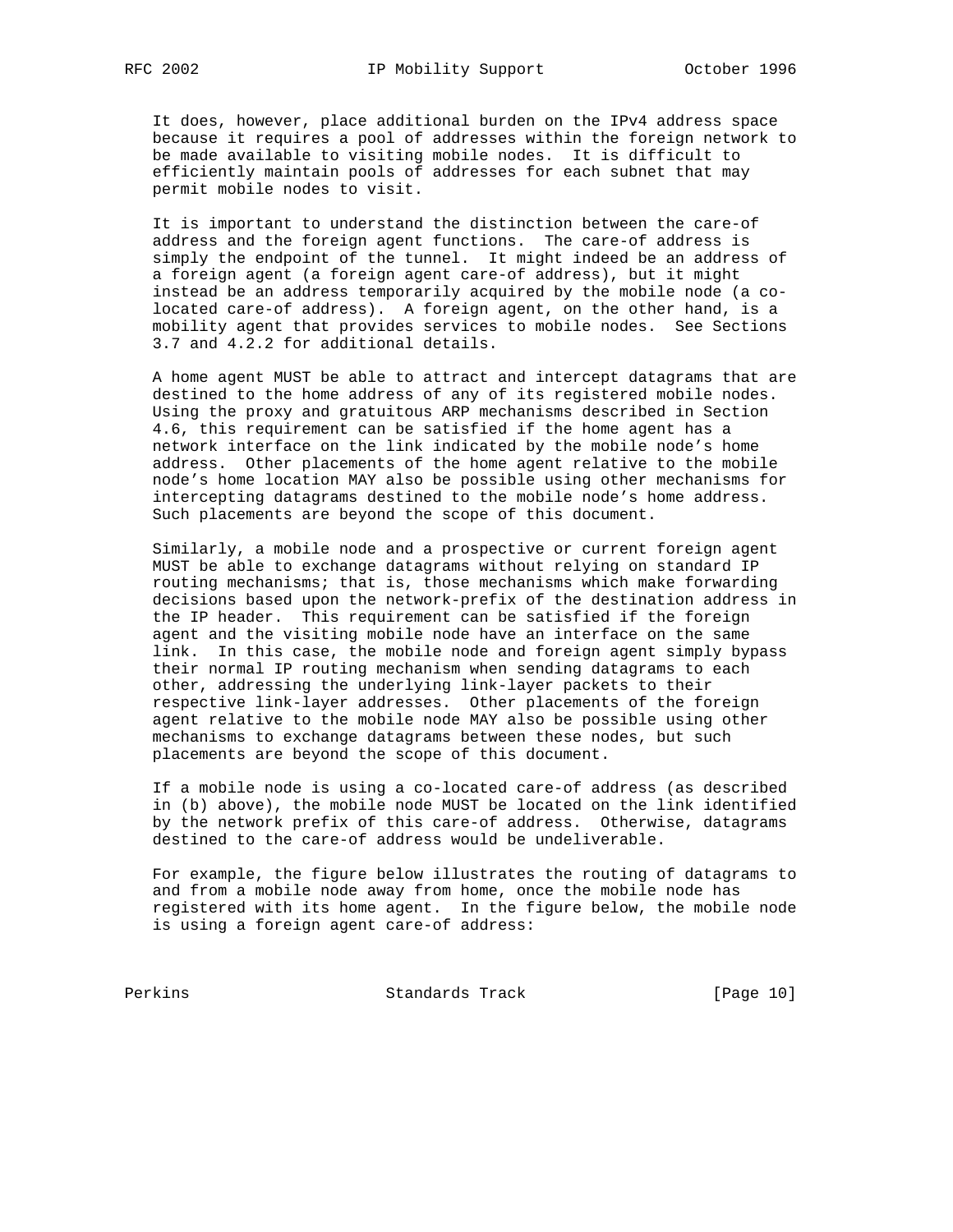



# 1.8. Specification Language

 In this document, several words are used to signify the requirements of the specification. These words are often capitalized.

- MUST This word, or the adjective "required", means that the definition is an absolute requirement of the specification.
- MUST NOT This phrase means that the definition is an absolute prohibition of the specification.
- SHOULD This word, or the adjective "recommended", means that, in some circumstances, valid reasons may exist to ignore this item, but the full implications must be understood and carefully weighed before choosing a different course. Unexpected results may result otherwise.
- MAY This word, or the adjective "optional", means that this item is one of an allowed set of alternatives. An implementation which does not include this option MUST be prepared to interoperate with another implementation which does include the option.

Perkins 6 (Page 11) Standards Track [Page 11]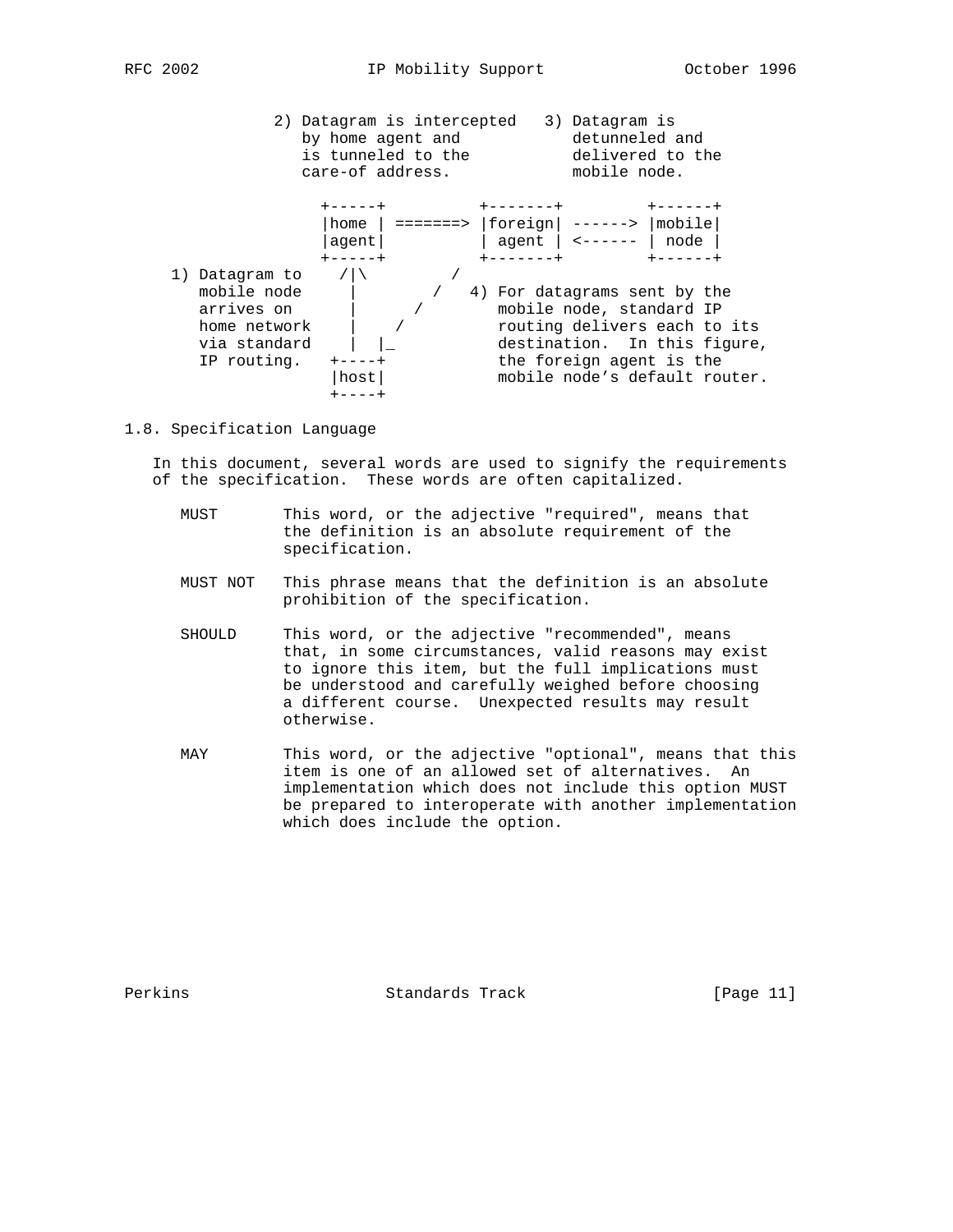silently discard

 The implementation discards the datagram without further processing, and without indicating an error to the sender. The implementation SHOULD provide the capability of logging the error, including the contents of the discarded datagram, and SHOULD record the event in a statistics counter.

#### 1.9. Message Format and Protocol Extensibility

 Mobile IP defines a set of new control messages, sent with UDP [17] using well-known port number 434. Currently, the following two message types are defined:

- 1 Registration Request
- 3 Registration Reply

 Up-to-date values for the message types for Mobile IP control messages are specified in the most recent "Assigned Numbers" [20].

 In addition, for Agent Discovery, Mobile IP makes use of the existing Router Advertisement and Router Solicitation messages defined for ICMP Router Discovery [4].

 Mobile IP defines a general Extension mechanism to allow optional information to be carried by Mobile IP control messages or by ICMP Router Discovery messages. Each of these Extensions (with one exception) is encoded in the following Type-Length-Value format:

| 0 1 2 3 4 5 6 7 8 9 0 1 2 3 4 5 6 7 8 9 0 1 2 |                      |  |  |  |  |  |  |  |  |  |  |
|-----------------------------------------------|----------------------|--|--|--|--|--|--|--|--|--|--|
|                                               |                      |  |  |  |  |  |  |  |  |  |  |
|                                               | Type   Length   Data |  |  |  |  |  |  |  |  |  |  |
|                                               |                      |  |  |  |  |  |  |  |  |  |  |

Type Indicates the particular type of Extension.

- Length Indicates the length (in bytes) of the data field within this Extension. The length does NOT include the Type and Length bytes.
- Data The particular data associated with this Extension. This field may be zero or more bytes in length. The format and length of the data field is determined by the type and length fields.

Perkins 6 (Page 12) Standards Track [Page 12]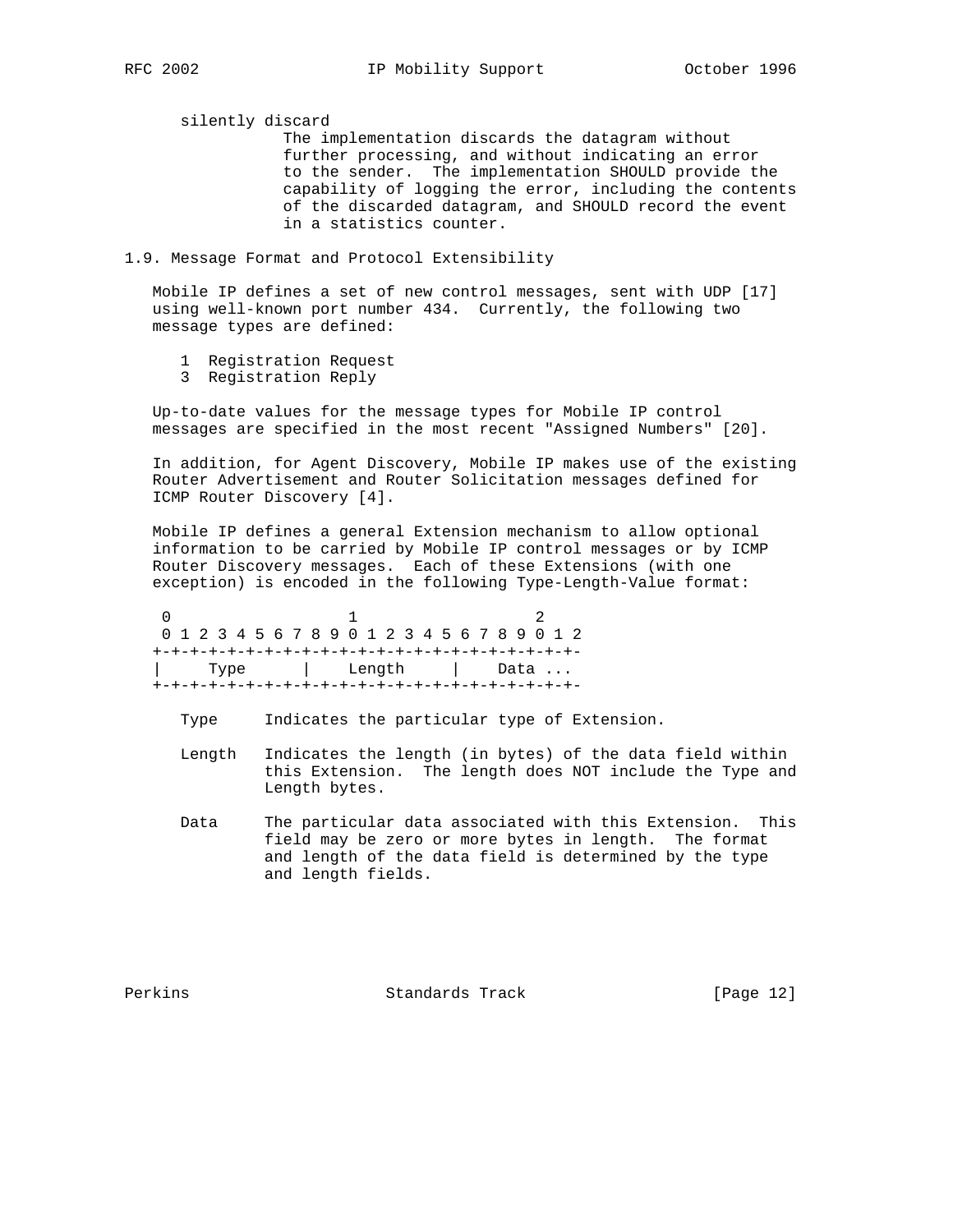Extensions allow variable amounts of information to be carried within each datagram. The end of the list of Extensions is indicated by the total length of the IP datagram.

 Two separately maintained sets of numbering spaces, from which Extension Type values are allocated, are used in Mobile IP:

- The first set consists of those Extensions which may appear only in Mobile IP control messages (those sent to and from UDP port number 434). Currently, the following Types are defined for Extensions appearing in Mobile IP control messages:
	- 32 Mobile-Home Authentication
	- 33 Mobile-Foreign Authentication
	- 34 Foreign-Home Authentication
- The second set consists of those extensions which may appear only in ICMP Router Discovery messages [4]. Currently, Mobile IP defines the following Types for Extensions appearing in ICMP Router Discovery messages:
	- 0 One-byte Padding (encoded with no Length nor Data field)
	- 16 Mobility Agent Advertisement
	- 19 Prefix-Lengths

 Each individual Extension is described in detail in a separate section later in this document. Up-to-date values for these Extension Type numbers are specified in the most recent "Assigned Numbers" [20].

 Due to the separation (orthogonality) of these sets, it is conceivable that two Extensions that are defined at a later date could have identical Type values, so long as one of the Extensions may be used only in Mobile IP control messages and the other may be used only in ICMP Router Discovery messages.

 When an Extension numbered in either of these sets within the range 0 through 127 is encountered but not recognized, the message containing that Extension MUST be silently discarded. When an Extension numbered in the range 128 through 255 is encountered which is not recognized, that particular Extension is ignored, but the rest of the Extensions and message data MUST still be processed. The Length field of the Extension is used to skip the Data field in searching for the next Extension.

Perkins Standards Track [Page 13]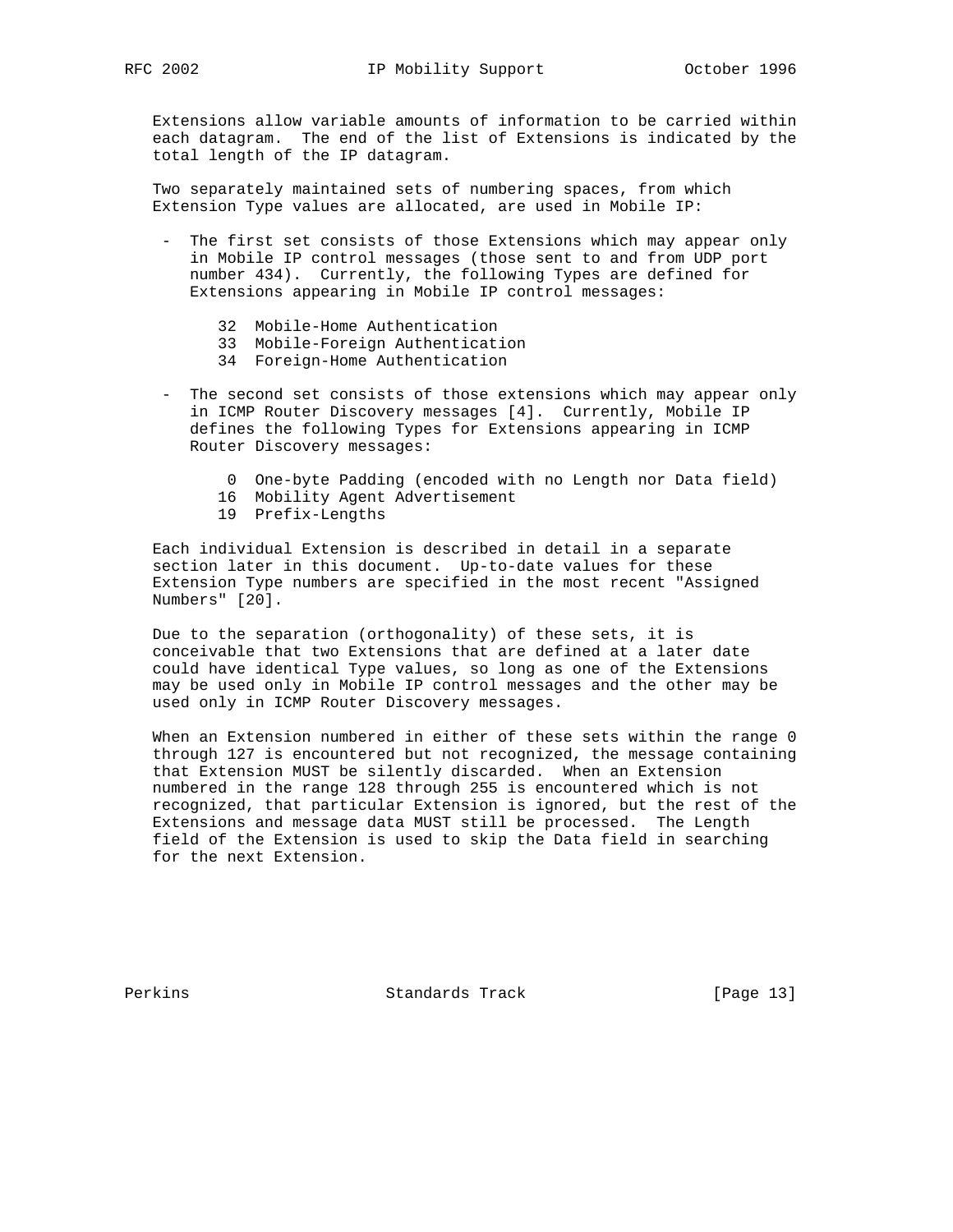## 2. Agent Discovery

 Agent Discovery is the method by which a mobile node determines whether it is currently connected to its home network or to a foreign network, and by which a mobile node can detect when it has moved from one network to another. When connected to a foreign network, the methods specified in this section also allow the mobile node to determine the foreign agent care-of address being offered by each foreign agent on that network.

 Mobile IP extends ICMP Router Discovery [4] as its primary mechanism for Agent Discovery. An Agent Advertisement is formed by including a Mobility Agent Advertisement Extension in an ICMP Router Advertisement message (Section 2.1). An Agent Solicitation message is identical to an ICMP Router Solicitation, except that its IP TTL MUST be set to 1 (Section 2.2). This section describes the message formats and procedures by which mobile nodes, foreign agents, and home agents cooperate to realize Agent Discovery.

 Agent Advertisement and Agent Solicitation may not be necessary for link layers that already provide this functionality. The method by which mobile nodes establish link-layer connections with prospective agents is outside the scope of this document (but see Appendix B). The procedures described below assume that such link-layer connectivity has already been established.

 No authentication is required for Agent Advertisement and Agent Solicitation messages. They MAY be authenticated using the IP Authentication Header [1], which is unrelated to the messages described in this document. Further specification of the way in which Advertisement and Solicitation messages may be authenticated is outside of the scope of this document.

## 2.1. Agent Advertisement

 Agent Advertisements are transmitted by a mobility agent to advertise its services on a link. Mobile nodes use these advertisements to determine their current point of attachment to the Internet. An Agent Advertisement is an ICMP Router Advertisement that has been extended to also carry an Mobility Agent Advertisement Extension (Section 2.1.1) and, optionally, a Prefix-Lengths Extension (Section 2.1.2), One-byte Padding Extension (Section 2.1.3), or other Extensions that might be defined in the future.

 Within an Agent Advertisement message, ICMP Router Advertisement fields of the message are required to conform to the following additional specifications:

Perkins Standards Track [Page 14]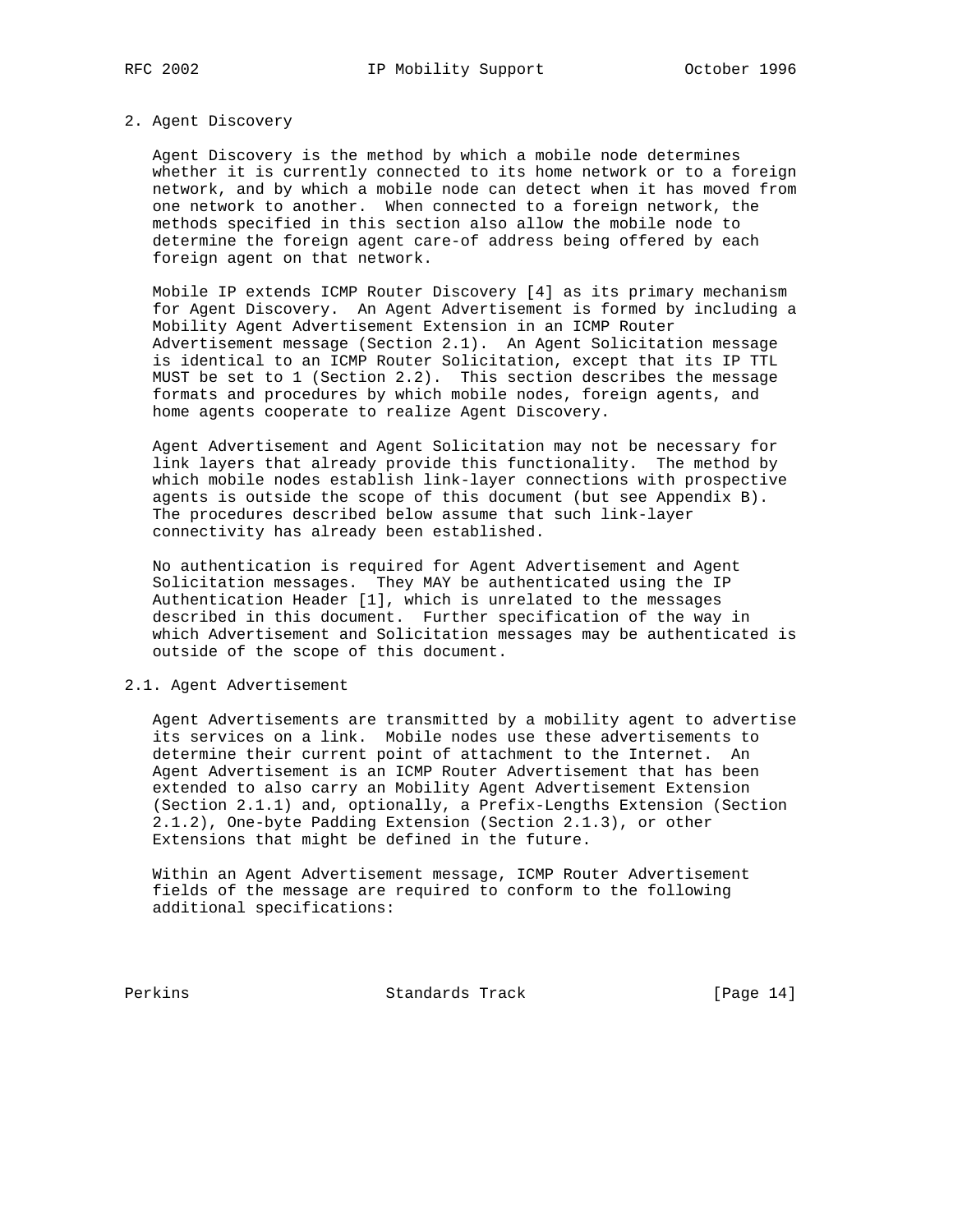## - Link-Layer Fields

#### Destination Address

 The link-layer destination address of a unicast Agent Advertisement MUST be the same as the source link-layer address of the Agent Solicitation which prompted the Advertisement.

- IP Fields
	- TTL The TTL for all Agent Advertisements MUST be set to 1.

#### Destination Address

 As specified for ICMP Router Discovery [4], the IP destination address of an Agent Advertisement MUST be either the "all systems on this link" multicast address (224.0.0.1) [5] or the "limited broadcast" address (255.255.255.255). The subnet-directed broadcast address of the form <prefix>.<-1> cannot be used since mobile nodes will not generally know the prefix of the foreign network.

- ICMP Fields
	- Code The Code field of the agent advertisement is interpreted as follows:
		- 0 The mobility agent handles common traffic -- that is, it acts as a router for IP datagrams not necessarily related to mobile nodes.
		- 16 The mobility agent does not route common traffic. However, all foreign agents MUST (minimally) forward to a default router any datagrams received from a registered mobile node (Section 4.2.2).
	- Lifetime

 The maximum length of time that the Advertisement is considered valid in the absence of further Advertisements.

 Router Address(es) See Section 2.3.1 for a discussion of the addresses that may appear in this portion of the Agent Advertisement.

Perkins **Example 28** Standards Track **Fixage 15** [Page 15]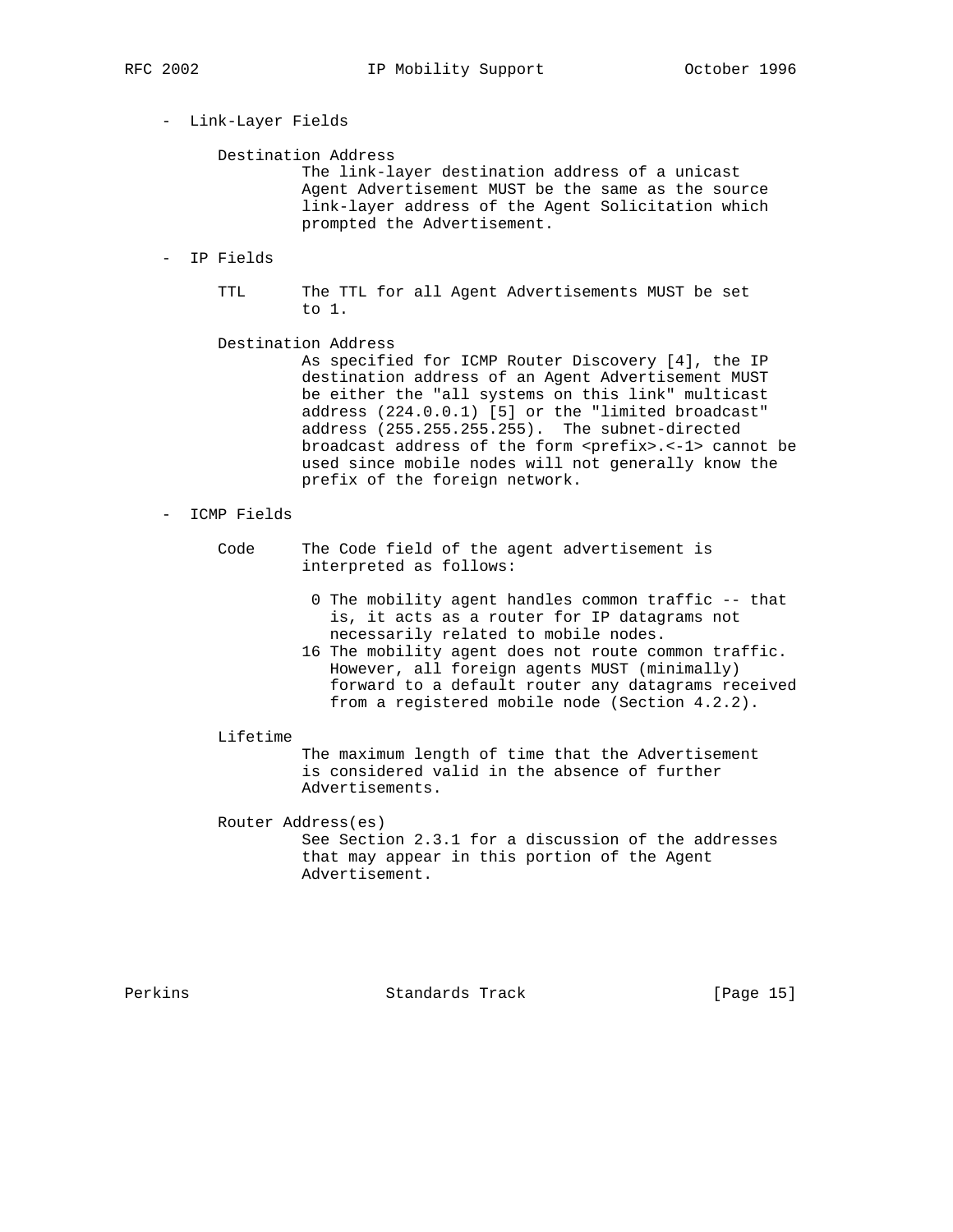Num Addrs

 The number of Router Addresses advertised in this message. Note that in an Agent Advertisement message, the number of router addresses specified in the ICMP Router Advertisement portion of the message MAY be set to 0. See Section 2.3.1 for details.

 If sent periodically, the nominal interval at which Agent Advertisements are sent SHOULD be 1/3 of the advertisement Lifetime given in the ICMP header. This allows a mobile node to miss three successive advertisements before deleting the agent from its list of valid agents. The actual transmission time for each advertisement SHOULD be slightly randomized [4] in order to avoid synchronization and subsequent collisions with other Agent Advertisements that may be sent by other agents (or with other Router Advertisements sent by other routers). Note that this field has no relation to the "Registration Lifetime" field within the Mobility Agent Advertisement Extension defined below.

2.1.1. Mobility Agent Advertisement Extension

 The Mobility Agent Advertisement Extension follows the ICMP Router Advertisement fields. It is used to indicate that an ICMP Router Advertisement message is also an Agent Advertisement being sent by a mobility agent. The Mobility Agent Advertisement Extension is defined as follows:

0  $1$  2 3 0 1 2 3 4 5 6 7 8 9 0 1 2 3 4 5 6 7 8 9 0 1 2 3 4 5 6 7 8 9 0 1 +-+-+-+-+-+-+-+-+-+-+-+-+-+-+-+-+-+-+-+-+-+-+-+-+-+-+-+-+-+-+-+-+ | Type | Length | Sequence Number | +-+-+-+-+-+-+-+-+-+-+-+-+-+-+-+-+-+-+-+-+-+-+-+-+-+-+-+-+-+-+-+-+  $Registration$  Lifetime  $|R|B|H|F|M|G|V|$  reserved | +-+-+-+-+-+-+-+-+-+-+-+-+-+-+-+-+-+-+-+-+-+-+-+-+-+-+-+-+-+-+-+-+ zero or more Care-of Addresses | ... | ... | ... | ... | ... | ... | ... | ... | ... | ... | ... | ... | ... | ... | ... | ... | ... | ... | .

Type 16

Length  $(6 + 4*N)$ , where N is the number of care-of addresses advertised.

 Sequence Number The count of Agent Advertisement messages sent since the agent was initialized (Section 2.3.2).

Perkins **Standards Track** [Page 16]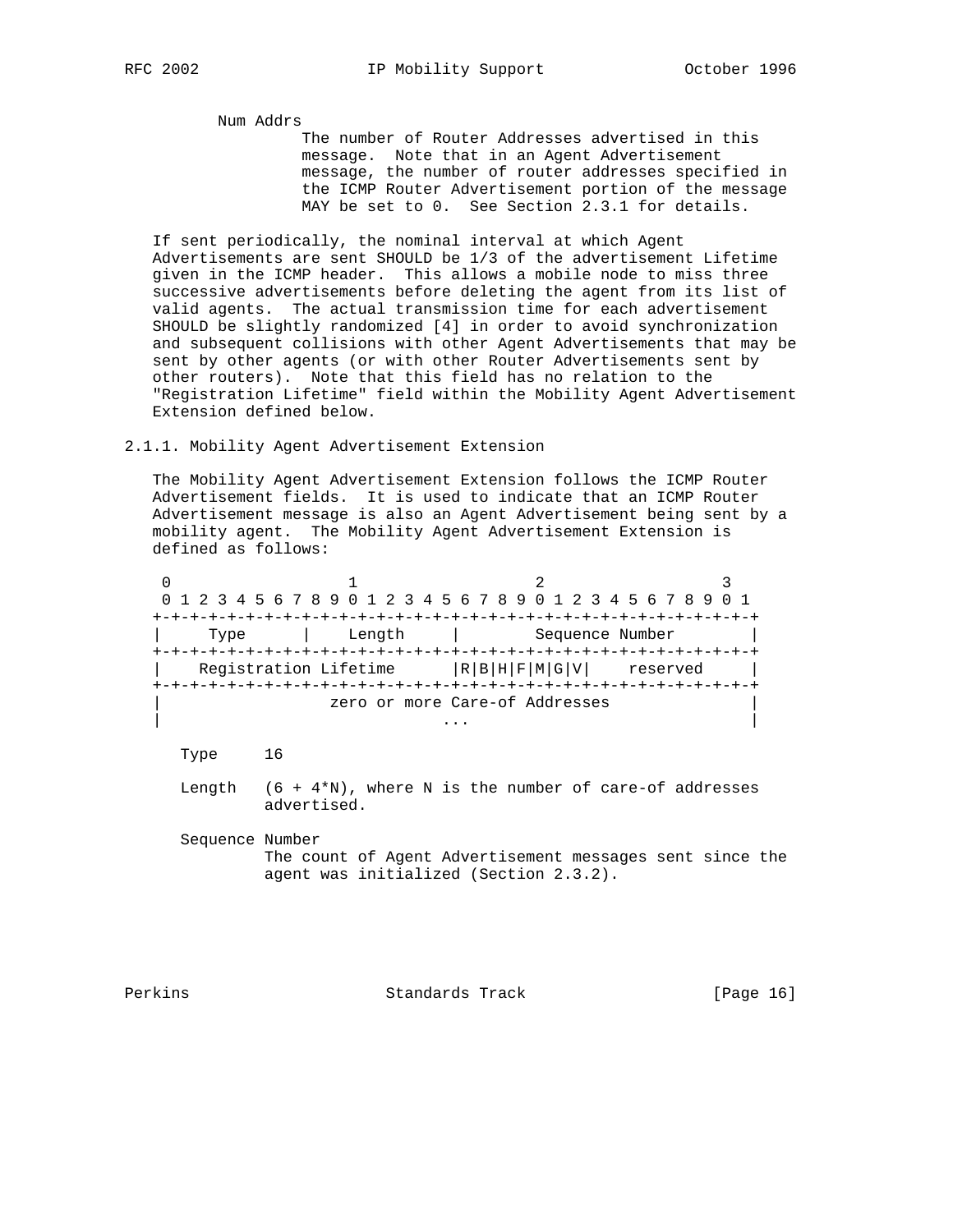# Registration Lifetime

 The longest lifetime (measured in seconds) that this agent is willing to accept in any Registration Request. A value of 0xffff indicates infinity. This field has no relation to the "Lifetime" field within the ICMP Router Advertisement portion of the Agent Advertisement.

- R Registration required. Registration with this foreign agent (or another foreign agent on this link) is required rather than using a co-located care-of address.
- B Busy. The foreign agent will not accept registrations from additional mobile nodes.
- H Home agent. This agent offers service as a home agent on the link on which this Agent Advertisement message is sent.
- F Foreign agent. This agent offers service as a foreign agent on the link on which this Agent Advertisement message is sent.
- M Minimal encapsulation. This agent implements receiving tunneled datagrams that use minimal encapsulation [15].
- G GRE encapsulation. This agent implements receiving tunneled datagrams that use GRE encapsulation [8].
- V Van Jacobson header compression. This agent supports use of Van Jacobson header compression [10] over the link with any registered mobile node.

reserved

Sent as zero; ignored on reception.

Care-of Address(es)

 The advertised foreign agent care-of address(es) provided by this foreign agent. An Agent Advertisement MUST include at least one care-of address if the 'F' bit is set. The number of care-of addresses present is determined by the Length field in the Extension.

 A home agent MUST always be prepared to serve the mobile nodes for which it is the home agent. A foreign agent may at times be too busy to serve additional mobile nodes; even so, it must continue to send Agent Advertisements, so that any mobile nodes already registered with it will know that they have not moved out of range of the foreign agent and that the foreign agent has not failed. A foreign

Perkins 6. Standards Track [Page 17]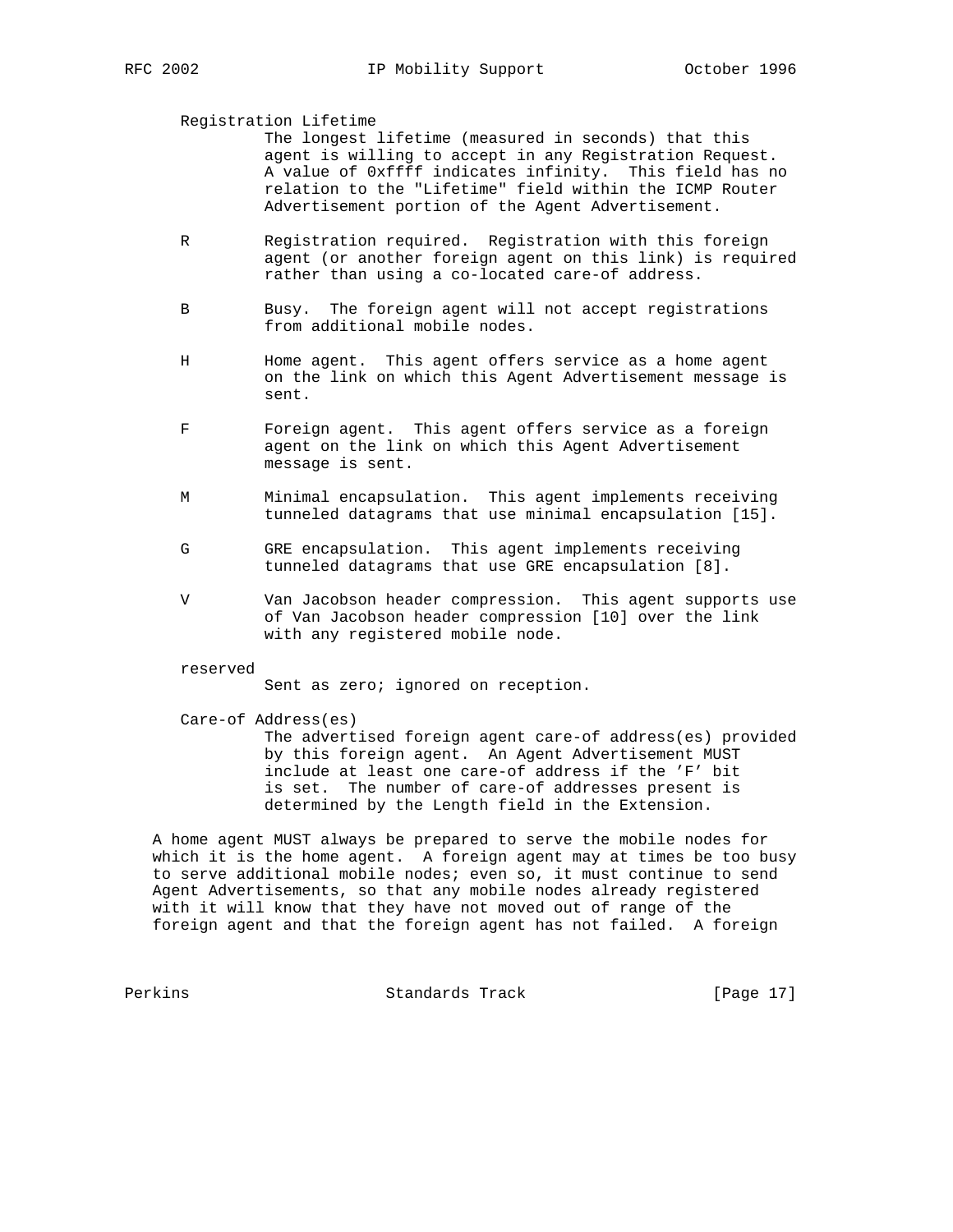agent may indicate that it is "too busy" to allow new mobile nodes to register with it, by setting the 'B' bit in its Agent Advertisements. An Agent Advertisement message MUST NOT have the 'B' bit set if the 'F' bit is not also set, and at least one of the 'F' bit and the 'H' bit MUST be set in any Agent Advertisement message sent.

 When a foreign agent wishes to require registration even from those mobile nodes which have acquired a co-located care-of address, it sets the 'R' bit to one. Because this bit applies only to foreign agents, an agent MUST NOT set the 'R' bit to one unless the 'F' bit is also set to one.

## 2.1.2. Prefix-Lengths Extension

 The Prefix-Lengths Extension MAY follow the Mobility Agent Advertisement Extension. It is used to indicate the number of bits of network prefix that applies to each Router Address listed in the ICMP Router Advertisement portion of the Agent Advertisement. Note that the prefix lengths given DO NOT apply to care-of address(es) listed in the Mobility Agent Advertisement Extension. The Prefix- Lengths Extension is defined as follows:

0  $1$  2 3 0 1 2 3 4 5 6 7 8 9 0 1 2 3 4 5 6 7 8 9 0 1 2 3 4 5 6 7 8 9 0 1 +-+-+-+-+-+-+-+-+-+-+-+-+-+-+-+-+-+-+-+-+-+-+-+-+-+-+-+-+-+-+-+-+ | Type | Length | Prefix Length | .... +-+-+-+-+-+-+-+-+-+-+-+-+-+-+-+-+-+-+-+-+-+-+-+-+-+-+-+-+-+-+-+-+

Type 19 (Prefix-Lengths Extension)

 Length N, where N is the value of the Num Addrs field in the ICMP Router Advertisement portion of the Agent Advertisement.

Prefix Length(s)

 The number of leading bits that define the network number of the corresponding Router Address listed in the ICMP Router Advertisement portion of the message. The prefix length for each Router Address is encoded as a separate byte, in the order that the Router Addresses are listed in the ICMP Router Advertisement portion of the message.

 See Section 2.4.2 for information about how the Prefix Lengths Extension MAY be used by a mobile node when determining whether it has moved. See Appendix E for implementation details about the use of this Extension.

Perkins Standards Track [Page 18]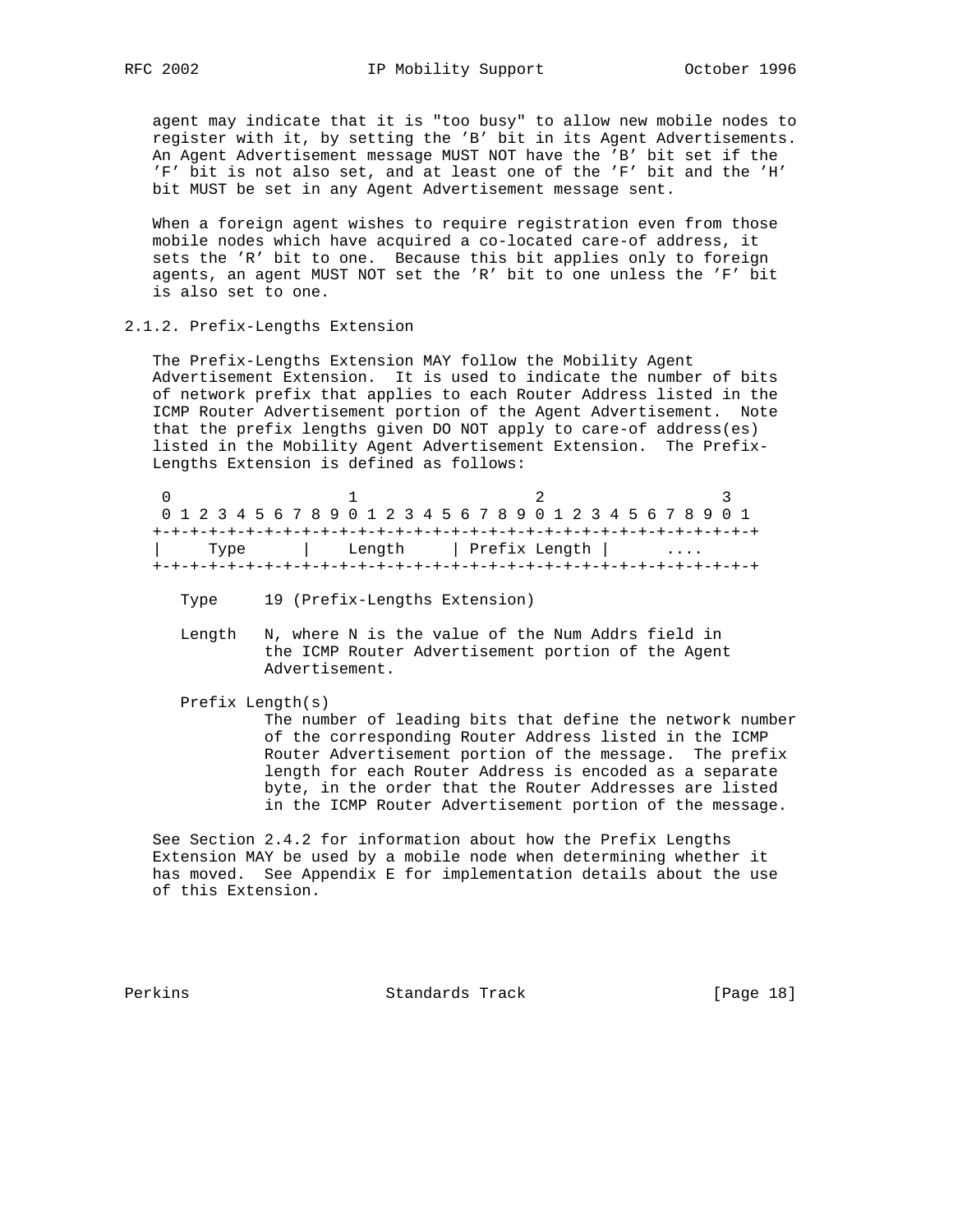## 2.1.3. One-byte Padding Extension

 Some IP protocol implementations insist upon padding ICMP messages to an even number of bytes. If the ICMP length of an Agent Advertisement is odd, this Extension MAY be included in order to make the ICMP length even. Note that this Extension is NOT intended to be a general-purpose Extension to be included in order to word- or long-align the various fields of the Agent Advertisement. An Agent Advertisement SHOULD NOT include more than one One-byte Padding Extension and if present, this Extension SHOULD be the last Extension in the Agent Advertisement.

 Note that unlike other Extensions used in Mobile IP, the One-byte Padding Extension is encoded as a single byte, with no "Length" nor "Data" field present. The One-byte Padding Extension is defined as follows:

 0 1 2 3 4 5 6 7 +-+-+-+-+-+-+-+-+ | Type | +-+-+-+-+-+-+-+-+

Type 0 (One-byte Padding Extension)

2.2. Agent Solicitation

 An Agent Solicitation is identical to an ICMP Router Solicitation with the further restriction that the IP TTL Field MUST be set to 1.

2.3. Foreign Agent and Home Agent Considerations

 Any mobility agent which cannot be discovered by a link-layer protocol MUST send Agent Advertisements. An agent which can be discovered by a link-layer protocol SHOULD also implement Agent Advertisements. However, the Advertisements need not be sent, except when the site policy requires registration with the agent (i.e., when the 'R' bit is set), or as a response to a specific Agent Solicitation. All mobility agents SHOULD respond to Agent Solicitations.

 The same procedures, defaults, and constants are used in Agent Advertisement messages and Agent Solicitation messages as specified for ICMP Router Discovery [4], except that:

 - a mobility agent MUST limit the rate at which it sends broadcast or multicast Agent Advertisements; a recommended maximum rate is once per second, AND

Perkins **Example 2018** Standards Track [Page 19]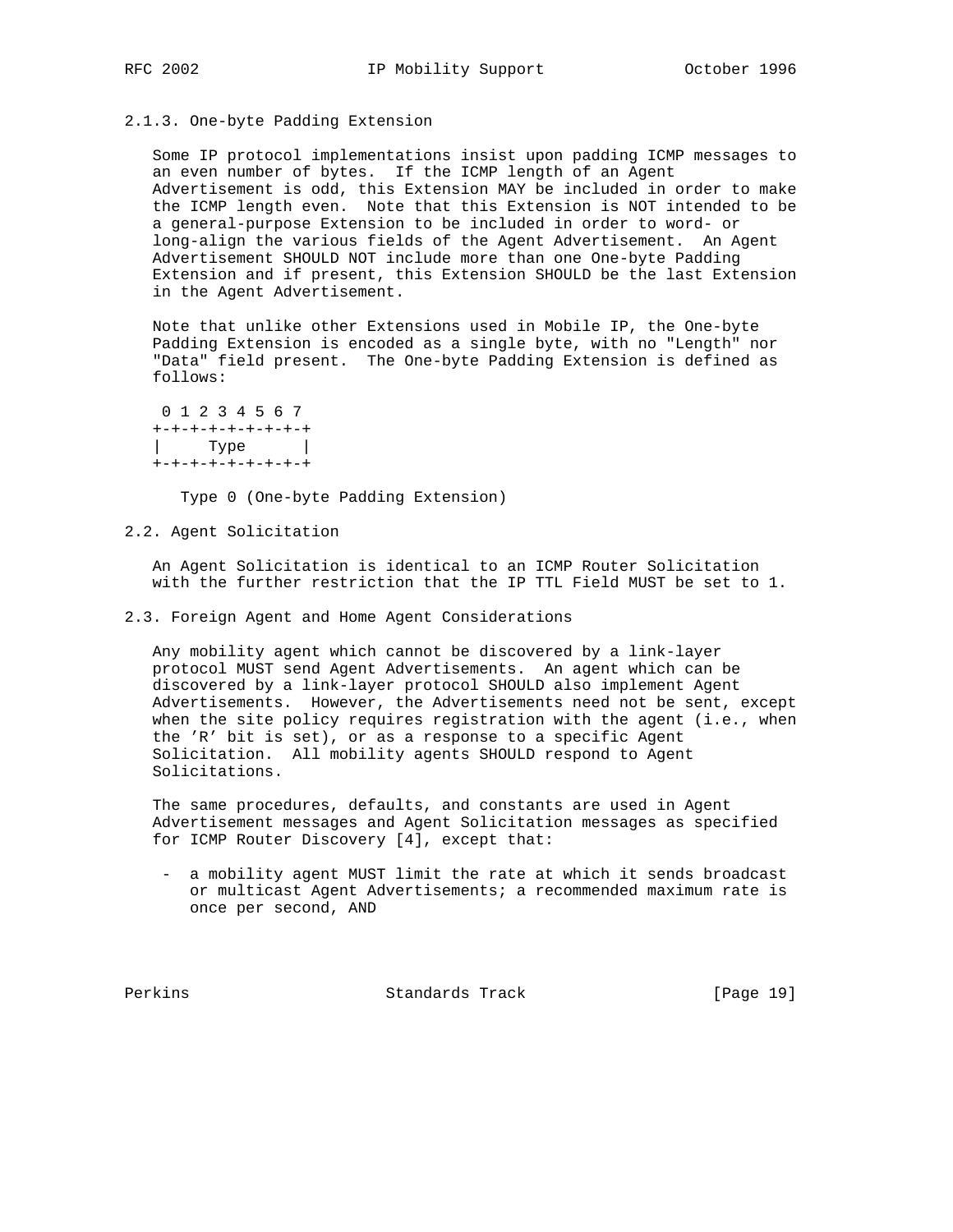- a mobility agent that receives a Router Solicitation MUST NOT require that the IP Source Address is the address of a neighbor (i.e., an address that matches one of the router's own addresses on the arrival interface, under the subnet mask associated with that address of the router).
- a mobility agent MAY be configured to send Agent Advertisements only in response to an Agent Solicitation message.

 If the home network is not a virtual network, then the home agent for any mobile node SHOULD be located on the link identified by the mobile node's home address, and Agent Advertisement messages sent by the home agent on this link MUST have the 'H' bit set. In this way, mobile nodes on their own home network will be able to determine that they are indeed at home. Any Agent Advertisement messages sent by the home agent on another link to which it may be attached (if it is a mobility agent serving more than one link), MUST NOT have the 'H' bit set, unless the home agent also serves as a home agent (to other mobile nodes) on that other link.

 If the home network is a virtual network, the home network has no physical realization external to the home agent itself. In this case, there is no physical network link on which to send Agent Advertisement messages advertising the home agent. Mobile nodes for which this is the home network are always treated as being away from home.

 On a particular subnet, either all mobility agents MUST include the Prefix-Lengths Extension or all of them MUST NOT include this Extension. Equivalently, it is prohibited for some agents on a given subnet to include the Extension but for others not to include it. Otherwise, one of the move detection algorithms designed for mobile nodes will not function properly (Section 2.4.2).

## 2.3.1. Advertised Router Addresses

 The ICMP Router Advertisement portion of the Agent Advertisement MAY contain one or more router addresses. Thus, an agent MAY include one of its own addresses in the advertisement. A foreign agent MAY discourage use of this address as a default router by setting the preference to a low value and by including the address of another router in the advertisement (with a correspondingly higher preference). Nevertheless, a foreign agent MUST route datagrams it receives from registered mobile nodes (Section 4.2.2).

Perkins Standards Track [Page 20]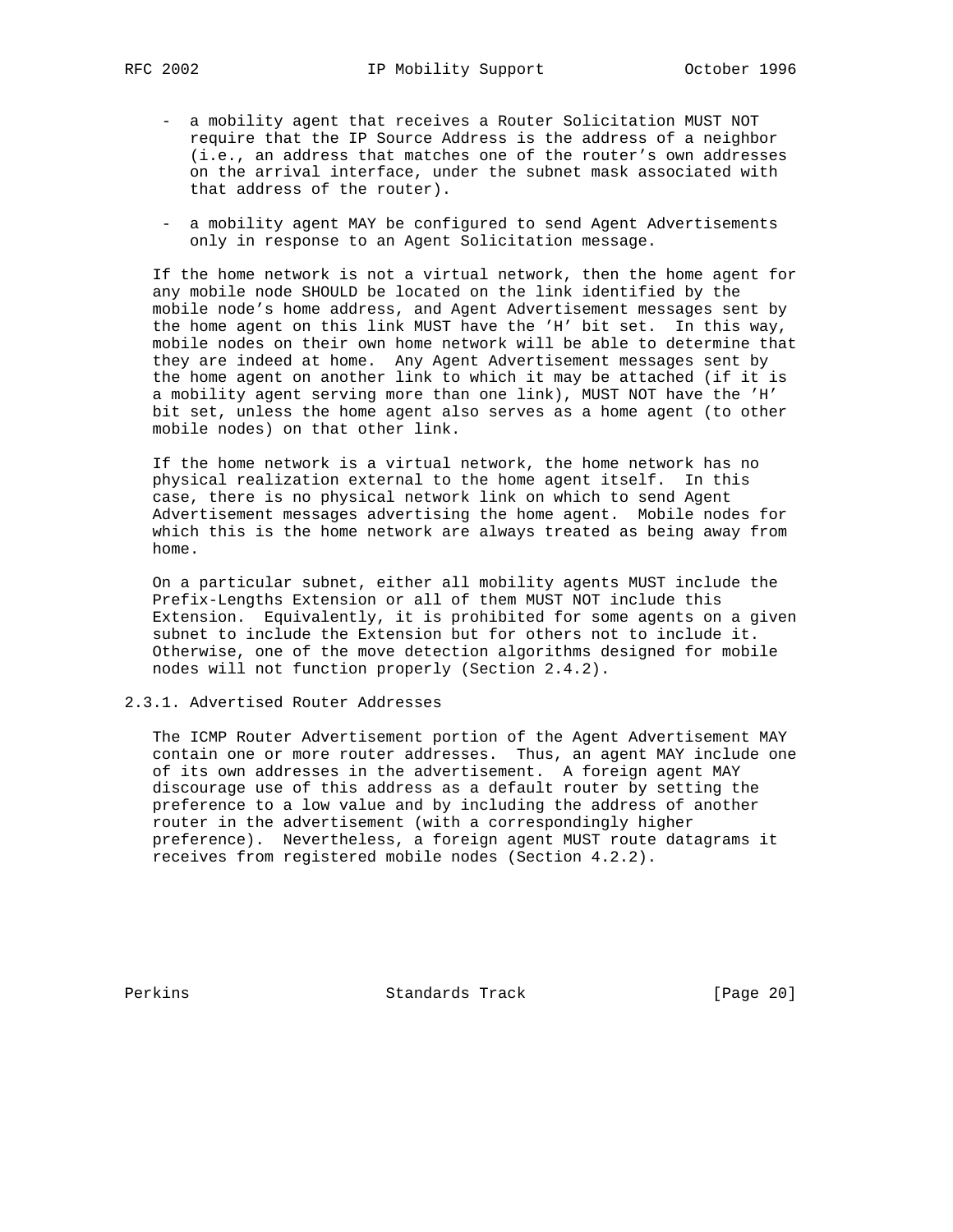# 2.3.2. Sequence Numbers and Rollover Handling

 The sequence number in Agent Advertisements ranges from 0 to 0xffff. After booting, an agent MUST use the number 0 for its first advertisement. Each subsequent advertisement MUST use the sequence number one greater, with the exception that the sequence number 0xffff MUST be followed by sequence number 256. In this way, mobile nodes can distinguish reductions in sequence numbers that result from reboots, from reductions that result in rollover of the sequence number after it attains the value 0xffff.

## 2.4. Mobile Node Considerations

 Every mobile node MUST implement Agent Solicitation. Solicitations SHOULD only be sent in the absence of Agent Advertisements and when a care-of address has not been determined through a link-layer protocol or other means. The mobile node uses the same procedures, defaults, and constants for Agent Solicitation as specified for ICMP Router Solicitation messages [4], except that the mobile node MAY solicit more often than once every three seconds, and that a mobile node that is currently not connected to any foreign agent MAY solicit more times than MAX\_SOLICITATIONS.

 The rate at which a mobile node sends Solicitations MUST be limited by the mobile node. The mobile node MAY send three initial Solicitations at a maximum rate of one per second while searching for an agent. After this, the rate at which Solicitations are sent MUST be reduced so as to limit the overhead on the local link. Subsequent Solicitations MUST be sent using a binary exponential backoff mechanism, doubling the interval between consecutive Solicitations, up to a maximum interval. The maximum interval SHOULD be chosen appropriately based upon the characteristics of the media over which the mobile node is soliciting. This maximum interval SHOULD be at least one minute between Solicitations.

 While still searching for an agent, the mobile node MUST NOT increase the rate at which it sends Solicitations unless it has received a positive indication that it has moved to a new link. After successfully registering with an agent, the mobile node SHOULD also increase the rate at which it will send Solicitations when it next begins searching for a new agent with which to register. The increased solicitation rate MAY revert to the maximum rate, but then MUST be limited in the manner described above. In all cases, the recommended solicitation intervals are nominal values. Mobile nodes MUST randomize their solicitation times around these nominal values as specified for ICMP Router Discovery [4].

Perkins Standards Track [Page 21]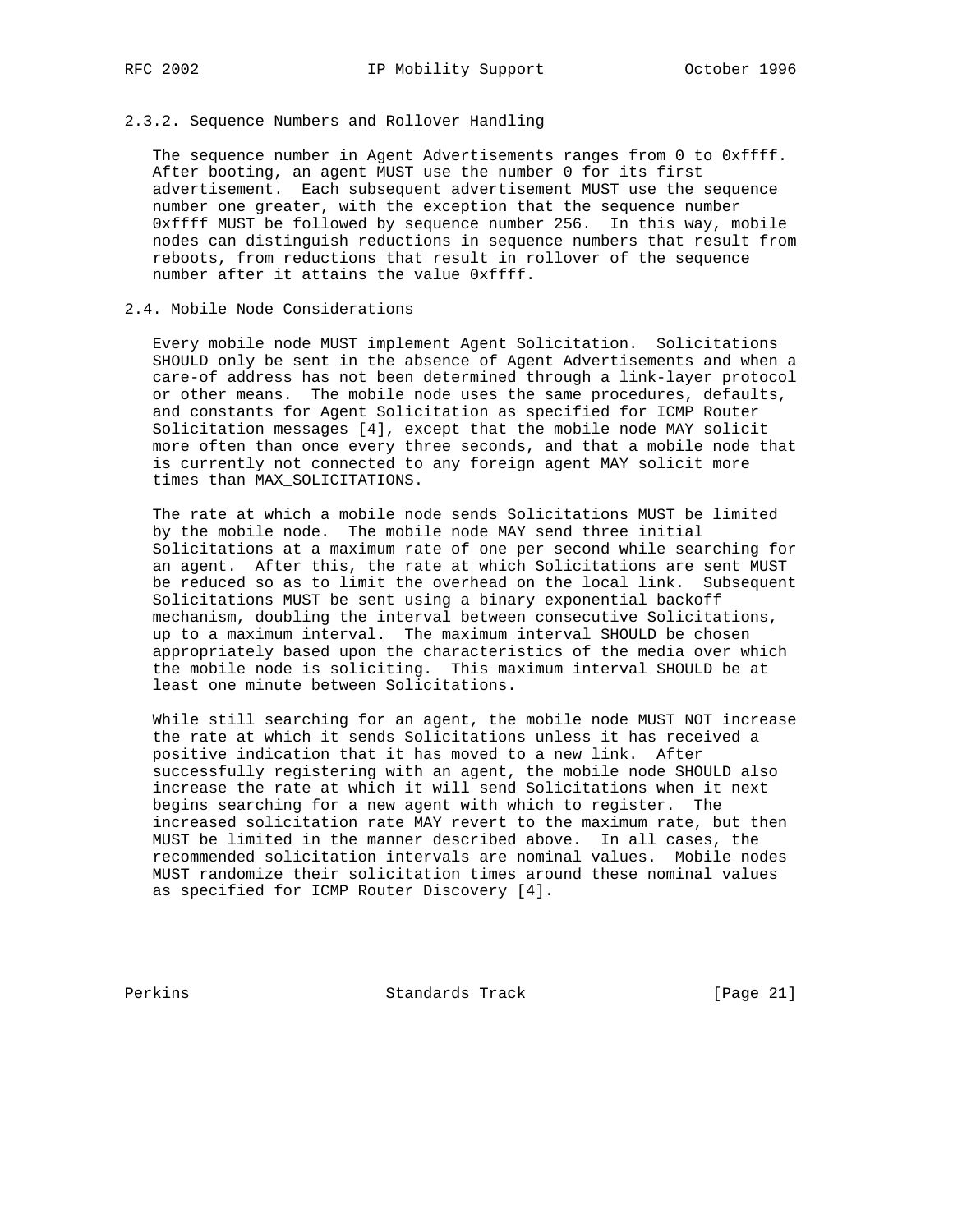Mobile nodes MUST process received Agent Advertisements. A mobile node can distinguish an Agent Advertisement message from other uses of the ICMP Router Advertisement message by examining the number of advertised addresses and the IP Total Length field. When the IP total length indicates that the ICMP message is longer than needed for the number of advertised addresses, the remaining data is interpreted as one or more Extensions. The presence of a Mobility Agent Advertisement Extension identifies the advertisement as an Agent Advertisement.

 When multiple methods of agent discovery are in use, the mobile node SHOULD first attempt registration with agents including Mobility Agent Advertisement Extensions in their advertisements, in preference to those discovered by other means. This preference maximizes the likelihood that the registration will be recognized, thereby minimizing the number of registration attempts.

2.4.1. Registration Required

 When the mobile node receives an Agent Advertisement with the 'R' bit set, the mobile node SHOULD register through the foreign agent, even when the mobile node might be able to acquire its own co-located care-of address. This feature is intended to allow sites to enforce visiting policies (such as accounting) which require exchanges of authorization.

# 2.4.2. Move Detection

 Two primary mechanisms are provided for mobile nodes to detect when they have moved from one subnet to another. Other mechanisms MAY also be used. When the mobile node detects that it has moved, it SHOULD register (Section 3) with a suitable care-of address on the new foreign network. However, the mobile node MUST NOT register more frequently than once per second on average, as specified in Section 3.6.3.

Perkins Standards Track [Page 22]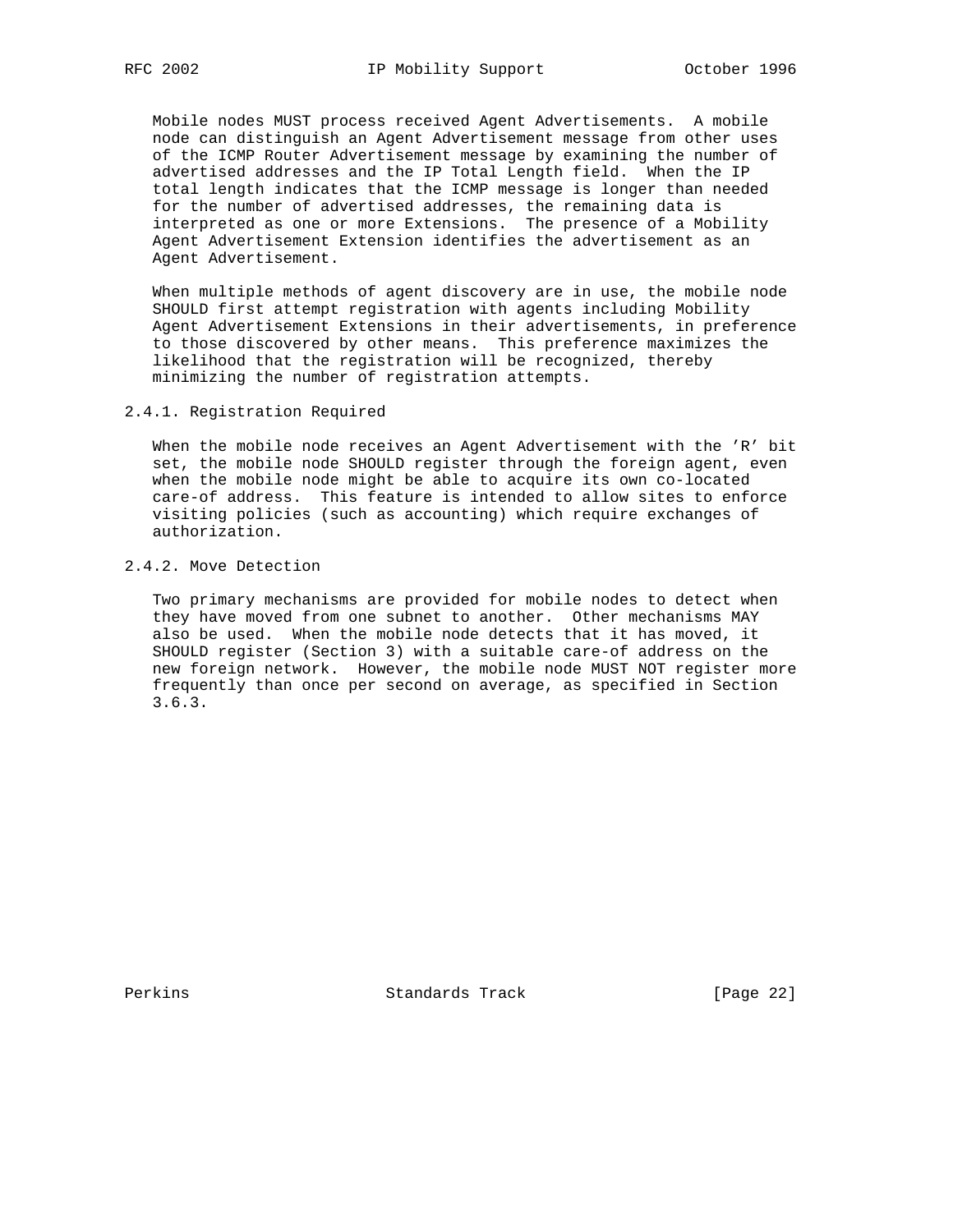## 2.4.2.1. Algorithm 1

 The first method of move detection is based upon the Lifetime field within the main body of the ICMP Router Advertisement portion of the Agent Advertisement. A mobile node SHOULD record the Lifetime received in any Agent Advertisements, until that Lifetime expires. If the mobile node fails to receive another advertisement from the same agent within the specified Lifetime, it SHOULD assume that it has lost contact with that agent. If the mobile node has previously received an Agent Advertisement from another agent for which the Lifetime field has not yet expired, the mobile node MAY immediately attempt registration with that other agent. Otherwise, the mobile node SHOULD attempt to discover a new agent with which to register.

## 2.4.2.2. Algorithm 2

The second method uses network prefixes. The Prefix-Lengths Extension MAY be used in some cases by a mobile node to determine whether or not a newly received Agent Advertisement was received on the same subnet as the mobile node's current care-of address. If the prefixes differ, the mobile node MAY assume that it has moved. If a mobile node is currently using a foreign agent care-of address, the mobile node SHOULD NOT use this method of move detection unless both the current agent and the new agent include the Prefix-Lengths Extension in their respective Agent Advertisements; if this Extension is missing from one or both of the advertisements, this method of move detection SHOULD NOT be used. Similarly, if a mobile node is using a co-located care-of address, it SHOULD not use this method of move detection unless the new agent includes the Prefix-Lengths Extension in its Advertisement and the mobile node knows the network prefix of its current co-located care-of address. On the expiration of its current registration, if this method indicates that the mobile node has moved, rather than re-registering with its current care-of address, a mobile node MAY choose instead to register with a the foreign agent sending the new Advertisement with the different network prefix. The Agent Advertisement on which the new registration is based MUST NOT have expired according to its Lifetime field.

Perkins **Standards Track** [Page 23]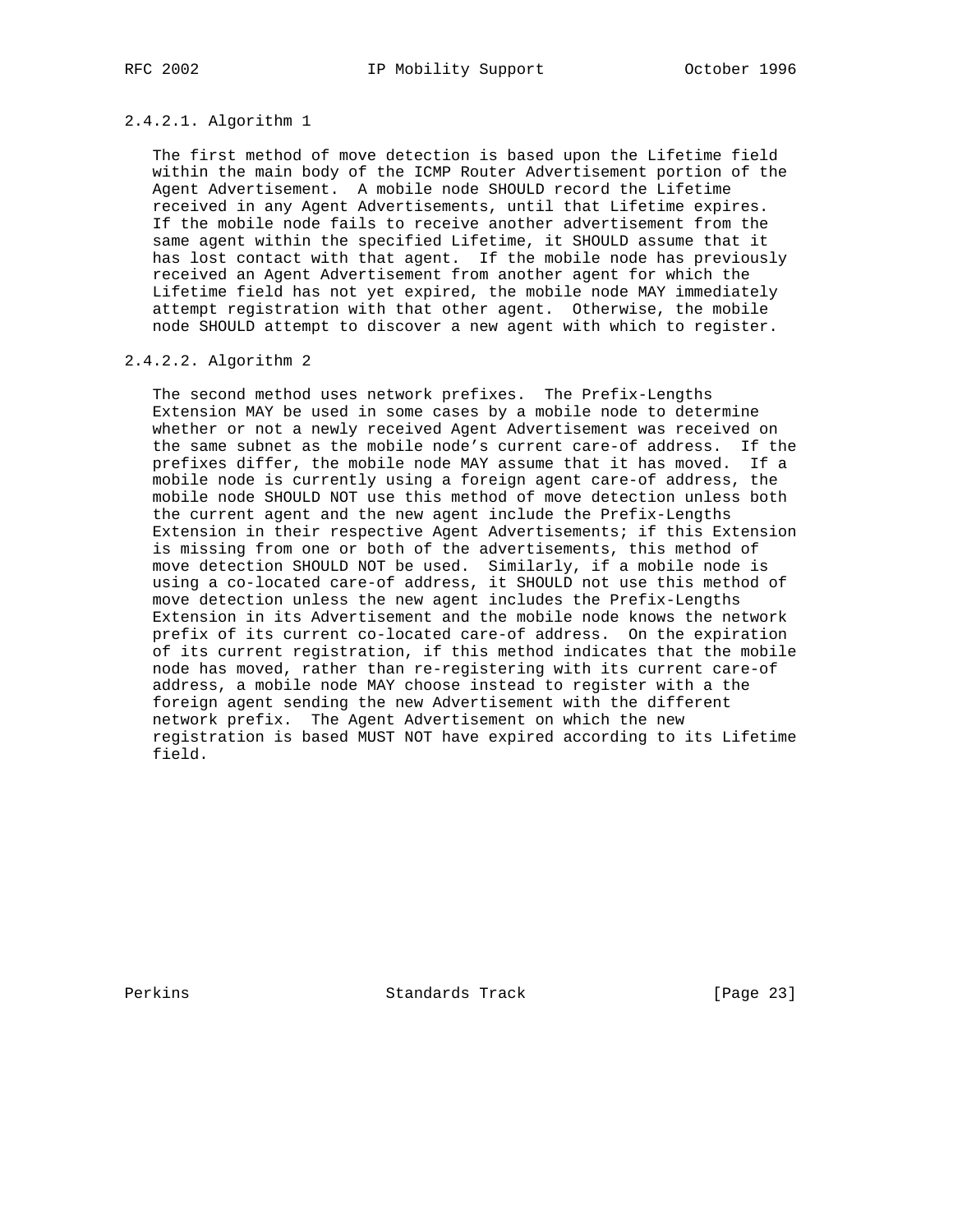## 2.4.3. Returning Home

 A mobile node can detect that it has returned to its home network when it receives an Agent Advertisement from its own home agent. If so, it SHOULD deregister with its home agent (Section 3). Before attempting to deregister, the mobile node SHOULD configure its routing table appropriately for its home network (Section 4.2.1). In addition, if the home network is using ARP [16], the mobile node MUST follow the procedures described in Section 4.6 with regard to ARP, proxy ARP, and gratuitous ARP.

## 2.4.4. Sequence Numbers and Rollover Handling

 If a mobile node detects two successive values of the sequence number in the Agent Advertisements from the foreign agent with which it is registered, the second of which is less than the first and inside the range 0 to 255, the mobile node SHOULD register again. If the second value is less than the first but is greater than or equal to 256, the mobile node SHOULD assume that the sequence number has rolled over past its maximum value (0xffff), and that reregistration is not necessary (Section 2.3).

## 3. Registration

 Mobile IP registration provides a flexible mechanism for mobile nodes to communicate their current reachability information to their home agent. It is the method by which mobile nodes:

- request forwarding services when visiting a foreign network,
- inform their home agent of their current care-of address,
- renew a registration which is due to expire, and/or
- deregister when they return home.

 Registration messages exchange information between a mobile node, (optionally) a foreign agent, and the home agent. Registration creates or modifies a mobility binding at the home agent, associating the mobile node's home address with its care-of address for the specified Lifetime.

Perkins Standards Track [Page 24]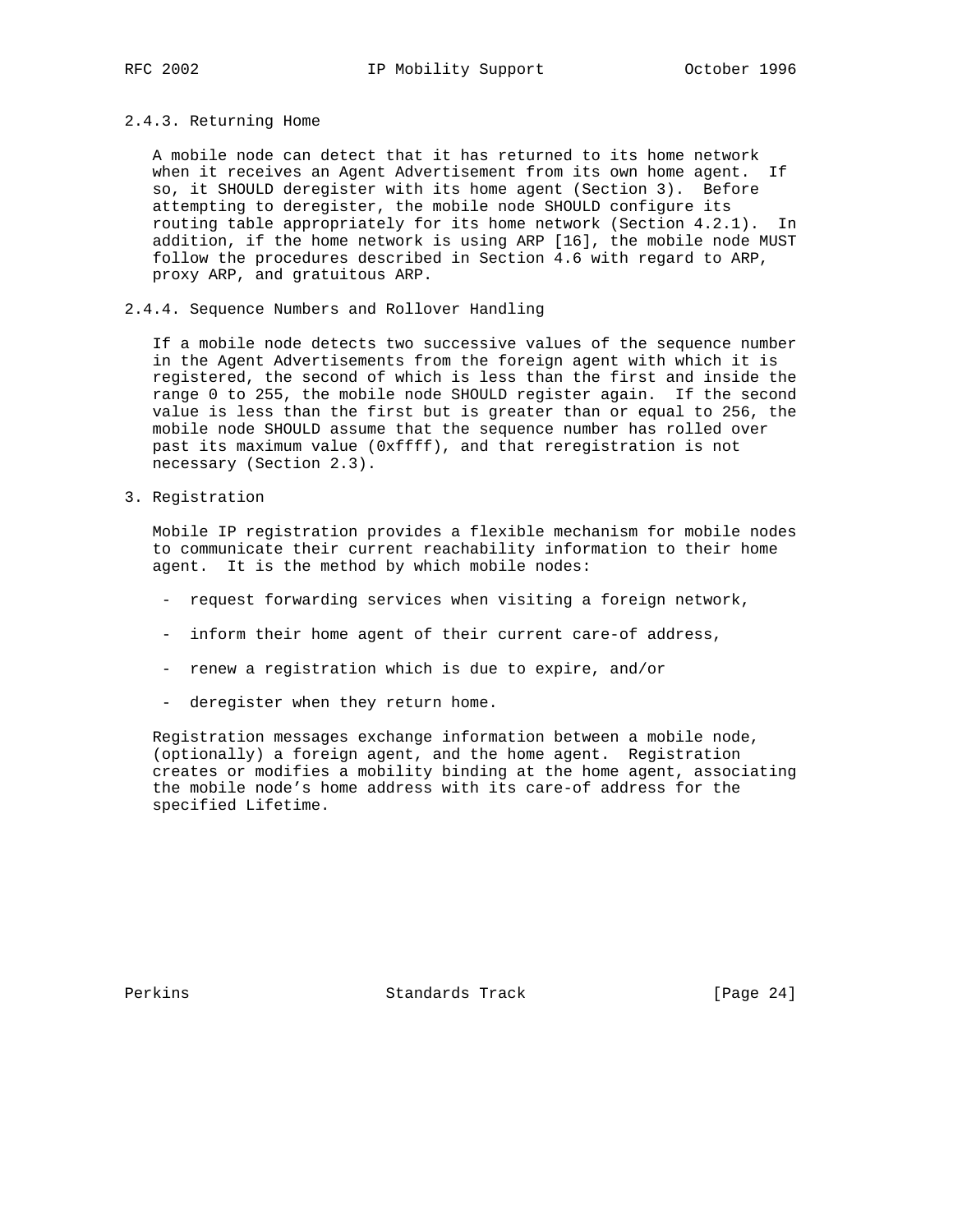Several other (optional) capabilities are available through the registration procedure, which enable a mobile node to:

- maintain multiple simultaneous registrations, so that a copy of each datagram will be tunneled to each active care-of address
- deregister specific care-of addresses while retaining other mobility bindings, and
- discover the address of a home agent if the mobile node is not configured with this information.

## 3.1. Registration Overview

 Mobile IP defines two different registration procedures, one via a foreign agent that relays the registration to the mobile node's home agent, and one directly with the mobile node's home agent. The following rules determine which of these two registration procedures to use in any particular circumstance:

- If a mobile node is registering a foreign agent care-of address, the mobile node MUST register via that foreign agent.
- If a mobile node is using a co-located care-of address, and receives an Agent Advertisement from a foreign agent on the link on which it is using this care-of address, the mobile node SHOULD register via that foreign agent (or via another foreign agent on this link) if the 'R' bit is set in the received Agent Advertisement message.
- If a mobile node is otherwise using a co-located care-of address, the mobile node MUST register directly with its home agent.
- If a mobile node has returned to its home network and is (de)registering with its home agent, the mobile node MUST register directly with its home agent.

 Both registration procedures involve the exchange of Registration Request and Registration Reply messages (Sections 3.3 and 3.4). When registering via a foreign agent, the registration procedure requires the following four messages:

- a) The mobile node sends a Registration Request to the prospective foreign agent to begin the registration process.
- b) The foreign agent processes the Registration Request and then relays it to the home agent.

Perkins Standards Track [Page 25]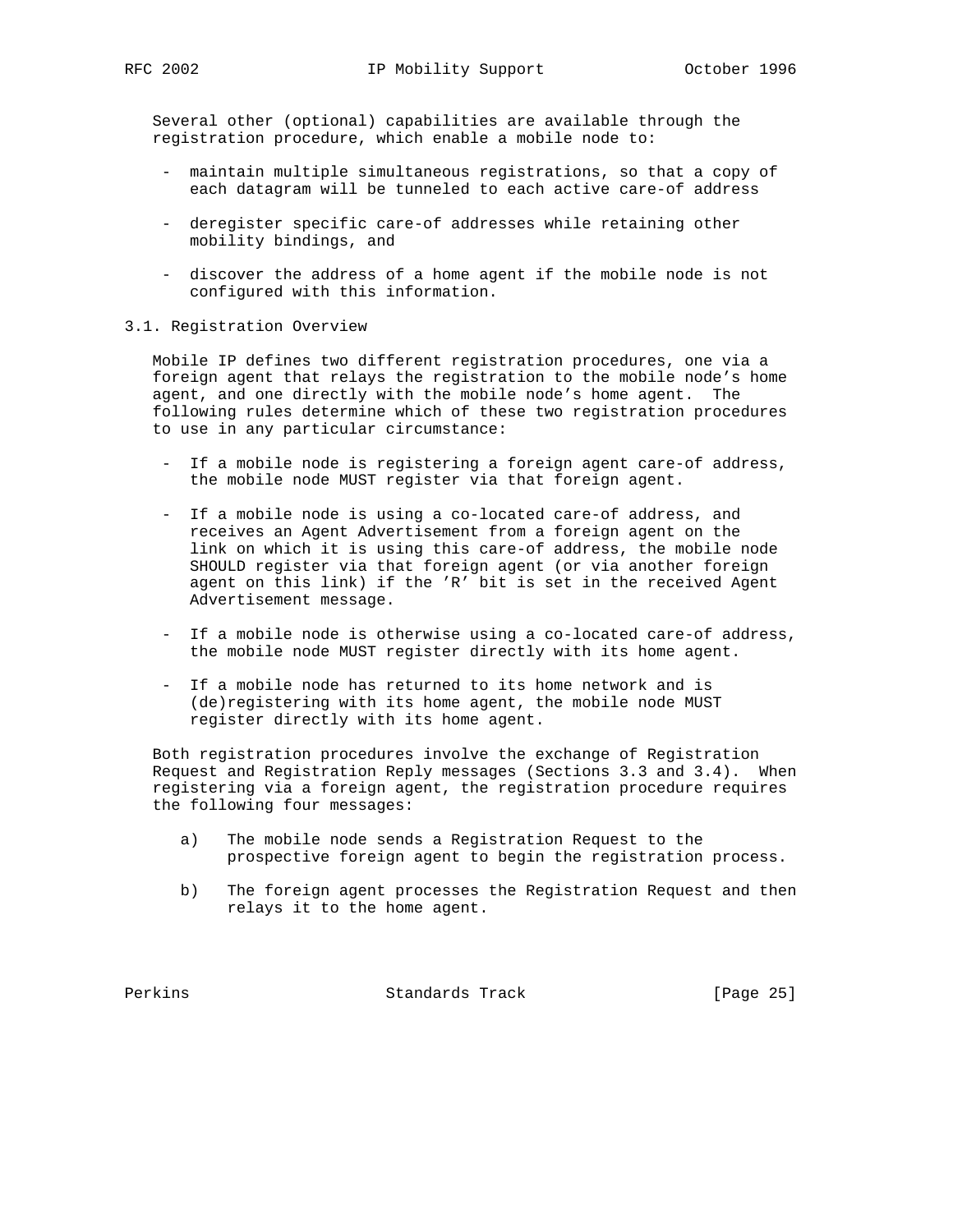- c) The home agent sends a Registration Reply to the foreign agent to grant or deny the Request.
- d) The foreign agent processes the Registration Reply and then relays it to the mobile node to inform it of the disposition of its Request.

 When the mobile node instead registers directly with its home agent, the registration procedure requires only the following two messages:

- a) The mobile node sends a Registration Request to the home agent.
- b) The home agent sends a Registration Reply to the mobile node, granting or denying the Request.

 The registration messages defined in Sections 3.3 and 3.4 use the User Datagram Protocol (UDP) [17]. A nonzero UDP checksum SHOULD be included in the header, and MUST be checked by the recipient.

## 3.2. Authentication

 Each mobile node, foreign agent, and home agent MUST be able to support a mobility security association for mobile entities, indexed by their SPI and IP address. In the case of the mobile node, this must be its Home Address. See Section 5.1 for requirements for support of authentication algorithms. Registration messages between a mobile node and its home agent MUST be authenticated with the Mobile-Home Authentication Extension (Section 3.5.2). This Extension immediately follows all non-authentication Extensions, except those foreign agent-specific Extensions which may be added to the message after the mobile node computes the authentication.

3.3. Registration Request

 A mobile node registers with its home agent using a Registration Request message so that its home agent can create or modify a mobility binding for that mobile node (e.g., with a new lifetime). The Request may be relayed to the home agent by the foreign agent through which the mobile node is registering, or it may be sent directly to the home agent in the case in which the mobile node is registering a co-located care-of address.

IP fields:

 Source Address Typically the interface address from which the message is sent.

Perkins **Standards Track** [Page 26]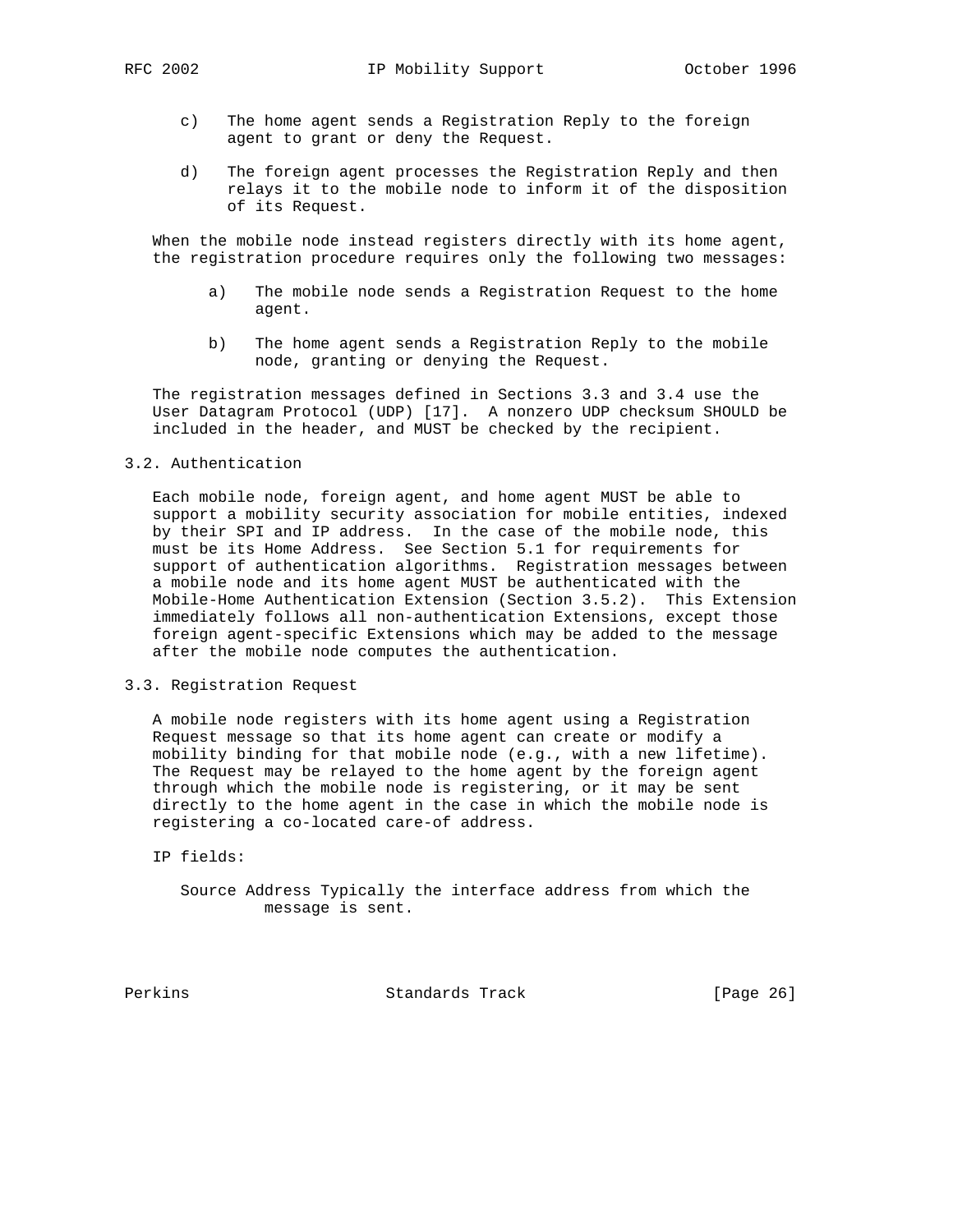Destination Address Typically that of the foreign agent or the home agent.

See Sections 3.6.1.1 and 3.7.2.2 for details.

UDP fields:

Source Port variable

Destination Port 434

The UDP header is followed by the Mobile IP fields shown below:

0  $1$  2 3 0 1 2 3 4 5 6 7 8 9 0 1 2 3 4 5 6 7 8 9 0 1 2 3 4 5 6 7 8 9 0 1 +-+-+-+-+-+-+-+-+-+-+-+-+-+-+-+-+-+-+-+-+-+-+-+-+-+-+-+-+-+-+-+-+ Type  $|S|B|D|M|G|V|rsv|$  Lifetime +-+-+-+-+-+-+-+-+-+-+-+-+-+-+-+-+-+-+-+-+-+-+-+-+-+-+-+-+-+-+-+-+ | Home Address | +-+-+-+-+-+-+-+-+-+-+-+-+-+-+-+-+-+-+-+-+-+-+-+-+-+-+-+-+-+-+-+-+ Home Agent +-+-+-+-+-+-+-+-+-+-+-+-+-+-+-+-+-+-+-+-+-+-+-+-+-+-+-+-+-+-+-+-+ | Care-of Address | +-+-+-+-+-+-+-+-+-+-+-+-+-+-+-+-+-+-+-+-+-+-+-+-+-+-+-+-+-+-+-+-+ | | Identification | | +-+-+-+-+-+-+-+-+-+-+-+-+-+-+-+-+-+-+-+-+-+-+-+-+-+-+-+-+-+-+-+-+ | Extensions ... +-+-+-+-+-+-+-+-

Type 1 (Registration Request)

- S Simultaneous bindings. If the 'S' bit is set, the mobile node is requesting that the home agent retain its prior mobility bindings, as described in Section 3.6.1.2.
- B Broadcast datagrams. If the 'B' bit is set, the mobile node requests that the home agent tunnel to it any broadcast datagrams that it receives on the home network, as described in Section 4.3.
- D Decapsulation by mobile node. If the 'D' bit is set, the mobile node will itself decapsulate datagrams which are sent to the care-of address. That is, the mobile node is using a co-located care-of address.

Perkins 6 Standards Track [Page 27]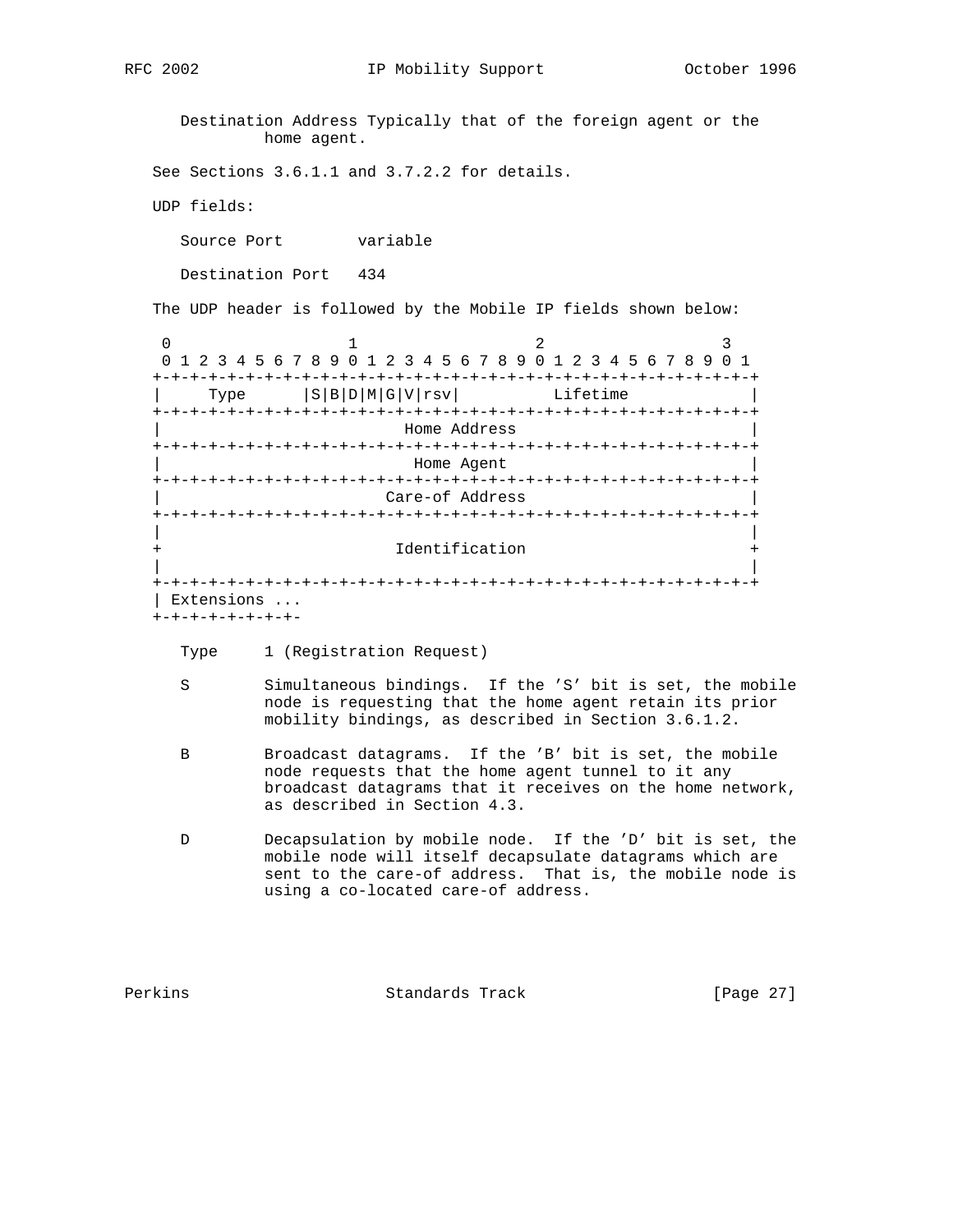- M Minimal encapsulation. If the 'M' bit is set, the mobile node requests that its home agent use minimal encapsulation [15] for datagrams tunneled to the mobile node.
- G GRE encapsulation. If the 'G' bit is set, the mobile node requests that its home agent use GRE encapsulation [8] for datagrams tunneled to the mobile node.
- V The mobile node requests that its mobility agent use Van Jacobson header compression [10] over its link with the mobile node.
- rsv Reserved bits; sent as zero
- Lifetime

 The number of seconds remaining before the registration is considered expired. A value of zero indicates a request for deregistration. A value of 0xffff indicates infinity.

## Home Address

The IP address of the mobile node.

Home Agent

The IP address of the mobile node's home agent.

Care-of Address

The IP address for the end of the tunnel.

Identification

 A 64-bit number, constructed by the mobile node, used for matching Registration Requests with Registration Replies, and for protecting against replay attacks of registration messages. See Sections 5.4 and 5.6.

## Extensions

 The fixed portion of the Registration Request is followed by one or more of the Extensions listed in Section 3.5. The Mobile-Home Authentication Extension MUST be included in all Registration Requests. See Sections 3.6.1.3 and 3.7.2.2 for information on the relative order in which different extensions, when present, MUST be placed in a Registration Request message.

Perkins 6. Standards Track [Page 28]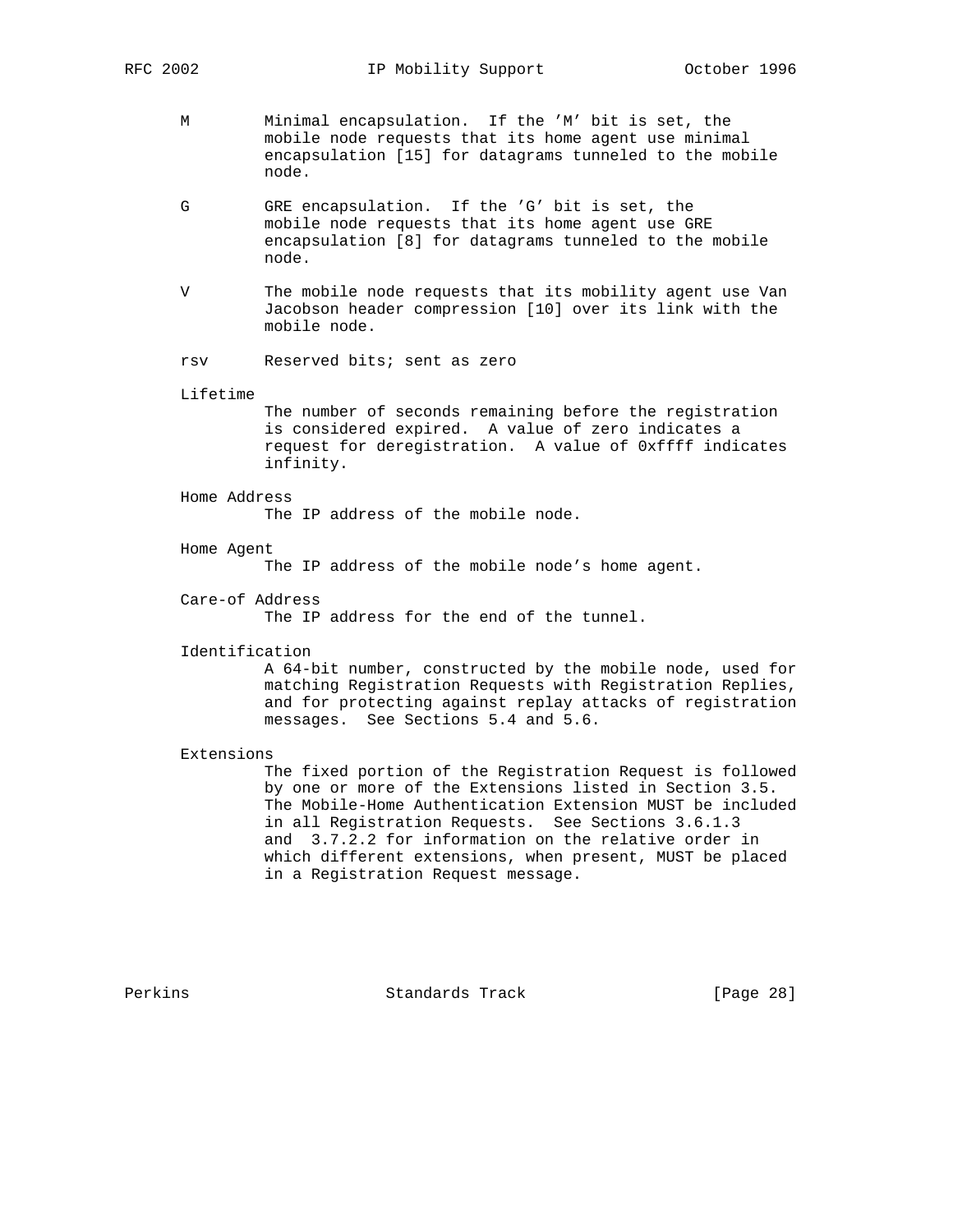## 3.4. Registration Reply

 A mobility agent returns a Registration Reply message to a mobile node which has sent a Registration Request (Section 3.3) message. If the mobile node is requesting service from a foreign agent, that foreign agent will receive the Reply from the home agent and subsequently relay it to the mobile node. The Reply message contains the necessary codes to inform the mobile node about the status of its Request, along with the lifetime granted by the home agent, which MAY be smaller than the original Request.

 The foreign agent MUST NOT increase the Lifetime selected by the mobile node in the Registration Request, since the Lifetime is covered by the Mobile-Home Authentication Extension, which cannot be correctly (re)computed by the foreign agent. The home agent MUST NOT increase the Lifetime selected by the mobile node in the Registration Request, since doing so could increase it beyond the maximum Registration Lifetime allowed by the foreign agent. If the Lifetime received in the Registration Reply is greater than that in the Registration Request, the Lifetime in the Request MUST be used. When the Lifetime received in the Registration Reply is less than that in the Registration Request, the Lifetime in the Reply MUST be used.

IP fields:

| Source Address      | Typically copied from the destination<br>address of the Registration Request to which<br>the agent is replying. See Sections 3.7.2.3<br>and 3.8.3.1 for complete details. |  |  |  |  |  |
|---------------------|---------------------------------------------------------------------------------------------------------------------------------------------------------------------------|--|--|--|--|--|
| Destination Address | Copied from the source address of the<br>Registration Request to which the agent is<br>replying                                                                           |  |  |  |  |  |
| $IDP$ fields:       |                                                                                                                                                                           |  |  |  |  |  |
| Source Port         | <variable></variable>                                                                                                                                                     |  |  |  |  |  |
| Destination Port    | Copied from the source port of the<br>corresponding Registration Request<br>(Section 3.7.1).                                                                              |  |  |  |  |  |

Perkins **Standards Track** [Page 29]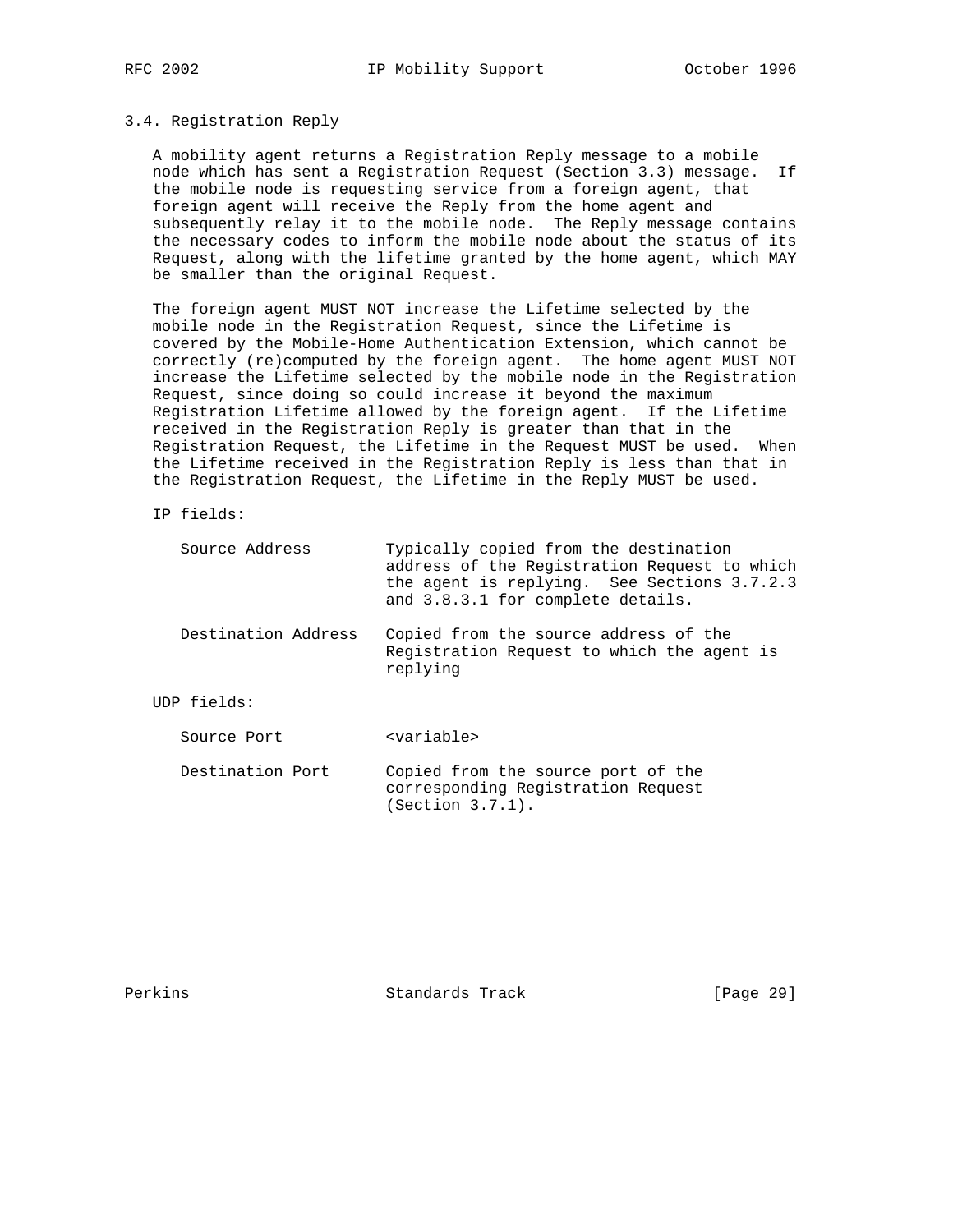The UDP header is followed by the Mobile IP fields shown below:

0  $1$  2 3 0 1 2 3 4 5 6 7 8 9 0 1 2 3 4 5 6 7 8 9 0 1 2 3 4 5 6 7 8 9 0 1 +-+-+-+-+-+-+-+-+-+-+-+-+-+-+-+-+-+-+-+-+-+-+-+-+-+-+-+-+-+-+-+-+ | Type | Code | Lifetime | +-+-+-+-+-+-+-+-+-+-+-+-+-+-+-+-+-+-+-+-+-+-+-+-+-+-+-+-+-+-+-+-+ | Home Address | +-+-+-+-+-+-+-+-+-+-+-+-+-+-+-+-+-+-+-+-+-+-+-+-+-+-+-+-+-+-+-+-+ Home Agent +-+-+-+-+-+-+-+-+-+-+-+-+-+-+-+-+-+-+-+-+-+-+-+-+-+-+-+-+-+-+-+-+ | | Identification | | +-+-+-+-+-+-+-+-+-+-+-+-+-+-+-+-+-+-+-+-+-+-+-+-+-+-+-+-+-+-+-+-+ | Extensions ... +-+-+-+-+-+-+-+-

Type 3 (Registration Reply)

 Code A value indicating the result of the Registration Request. See below for a list of currently defined Code values.

Lifetime

 If the Code field indicates that the registration was accepted, the Lifetime field is set to the number of seconds remaining before the registration is considered expired. A value of zero indicates that the mobile node has been deregistered. A value of 0xffff indicates infinity. If the Code field indicates that the registration was denied, the contents of the Lifetime field are unspecified and MUST be ignored on reception.

#### Home Address

The IP address of the mobile node.

Home Agent

The IP address of the mobile node's home agent.

Perkins Standards Track [Page 30]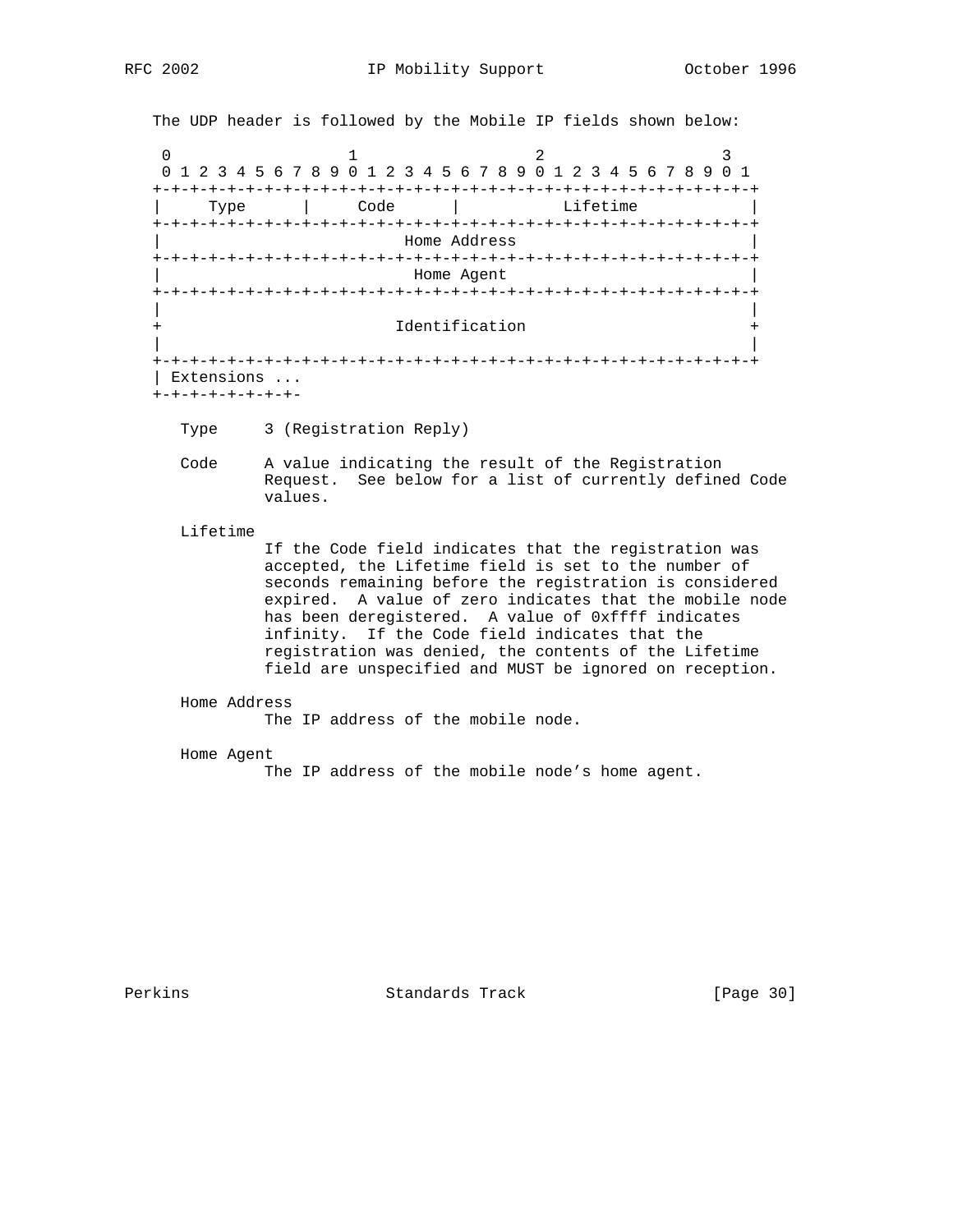# Identification

 A 64-bit number used for matching Registration Requests with Registration Replies, and for protecting against replay attacks of registration messages. The value is based on the Identification field from the Registration Request message from the mobile node, and on the style of replay protection used in the security context between the mobile node and its home agent (defined by the mobility security association between them, and SPI value in the Mobile-Home Authentication Extension). See Sections 5.4 and 5.6.

#### Extensions

 The fixed portion of the Registration Reply is followed by one or more of the Extensions listed in Section 3.5. The Mobile-Home Authentication Extension MUST be included in all Registration Replies returned by the home agent. See Sections 3.7.2.2 and 3.8.3.3 for rules on placement of extensions to Reply messages.

 The following values are defined for use within the Code field. Registration successful:

- 0 registration accepted
- 1 registration accepted, but simultaneous mobility bindings unsupported

Registration denied by the foreign agent:

- 64 reason unspecified 65 administratively prohibited 66 insufficient resources 67 mobile node failed authentication 68 home agent failed authentication 69 requested Lifetime too long 70 poorly formed Request 71 poorly formed Reply 72 requested encapsulation unavailable 73 requested Van Jacobson compression unavailable 80 home network unreachable (ICMP error received) 81 home agent host unreachable (ICMP error received) 82 home agent port unreachable (ICMP error received)
- 88 home agent unreachable (other ICMP error received)

Perkins 6 (Page 31) Standards Track [Page 31]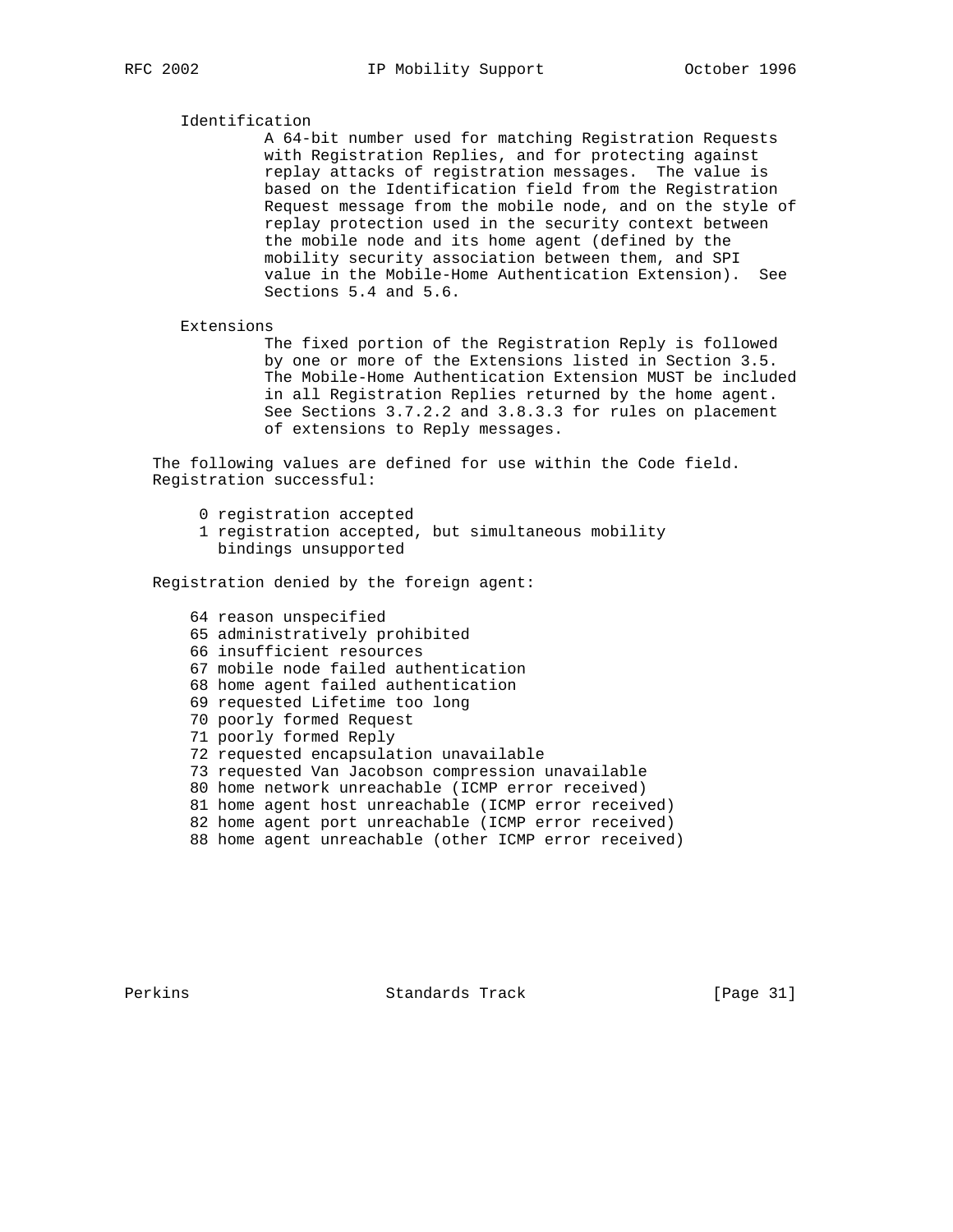Registration denied by the home agent:

- 128 reason unspecified
- 129 administratively prohibited
- 130 insufficient resources
- 131 mobile node failed authentication
- 132 foreign agent failed authentication
- 133 registration Identification mismatch
- 134 poorly formed Request
- 135 too many simultaneous mobility bindings
- 136 unknown home agent address

 Up-to-date values of the Code field are specified in the most recent "Assigned Numbers" [20].

- 3.5. Registration Extensions
- 3.5.1. Computing Authentication Extension Values

 The Authenticator value computed for each authentication Extension MUST protect the following fields from the registration message:

- the UDP payload (that is, the Registration Request or Registration Reply data),
- all prior Extensions in their entirety, and
- the Type and Length of this Extension.

 The default authentication algorithm uses keyed-MD5 [21] in "prefix+suffix" mode to compute a 128-bit "message digest" of the registration message. The default authenticator is a 128-bit value computed as the MD5 checksum over the the following stream of bytes:

- the shared secret defined by the mobility security association between the nodes and by SPI value specified in the authentication Extension, followed by
- the protected fields from the registration message, in the order specified above, followed by
- the shared secret again.

 Note that the Authenticator field itself and the UDP header are NOT included in the computation of the default Authenticator value. See Section 5.1 for information about support requirements for message authentication codes, which are to be used with the various authentication Extensions.

Perkins **Standards Track** [Page 32]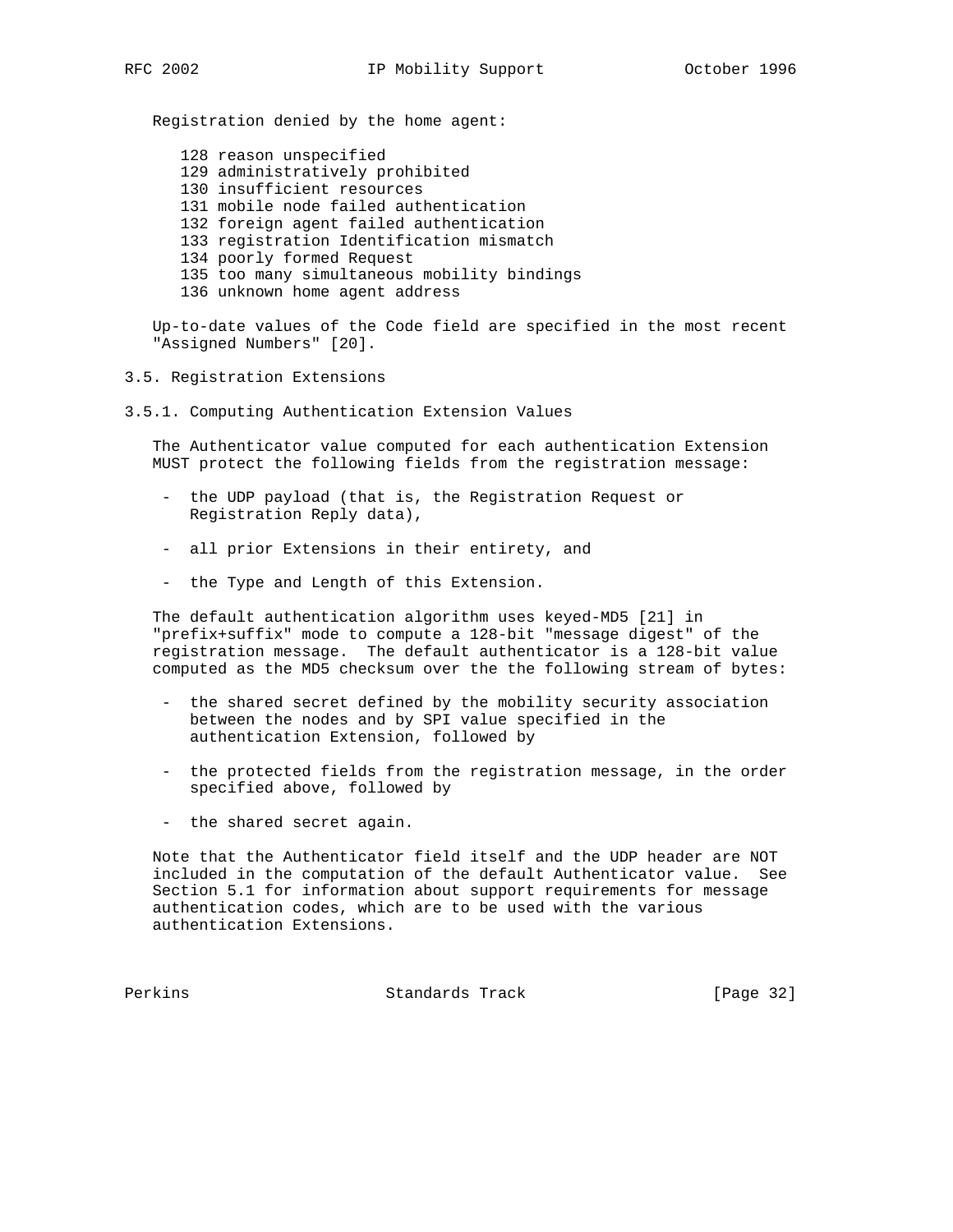The Security Parameter Index (SPI) within any of the authentication Extensions defines the security context which is used to compute the Authenticator value and which MUST be used by the receiver to check that value. In particular, the SPI selects the authentication algorithm and mode (Section 5.1) and secret (a shared key, or appropriate public/private key pair) used in computing the Authenticator. In order to ensure interoperability between different implementations of the Mobile IP protocol, an implementation MUST be able to associate any SPI value with any authentication algorithm and mode which it implements. In addition, all implementations of Mobile IP MUST implement the default authentication algorithm (keyed-MD5) and mode ("prefix+suffix") defined above.

## 3.5.2. Mobile-Home Authentication Extension

 Exactly one Mobile-Home Authentication Extension MUST be present in all Registration Requests and Registration Replies, and is intended to eliminate problems [2] which result from the uncontrolled propagation of remote redirects in the Internet. The location of the extension marks the end of the authenticated data.

| 0 | 0 1 2 3 4 5 6 7 8 9 0 1 2 3 4 5 6 7 8 9 0 1 2 3 4 5 6 7 8 9 0 1 |                                                                      |               |           |
|---|-----------------------------------------------------------------|----------------------------------------------------------------------|---------------|-----------|
|   | Type                                                            | Length                                                               | $SPI$         |           |
|   | $\ldots$ SPI (cont.)                                            |                                                                      | Authenticator |           |
|   |                                                                 |                                                                      |               |           |
|   | Type                                                            | 32                                                                   |               |           |
|   | Length                                                          | 4 plus the number of bytes in the Authenticator.                     |               |           |
|   | SPI                                                             | Security Parameter Index (4 bytes).<br>identifier (see Section 1.6). |               | An opaque |
|   | Authenticator                                                   | (variable length) (See Section 3.5.1.)                               |               |           |

3.5.3. Mobile-Foreign Authentication Extension

 This Extension MAY be included in Registration Requests and Replies in cases in which a mobility security association exists between the mobile node and the foreign agent. See Section 5.1 for information about support requirements for message authentication codes.

Perkins **Standards Track** [Page 33]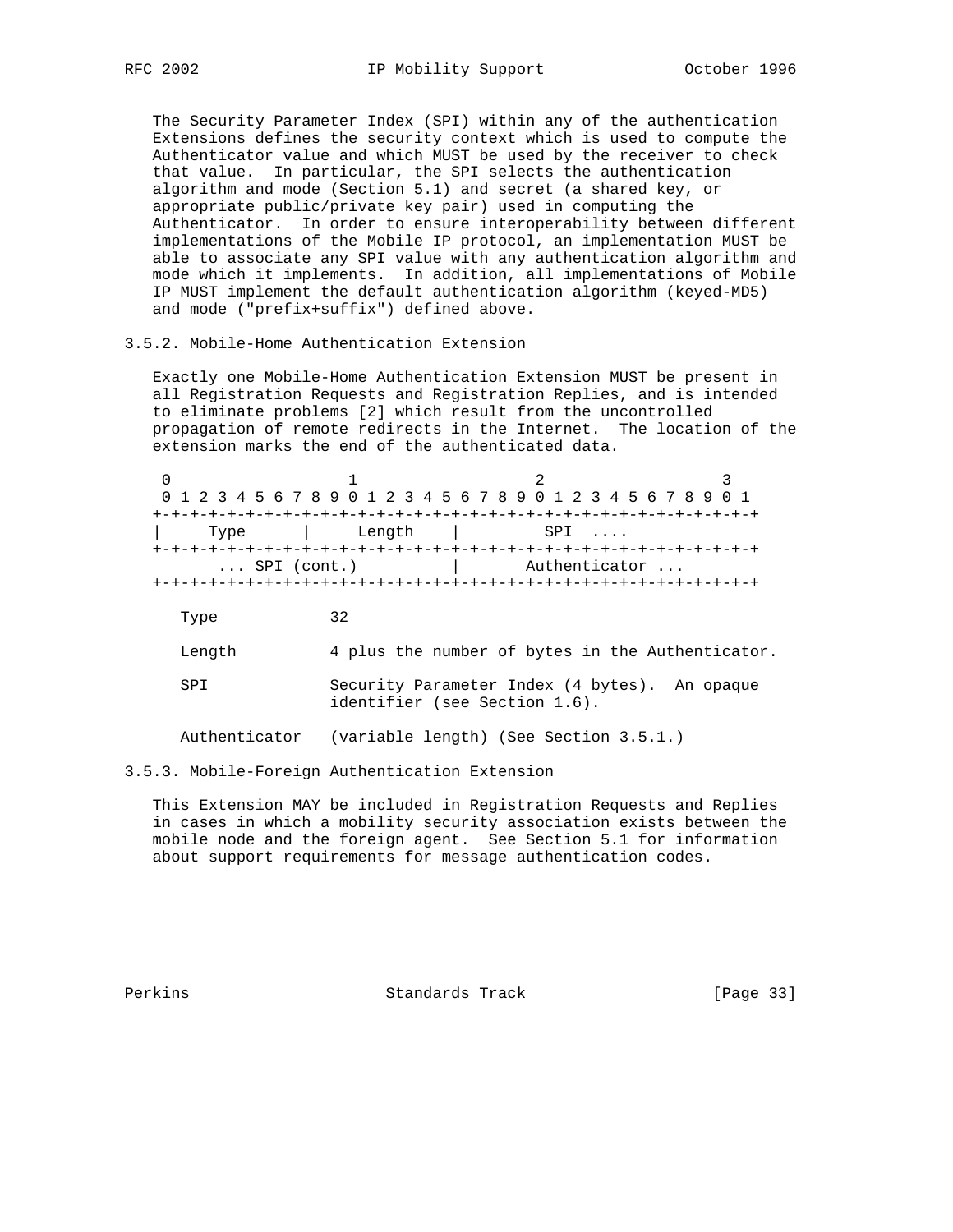| 0                    |        |                                        |                                                                 |  |
|----------------------|--------|----------------------------------------|-----------------------------------------------------------------|--|
|                      |        |                                        | 0 1 2 3 4 5 6 7 8 9 0 1 2 3 4 5 6 7 8 9 0 1 2 3 4 5 6 7 8 9 0 1 |  |
|                      |        |                                        |                                                                 |  |
| Type                 | Length | SPI                                    |                                                                 |  |
|                      |        |                                        |                                                                 |  |
| $\ldots$ SPI (cont.) |        |                                        | Authenticator                                                   |  |
|                      |        |                                        |                                                                 |  |
|                      |        |                                        |                                                                 |  |
| Type                 | 33     |                                        |                                                                 |  |
|                      |        |                                        |                                                                 |  |
| Length               |        |                                        | 4 plus the number of bytes in the Authenticator.                |  |
|                      |        |                                        |                                                                 |  |
| SPT                  |        |                                        | Security Parameter Index (4 bytes). An opaque                   |  |
|                      |        | identifier (see Section 1.6).          |                                                                 |  |
|                      |        |                                        |                                                                 |  |
| Authenticator        |        | (variable length) (See Section 3.5.1.) |                                                                 |  |

#### 3.5.4. Foreign-Home Authentication Extension

 This Extension MAY be included in Registration Requests and Replies in cases in which a mobility security association exists between the foreign agent and the home agent. See Section 5.1 for information about support requirements for message authentication codes.

| $\left( \right)$ |        |                                                                 |                                               |  |
|------------------|--------|-----------------------------------------------------------------|-----------------------------------------------|--|
|                  |        | 0 1 2 3 4 5 6 7 8 9 0 1 2 3 4 5 6 7 8 9 0 1 2 3 4 5 6 7 8 9 0 1 |                                               |  |
|                  |        |                                                                 |                                               |  |
|                  | Type   | Length   SPI                                                    |                                               |  |
|                  |        |                                                                 |                                               |  |
|                  |        | $\ldots$ SPI (cont.)                                            | Authenticator                                 |  |
|                  |        |                                                                 |                                               |  |
|                  |        |                                                                 |                                               |  |
|                  | Type   | 34                                                              |                                               |  |
|                  | Length | 4 plus the number of bytes in the Authenticator.                |                                               |  |
|                  |        |                                                                 |                                               |  |
|                  | SPT    |                                                                 | Security Parameter Index (4 bytes). An opaque |  |
|                  |        |                                                                 |                                               |  |

identifier (see Section 1.6).

Authenticator (variable length) (See Section 3.5.1.)

# 3.6. Mobile Node Considerations

 A mobile node MUST be configured with its home address, a netmask, and a mobility security association for each home agent. In addition, a mobile node MAY be configured with the IP address of one or more of its home agents; otherwise, the mobile node MAY discover a home agent using the procedures described in Section 3.6.1.2.

Perkins Standards Track [Page 34]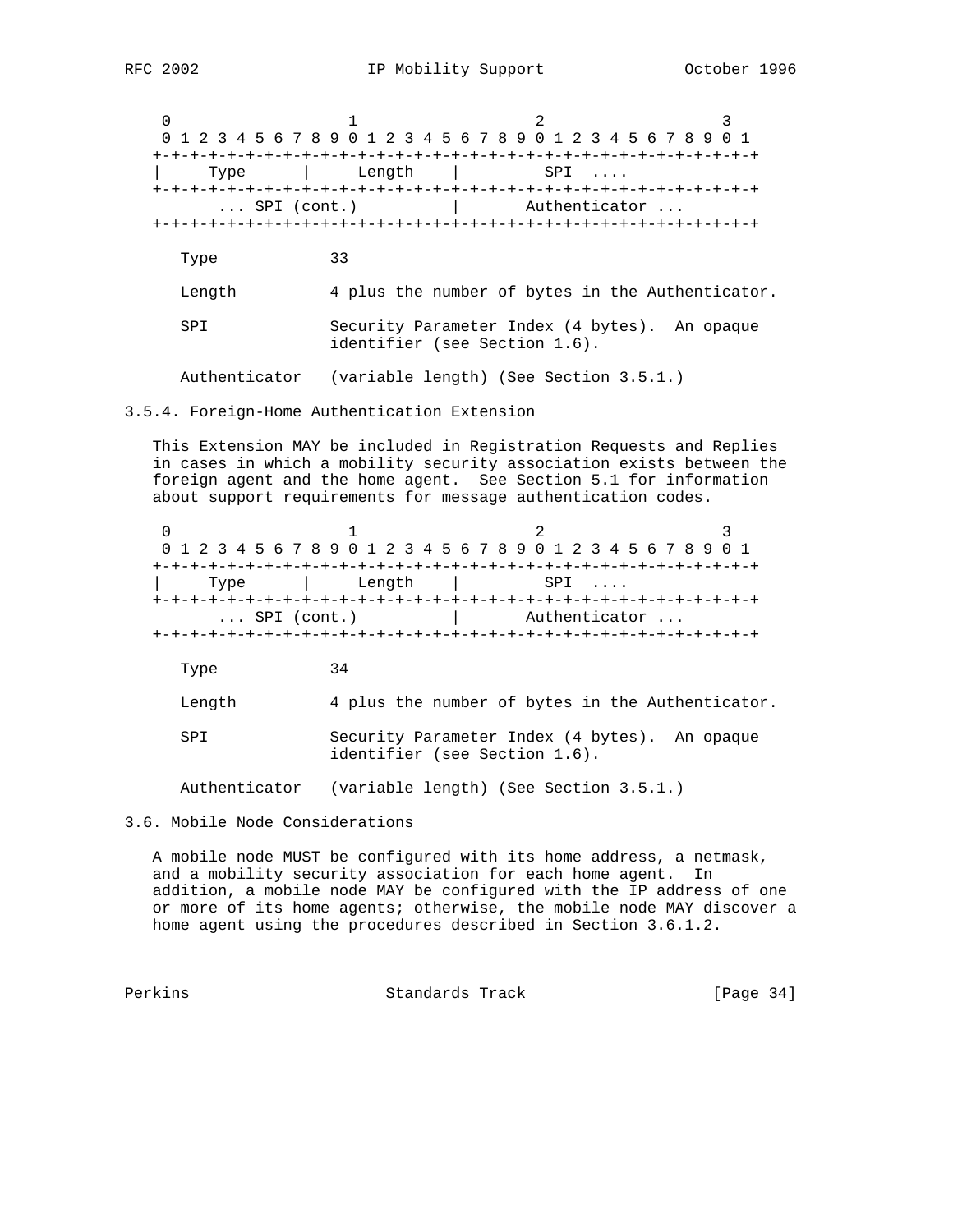For each pending registration, the mobile node maintains the following information:

- the link-layer address of the foreign agent to which the Registration Request was sent, if applicable,
- the IP destination address of the Registration Request,
- the care-of address used in the registration,
- the Identification value sent in the registration,
- the originally requested Lifetime, and
- the remaining Lifetime of the pending registration.

 A mobile node SHOULD initiate a registration whenever it detects a change in its network connectivity. See Section 2.4.2 for methods by which mobile nodes MAY make such a determination. When it is away from home, the mobile node's Registration Request allows its home agent to create or modify a mobility binding for it. When it is at home, the mobile node's (de)Registration Request allows its home agent to delete any previous mobility binding(s) for it. A mobile node operates without the support of mobility functions when it is at home.

 There are other conditions under which the mobile node SHOULD (re)register with its foreign agent, such as when the mobile node detects that the foreign agent has rebooted (as specified in Section 2.4.4) and when the current registration's Lifetime is near expiration.

 In the absence of link-layer indications of changes in point of attachment, Agent Advertisements from new agents SHOULD NOT cause a mobile node to attempt a new registration, if its current registration has not expired and it is still also receiving Agent Advertisements from the foreign agent with which it is currently registered. In the absence of link-layer indications, a mobile node MUST NOT attempt to register more often than once per second.

 A mobile node MAY register with a different agent when transport layer protocols indicate excessive retransmissions. A mobile node MUST NOT consider reception of an ICMP Redirect from a foreign agent that is currently providing service to it as reason to register with a new foreign agent. Within these constraints, the mobile node MAY register again at any time.

 Appendix D shows some examples of how the fields in registration messages would be set up in some typical registration scenarios.

Perkins Standards Track [Page 35]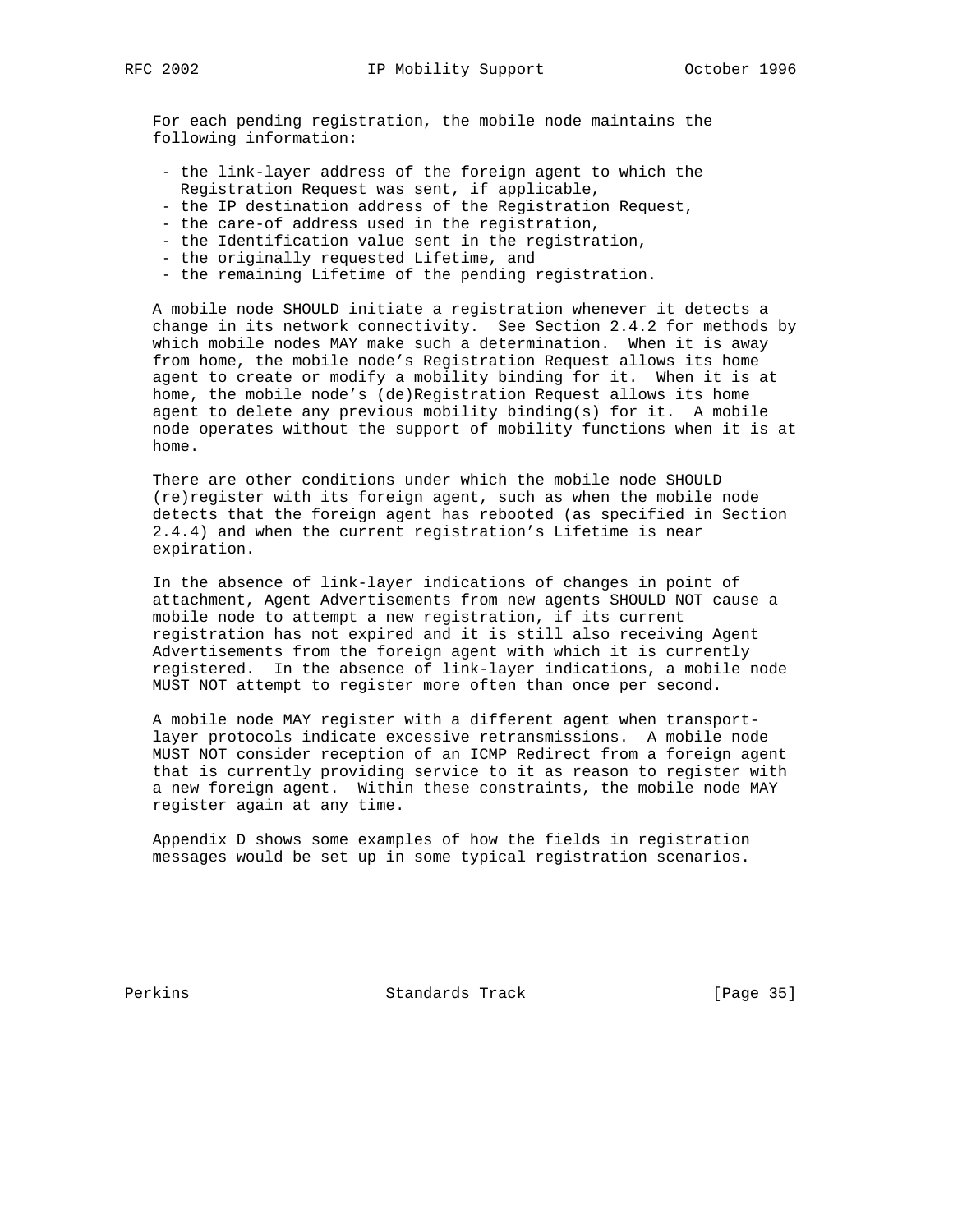## 3.6.1. Sending Registration Requests

 The following sections specify details for the values the mobile node MUST supply in the fields of Registration Request messages.

3.6.1.1. IP Fields

 This section provides the specific rules by which mobile nodes pick values for the IP header fields of a Registration Request.

- IP Source Address:
	- When registering on a foreign network with a co-located care-of address, the IP source address MUST be the care-of address.
	- In all other circumstances, the IP source address MUST be the mobile node's home address.

IP Destination Address:

- When the mobile node has discovered the agent with which it is registering, through some means (e.g., link-layer) that does not provide the IP address of the agent (the IP address of the agent is unknown to the mobile node), then the "All Mobility Agents" multicast address (224.0.0.11) MUST be used. In this case, the mobile node MUST use the agent's link-layer unicast address in order to deliver the datagram to the correct agent.
- When registering with a foreign agent, the address of the agent as learned from the IP source address of the corresponding Agent Advertisement MUST be used. In addition, when transmitting this Registration Request message, the mobile node MUST use a link-layer destination address copied from the link-layer source address of the Agent Advertisement message in which it learned this foreign agent's IP address.
- When the mobile node is registering directly with its home agent and knows the (unicast) IP address of its home agent, the destination address MUST be set to this address.

Perkins **Standards Track** [Page 36]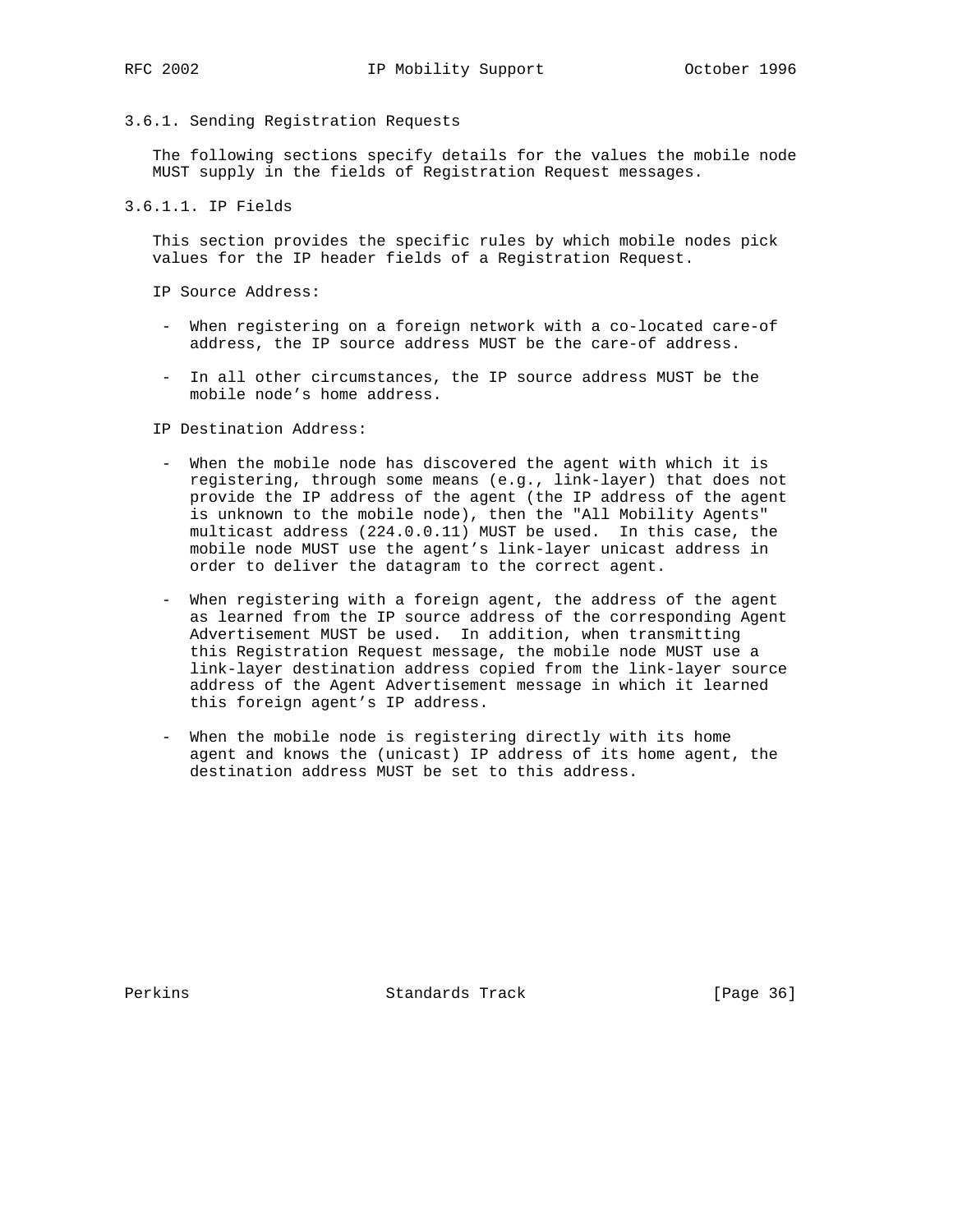- If the mobile node is registering directly with its home agent, but does not know the IP address of its home agent, the mobile node may use dynamic home agent address resolution to automatically determine the IP address of its home agent (Section 3.6.1.2). In this case, the IP destination address is set to the subnet-directed broadcast address of the mobile node's home network. This address MUST NOT be used as the destination IP address if the mobile node is registering via a foreign agent, although it MAY be used as the Home Agent address in the body of the Registration Request when registering via a foreign agent.

IP Time to Live:

- The IP TTL field MUST be set to 1 if the IP destination address is set to the "All Mobility Agents" multicast address as described above. Otherwise a suitable value should be chosen in accordance with standard IP practice [19].
- 3.6.1.2. Registration Request Fields

 This section provides specific rules by which mobile nodes pick values for the fields within the fixed portion of a Registration Request.

 A mobile node MAY set the 'S' bit in order to request that the home agent maintain prior mobility binding(s). Otherwise, the home agent deletes any previous binding(s) and replaces them with the new binding specified in the Registration Request. Multiple simultaneous mobility bindings are likely to be useful when a mobile node using at least one wireless network interface moves within wireless transmission range of more than one foreign agent. IP explicitly allows duplication of datagrams. When the home agent allows simultaneous bindings, it will tunnel a separate copy of each arriving datagram to each care-of address, and the mobile node will receive multiple copies of datagrams destined to it.

 The mobile node SHOULD set the 'D' bit if it is registering with a co-located care-of address. Otherwise, the 'D' bit MUST NOT be set.

 A mobile node MAY set the 'B' bit to request its home agent to forward to it, a copy of broadcast datagrams received by its home agent from the home network. The method used by the home agent to forward broadcast datagrams depends on the type of care-of address registered by the mobile node, as determined by the 'D' bit in the mobile node's Registration Request:

Perkins Standards Track [Page 37]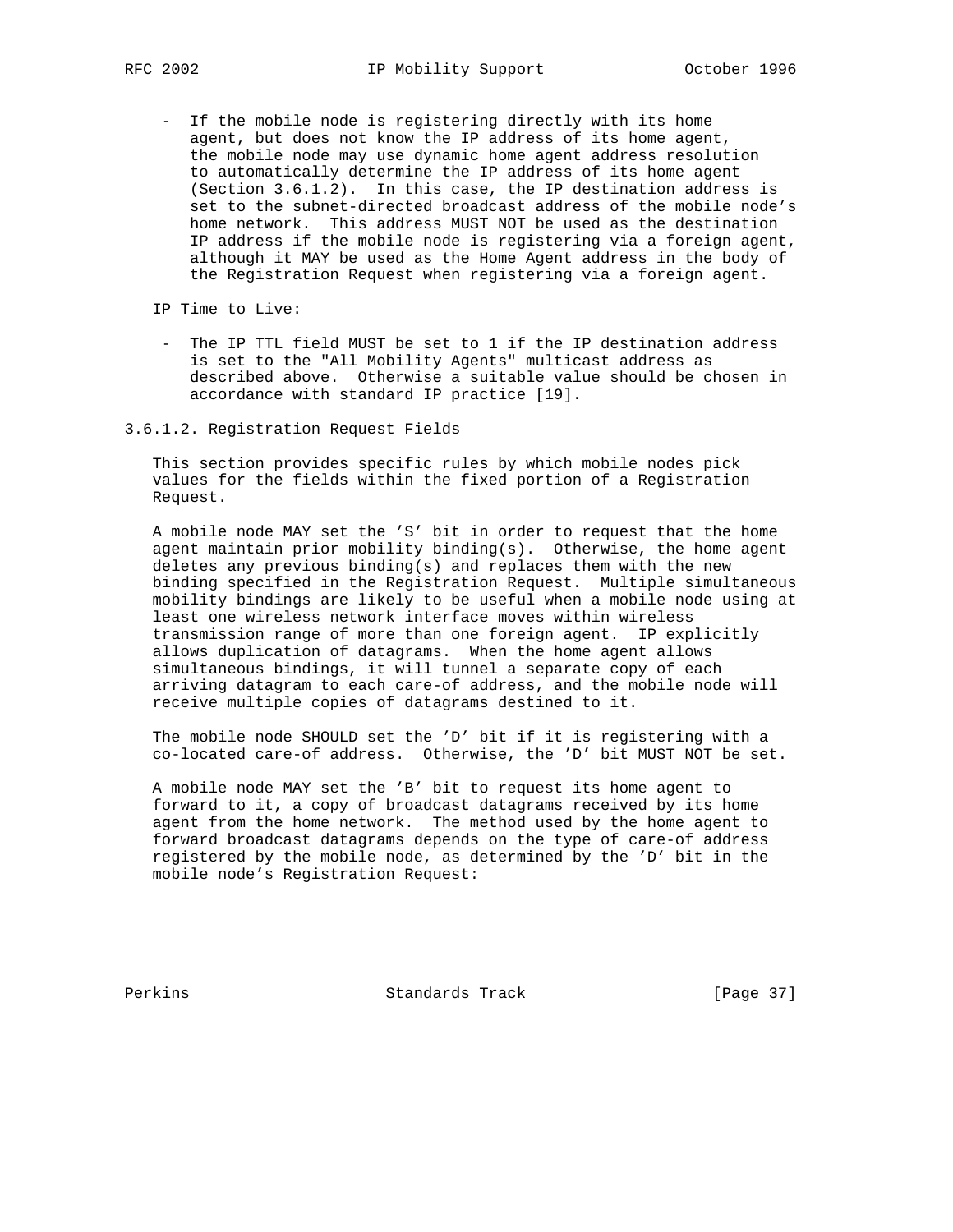- If the 'D' bit is set, then the mobile node has indicated that it will decapsulate any datagrams tunneled to this care-of address itself (the mobile node is using a co-located care-of address). In this case, to forward such a received broadcast datagram to the mobile node, the home agent MUST tunnel it to this care-of address. The mobile node de-tunnels the received datagram in the same way as any other datagram tunneled directly to it.
- If the 'D' bit is NOT set, then the mobile node has indicated that it is using a foreign agent care-of address, and that the foreign agent will thus decapsulate arriving datagrams before forwarding them to the mobile node. In this case, to forward such a received broadcast datagram to the mobile node, the home agent MUST first encapsulate the broadcast datagram in a unicast datagram addressed to the mobile node's home address, and then MUST tunnel this resulting datagram to the mobile node's care-of address.

 When decapsulated by the foreign agent, the inner datagram will thus be a unicast IP datagram addressed to the mobile node, identifying to the foreign agent the intended destination of the encapsulated broadcast datagram, and will be delivered to the mobile node in the same way as any tunneled datagram arriving for the mobile node. The foreign agent MUST NOT decapsulate the encapsulated broadcast datagram and MUST NOT use a local network broadcast to transmit it to the mobile node. The mobile node thus MUST decapsulate the encapsulated broadcast datagram itself, and thus MUST NOT set the 'B' bit in its Registration Request in this case unless it is capable of decapsulating datagrams.

 The mobile node MAY request alternative forms of encapsulation by setting the 'M' bit and/or the 'G' bit, but only if the mobile node is decapsulating its own datagrams (the mobile node is using a co located care-of address) or if its foreign agent has indicated support for these forms of encapsulation by setting the corresponding bits in the Mobility Agent Advertisement Extension of an Agent Advertisement received by the mobile node. Otherwise, the mobile node MUST NOT set these bits.

The Lifetime field is chosen as follows:

 - If the mobile node is registering with a foreign agent, the Lifetime SHOULD NOT exceed the value in the Registration Lifetime field of the Agent Advertisement message received from the foreign agent. When the method by which the care-of address is learned does not include a Lifetime, the default ICMP Router Advertisement Lifetime (1800 seconds) MAY be used.

Perkins Standards Track [Page 38]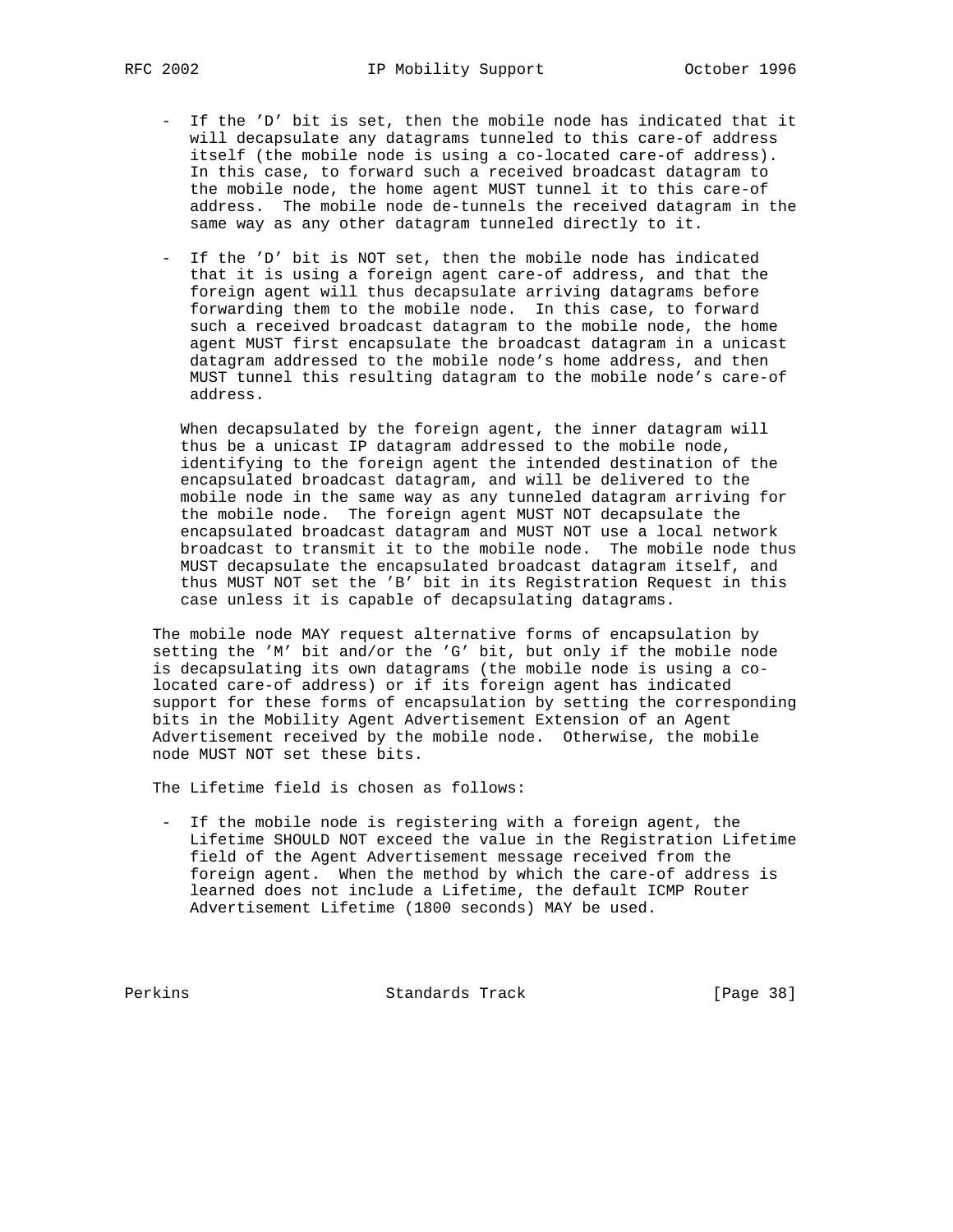- The mobile node MAY ask a home agent to delete a particular mobility binding, by sending a Registration Request with the care-of address for this binding, with the Lifetime field set to zero (Section 3.8.2).
- Similarly, a Lifetime of zero is used when the mobile node deregisters all care-of addresses, such as upon returning home.

 The Home Agent field MUST be set to the address of the mobile node's home agent, if the mobile node knows this address. Otherwise, the mobile node MAY use dynamic home agent address resolution to learn the address of its home agent. In this case, the mobile node MUST set the Home Agent field to the subnet-directed broadcast address of the mobile node's home network. Each home agent receiving such a Registration Request with a broadcast destination address MUST reject the mobile node's registration and SHOULD return a rejection Registration Reply indicating its unicast IP address for use by the mobile node in a future registration attempt.

 The Care-of Address field MUST be set to the value of the particular care-of address that the mobile node wishes to (de)register. In the special case in which a mobile node wishes to deregister all care-of addresses, it MUST set this field to its home address.

 The mobile node chooses the Identification field in accordance with the style of replay protection it uses with its home agent. This is part of the mobility security association the mobile node shares with its home agent. See Section 5.6 for the method by which the mobile node computes the Identification field.

### 3.6.1.3. Extensions

 This section describes the ordering of any mandatory and any optional Extensions that a mobile node appends to a Registration Request. This following ordering MUST be followed:

- a) The IP header, followed by the UDP header, followed by the fixed-length portion of the Registration Request, followed by
- b) If present, any non-authentication Extensions expected to be used by the home agent (which may or may not also be used by the foreign agent), followed by
- c) The Mobile-Home Authentication Extension, followed by
- d) If present, any non-authentication Extensions used only by the foreign agent, followed by

Perkins Standards Track [Page 39]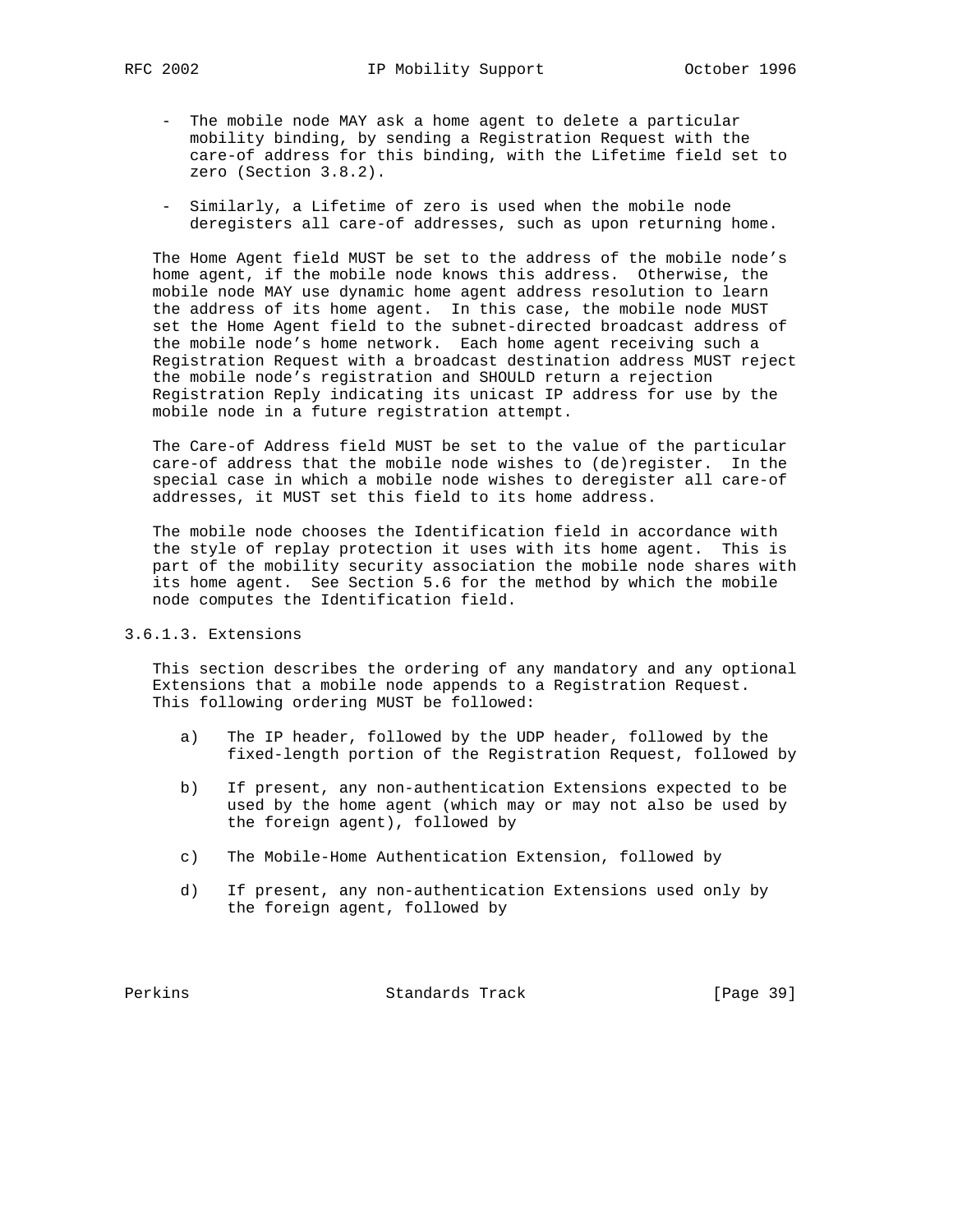e) The Mobile-Foreign Authentication Extension, if present.

 Note that items (a) and (c) MUST appear in every Registration Request sent by the mobile node. Items (b), (d), and (e) are optional. However, item (e) MUST be included when the mobile node and the foreign agent share a mobility security association.

#### 3.6.2. Receiving Registration Replies

 Registration Replies will be received by the mobile node in response to its Registration Requests. Registration Replies generally fall into three categories:

- the registration was accepted,
- the registration was denied by the foreign agent, or
- the registration was denied by the home agent.

 The remainder of this section describes the Registration Reply handling by a mobile node in each of these three categories.

#### 3.6.2.1. Validity Checks

 Registration Replies with an invalid, non-zero UDP checksum MUST be silently discarded.

 In addition, the low-order 32 bits of the Identification field in the Registration Reply MUST be compared to the low-order 32 bits of the Identification field in the most recent Registration Request sent to the replying agent. If they do not match, the Reply MUST be silently discarded.

 Also, the authentication in the Registration Reply MUST be checked. That is, the mobile node MUST check for the presence of a valid authentication Extension, acting in accordance with the Code field in the Reply. The rules are as follows:

 a) If the mobile node and the foreign agent share a mobility security association, exactly one Mobile-Foreign Authentication Extension MUST be present in the Registration Reply, and the mobile node MUST check the Authenticator value in the Extension. If no Mobile-Foreign Authentication Extension is found, or if more than one Mobile-Foreign Authentication Extension is found, or if the Authenticator is invalid, the mobile node MUST silently discard the Reply and SHOULD log the event as a security exception.

Perkins Standards Track [Page 40]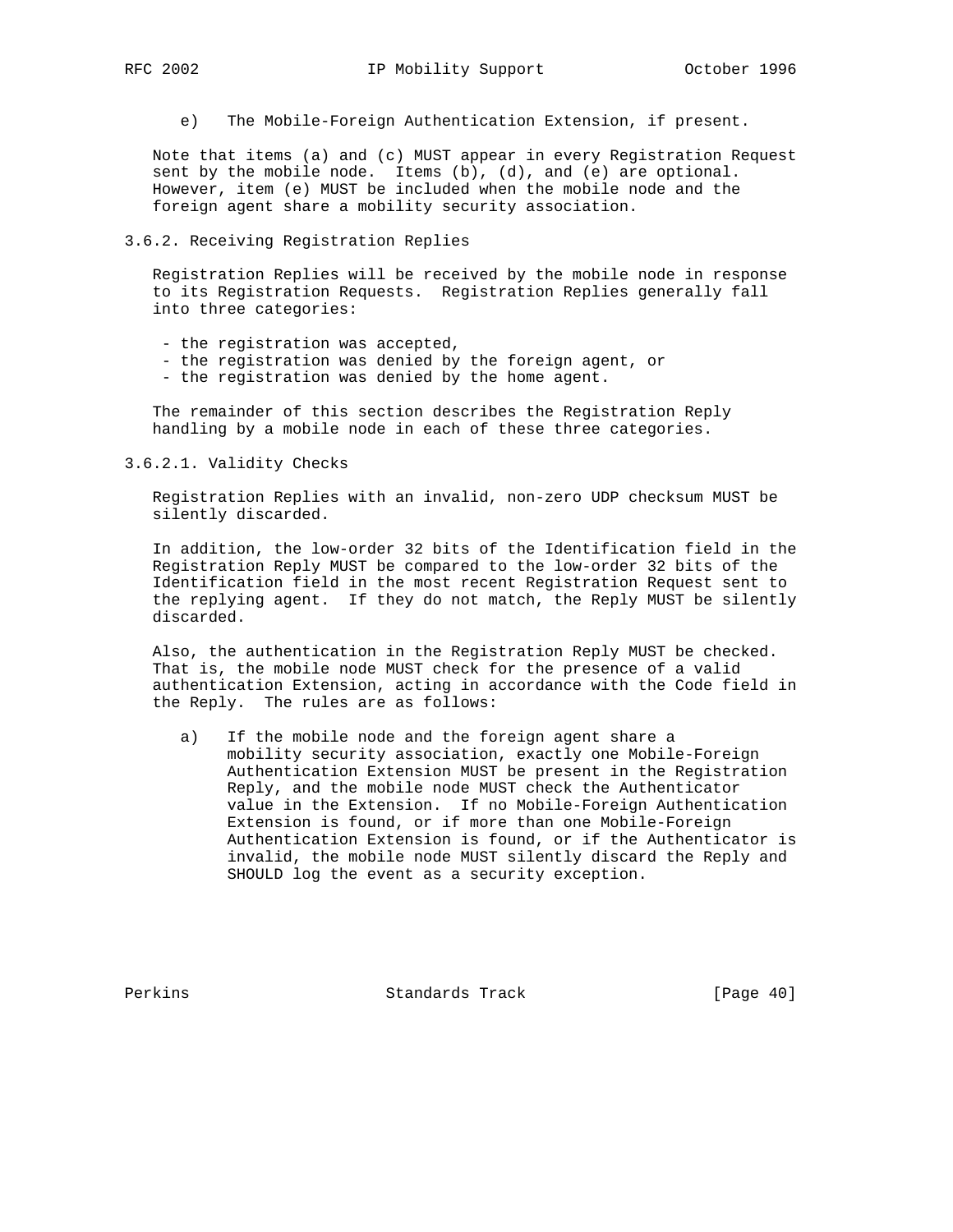b) If the Code field indicates that service is denied by the home agent, or if the Code field indicates that the registration was accepted by the home agent, exactly one Mobile-Home Authentication Extension MUST be present in the Registration Reply, and the mobile node MUST check the Authenticator value in the Extension. If no Mobile-Home Authentication Extension is found, or if more than one Mobile-Home Authentication Extension is found, or if the Authenticator is invalid, the mobile node MUST silently discard the Reply and SHOULD log the event as a security exception.

 If the Code field indicates an authentication failure, either at the foreign agent or the home agent, then it is quite possible that any authenticators in the Registration Reply will also be in error. This could happen, for example, if the shared secret between the mobile node and home agent was erroneously configured. The mobile node SHOULD log such errors as security exceptions.

3.6.2.2. Registration Request Accepted

 If the Code field indicates that the request has been accepted, the mobile node SHOULD configure its routing table appropriately for its current point of attachment (Section 4.2.1).

 If the mobile node is returning to its home network and that network is one which implements ARP, the mobile node MUST follow the procedures described in Section 4.6 with regard to ARP, proxy ARP, and gratuitous ARP.

 If the mobile node has registered on a foreign network, it SHOULD re-register before the expiration of the Lifetime of its registration. As described in Section 3.6, for each pending Registration Request, the mobile node MUST maintain the remaining lifetime of this pending registration, as well as the original Lifetime from the Registration Request. When the mobile node receives a valid Registration Reply, the mobile node MUST decrease its view of the remaining lifetime of the registration by the amount by which the home agent decreased the originally requested Lifetime. This procedure is equivalent to the mobile node starting a timer for the granted Lifetime at the time it sent the Registration Request, even though the granted Lifetime is not known to the mobile node until the Registration Reply is received. Since the Registration Request is certainly sent before the home agent begins timing the registration Lifetime (also based on the granted Lifetime), this procedure ensures that the mobile node will re-register before the home agent expires and deletes the registration, in spite of possibly non-negligible transmission delays for the original Registration

Perkins Standards Track [Page 41]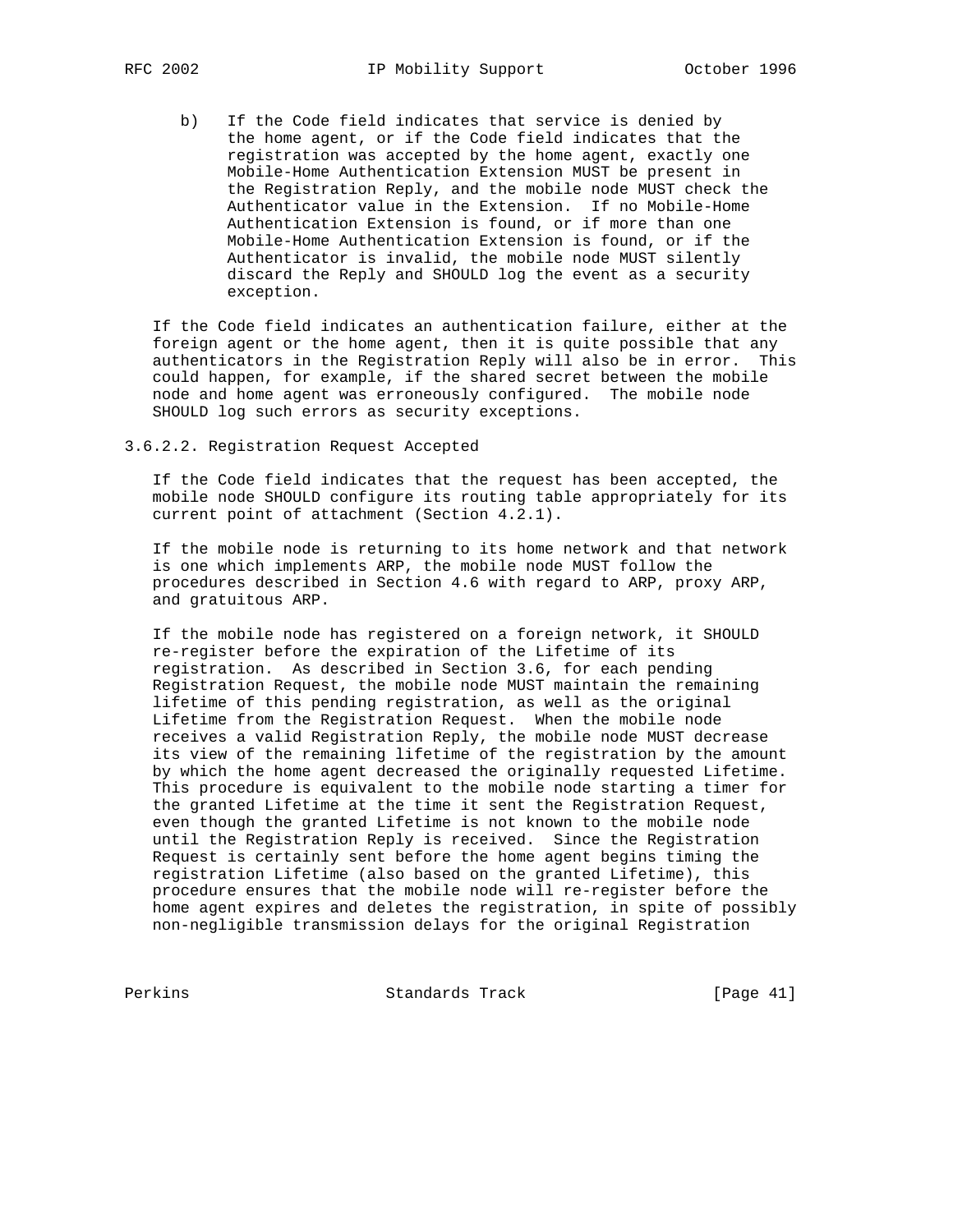Request and Reply that started the timing of the Lifetime at the mobile node and its home agent.

3.6.2.3. Registration Request Denied

 If the Code field indicates that service is being denied, the mobile node SHOULD log the error. In certain cases the mobile node may be able to "repair" the error. These include:

Code 69: (Denied by foreign agent, Lifetime too long)

 In this case, the Lifetime field in the Registration Reply will contain the maximum Lifetime value which that foreign agent is willing to accept in any Registration Request. The mobile node MAY attempt to register with this same agent, using a Lifetime in the Registration Request that MUST be less than or equal to the value specified in the Reply.

Code 133: (Denied by home agent, Identification mismatch)

 In this case, the Identification field in the Registration Reply will contain a value that allows the mobile node to synchronize with the home agent, based upon the style of replay protection in effect (Section 5.6). The mobile node MUST adjust the parameters it uses to compute the Identification field based upon the information in the Registration Reply, before issuing any future Registration Requests.

Code 136: (Denied by home agent, Unknown home agent address)

 This code is returned by a home agent when the mobile node is performing dynamic home agent address resolution as described in Sections 3.6.1.1 and 3.6.1.2. In this case, the Home Agent field within the Reply will contain the unicast IP address of the home agent returning the Reply. The mobile node MAY then attempt to register with this home agent in future Registration Requests. In addition, the mobile node SHOULD adjust the parameters it uses to compute the Identification field based upon the corresponding field in the Registration Reply, before issuing any future Registration Requests.

3.6.3. Registration Retransmission

 When no Registration Reply has been received within a reasonable time, another Registration Request MAY be transmitted. When timestamps are used, a new registration Identification is chosen for each retransmission; thus it counts as a new registration. When nonces are used, the unanswered Request is retransmitted unchanged;

Perkins **Standards Track** [Page 42]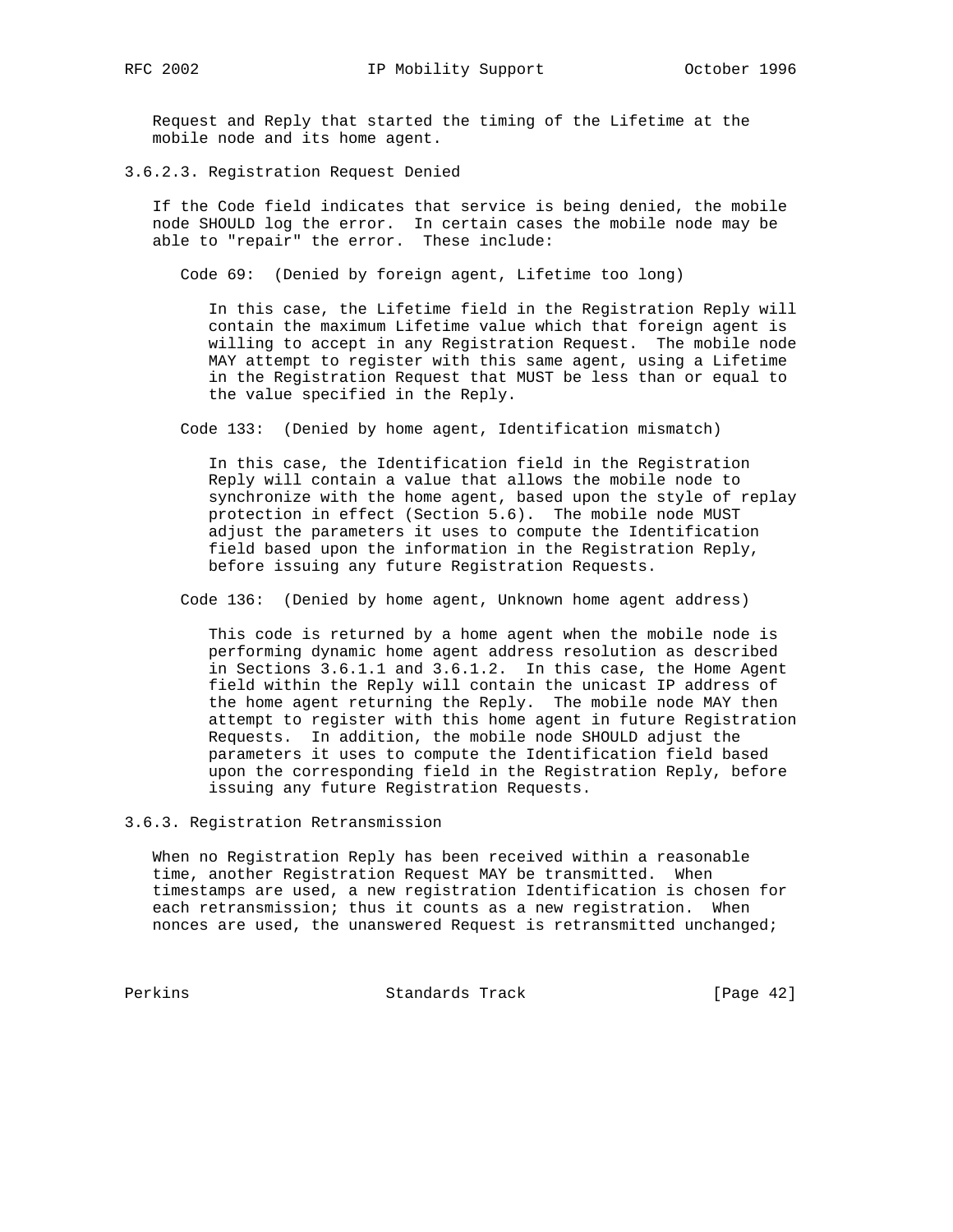thus the retransmission does not count as a new registration (Section 5.6). In this way a retransmission will not require the home agent to resynchronize with the mobile node by issuing another nonce in the case in which the original Registration Request (rather than its Registration Reply) was lost by the network.

 The maximum time until a new Registration Request is sent SHOULD be no greater than the requested Lifetime of the Registration Request. The minimum value SHOULD be large enough to account for the size of the messages, twice the round trip time for transmission to the home agent, and at least an additional 100 milliseconds to allow for processing the messages before responding. The round trip time for transmission to the home agent will be at least as large as the time required to transmit the messages at the link speed of the mobile node's current point of attachment. Some circuits add another 200 milliseconds of satellite delay in the total round trip time to the home agent. The minimum time between Registration Requests MUST NOT be less than 1 second. Each successive retransmission timeout period SHOULD be at least twice the previous period, as long as that is less than the maximum as specified above.

## 3.7. Foreign Agent Considerations

 The foreign agent plays a mostly passive role in Mobile IP registration. It relays Registration Requests between mobile nodes and home agents, and, when it provides the care-of address, decapsulates datagrams for delivery to the mobile node. It SHOULD also send periodic Agent Advertisement messages to advertise its presence as described in Section 2.3, if not detectable by link-layer means.

 A foreign agent MUST NOT transmit a Registration Request except when relaying a Registration Request received from a mobile node, to the mobile node's home agent. A foreign agent MUST NOT transmit a Registration Reply except when relaying a Registration Reply received from a mobile node's home agent, or when replying to a Registration Request received from a mobile node in the case in which the foreign agent is denying service to the mobile node. In particular, a foreign agent MUST NOT generate a Registration Request or Reply because a mobile node's registration Lifetime has expired. A foreign agent also MUST NOT originate a Registration Request message that asks for deregistration of a mobile node; however, it MUST relay valid (de)Registration Requests originated by a mobile node.

Perkins Standards Track [Page 43]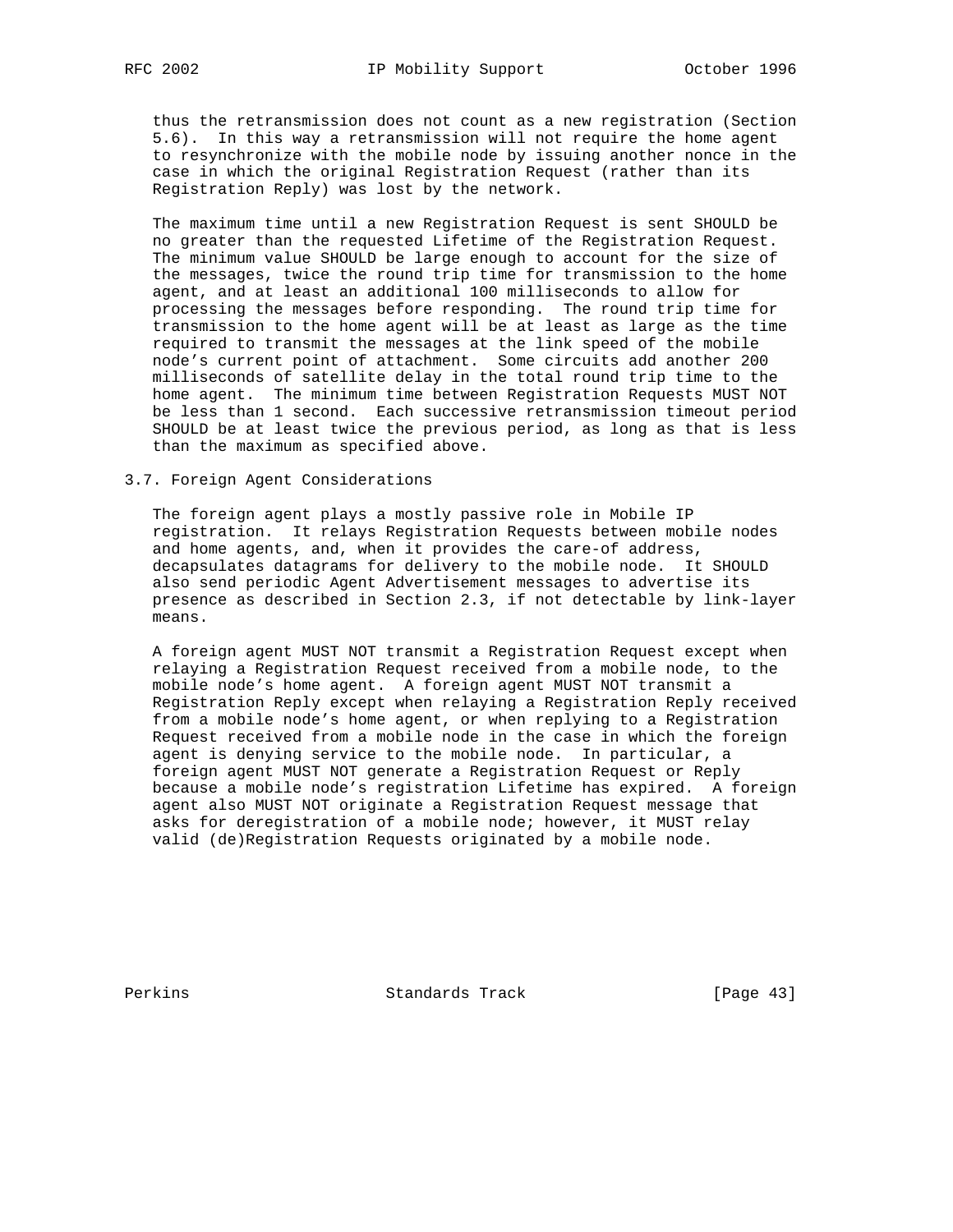# 3.7.1. Configuration and Registration Tables

 Each foreign agent MUST be configured with a care-of address. In addition, for each pending or current registration, the foreign agent MUST maintain a visitor list entry containing the following information obtained from the mobile node's Registration Request:

- the link-layer source address of the mobile node
- the IP Source Address (the mobile node's Home Address)
- the IP Destination Address (as specified in 3.6.2.3)
- the UDP Source Port
- the Home Agent address
- the Identification field
- the requested registration Lifetime, and
- the remaining Lifetime of the pending or current registration.

 As with any node on the Internet, a foreign agent MAY also share mobility security associations with any other nodes. When relaying a Registration Request from a mobile node to its home agent, if the foreign agent shares a mobility security association with the home agent, it MUST add a Foreign-Home Authentication Extension to the Request and MUST check the required Foreign-Home Authentication Extension in the Registration Reply from the home agent (Sections 3.3 and 3.4). Similarly, when receiving a Registration Request from a mobile node, if the foreign agent shares a mobility security association with the mobile node, it MUST check the required Mobile- Foreign Authentication Extension in the Request and MUST add a Mobile-Foreign Authentication Extension to the Registration Reply to the mobile node.

## 3.7.2. Receiving Registration Requests

 If the foreign agent accepts a Registration Request from a mobile node, it then MUST relay the Request to the indicated home agent. Otherwise, if the foreign agent denies the Request, it MUST send a Registration Reply to the mobile node with an appropriate denial Code, except in cases where the foreign agent would be required to send out more than one such denial per second to the same mobile node. The following sections describe this behavior in more detail.

 If a foreign agent receives a Registration Request from a mobile node in its visitor list, the existing visitor list entry for the mobile node SHOULD NOT be deleted or modified until the foreign agent receives a valid Registration Reply from the home agent with a Code indicating success. The foreign agent MUST record the new pending

Perkins Standards Track [Page 44]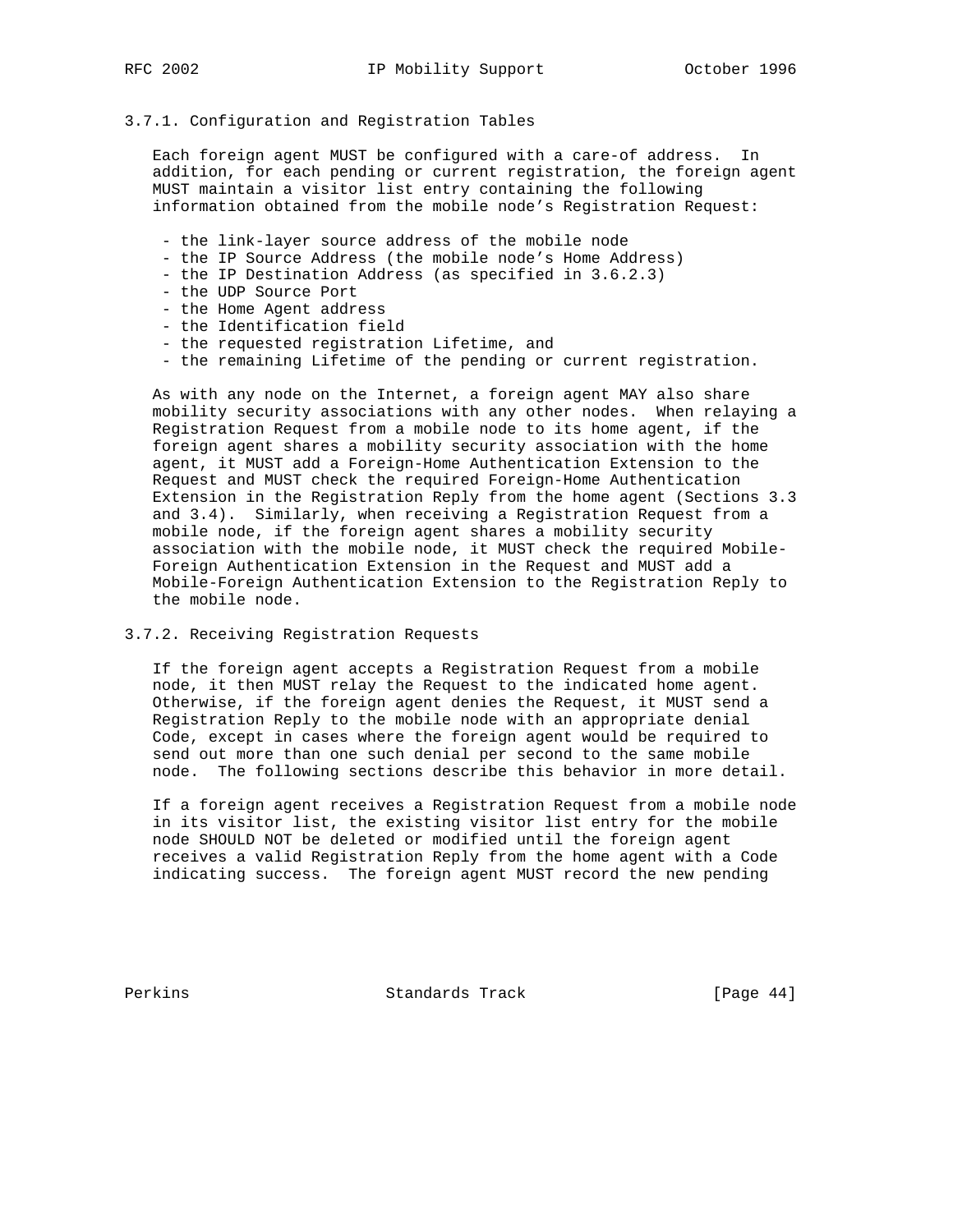Request separately from the existing visitor list entry for the mobile node. If the Registration Request requests deregistration, the existing visitor list entry for the mobile node SHOULD NOT be deleted until the foreign agent has received a successful Registration Reply. If the Registration Reply indicates that the Request (for registration or deregistration) was denied by the home agent, the existing visitor list entry for the mobile node MUST NOT be modified as a result of receiving the Registration Reply.

3.7.2.1. Validity Checks

 Registration Requests with an invalid, non-zero UDP checksum MUST be silently discarded.

 Also, the authentication in the Registration Request MUST be checked. If the foreign agent and the mobile node share a mobility security association, exactly one Mobile-Foreign Authentication Extension MUST be present in the Registration Request, and the foreign agent MUST check the Authenticator value in the Extension. If no Mobile-Foreign Authentication Extension is found, or if more than one Mobile-Foreign Authentication Extension is found, or if the Authenticator is invalid, the foreign agent MUST silently discard the Request and SHOULD log the event as a security exception. The foreign agent also SHOULD send a Registration Reply to the mobile node with Code 67.

3.7.2.2. Forwarding a Valid Request to the Home Agent

 If the foreign agent accepts the mobile node's Registration Request, it MUST relay the Request to the mobile node's home agent as specified in the Home Agent field of the Registration Request. The foreign agent MUST NOT modify any of the fields beginning with the fixed portion of the Registration Request up through and including the Mobile-Home Authentication Extension. Otherwise, an authentication failure is very likely to occur at the home agent. In addition, the foreign agent proceeds as follows:

- It MUST process and remove any Extensions following the Mobile-Home Authentication Extension,
- It MAY append any of its own non-authentication Extensions of relevance to the home agent, if applicable, and
- It MUST append the Foreign-Home Authentication Extension, if the foreign agent shares a mobility security association with the home agent.

Perkins Standards Track [Page 45]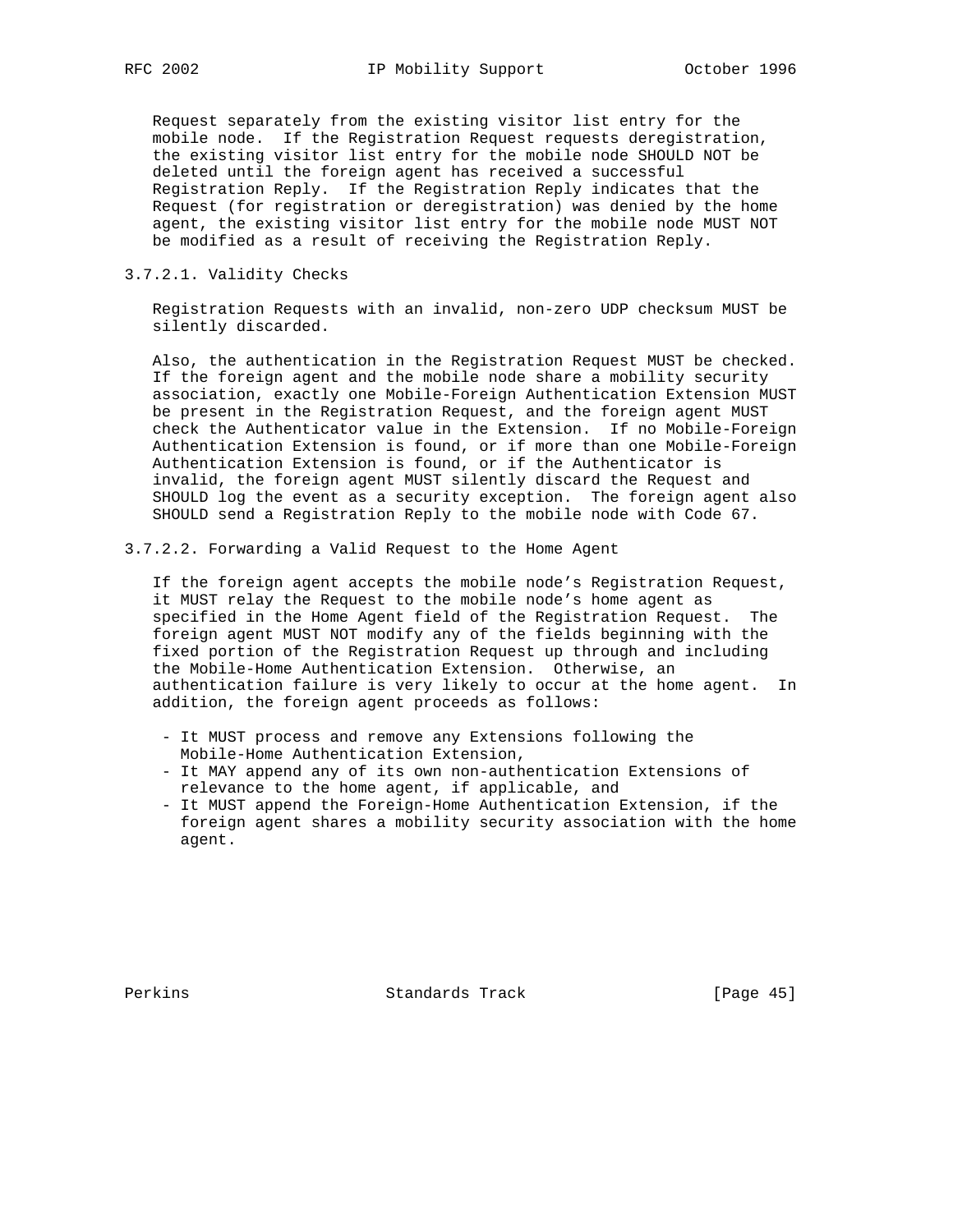Specific fields within the IP header and the UDP header of the relayed Registration Request MUST be set as follows:

- IP Source Address The foreign agent's address on the interface from which the message will be sent.
- IP Destination Address Copied from the Home Agent field within the Registration Request.

 UDP Source Port <variable>

 UDP Destination Port 434

 After forwarding a valid Registration Request to the home agent, the foreign agent MUST begin timing the remaining lifetime of the pending registration based on the Lifetime in the Registration Request. If this lifetime expires before receiving a valid Registration Reply, the foreign agent MUST delete its visitor list entry for this pending registration.

# 3.7.2.3. Denying Invalid Requests

 If the foreign agent denies the mobile node's Registration Request for any reason, it SHOULD send the mobile node a Registration Reply with a suitable denial Code. In such a case, the Home Address, Home Agent, and Identification fields within the Registration Reply are copied from the corresponding fields of the Registration Request.

 If the Reserved field is nonzero, the foreign agent MUST deny the Request and SHOULD return a Registration Reply with status code 70 to the mobile node. If the Request is being denied because the requested Lifetime is too long, the foreign agent sets the Lifetime in the Reply to the maximum Lifetime value it is willing to accept in any Registration Request, and sets the Code field to 69. Otherwise, the Lifetime SHOULD be copied from the Lifetime field in the Request.

 Specific fields within the IP header and the UDP header of the Registration Reply MUST be set as follows:

IP Source Address

 Copied from the IP Destination Address of Registration Request, unless the "All Agents Multicast" address was used. In this case, the foreign agent's address (on the interface from which the message will be sent) MUST be

Perkins **Standards Track** [Page 46]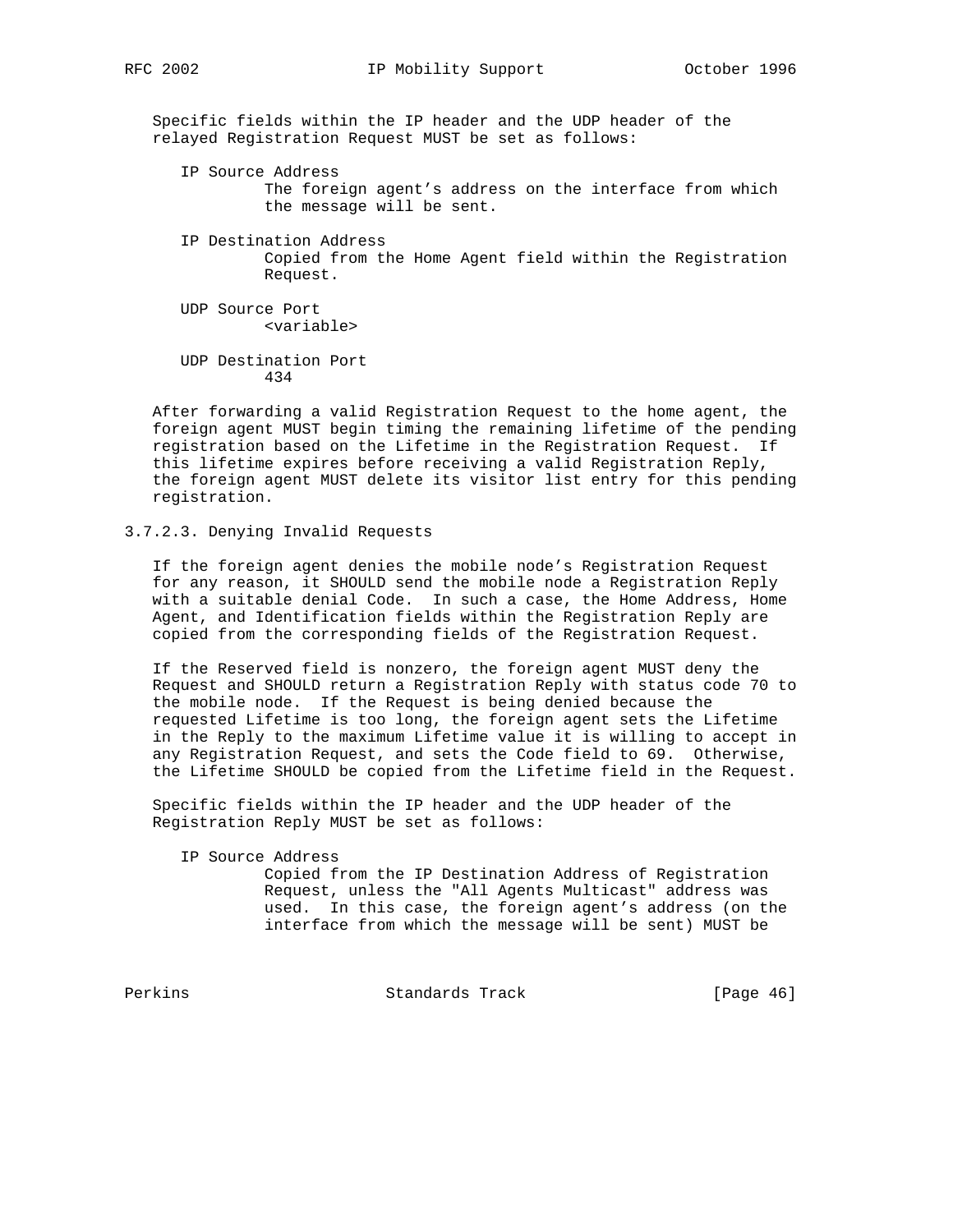used.

- IP Destination Address Copied from the IP Source Address of the Registration Request.
- UDP Source Port 434
- UDP Destination Port Copied from the UDP Source Port of the Registration Request.
- 3.7.3. Receiving Registration Replies

 The foreign agent updates its visitor list when it receives a valid Registration Reply from a home agent. It then relays the Registration Reply to the mobile node. The following sections describe this behavior in more detail.

 If upon relaying a Registration Request to a home agent, the foreign agent receives an ICMP error message instead of a Registration Reply, then the foreign agent SHOULD send to the mobile node a Registration Reply with an appropriate "Home Agent Unreachable" failure Code (within the range 80-95, inclusive). See Section 3.7.2.3 for details on building the Registration Reply.

3.7.3.1. Validity Checks

 Registration Replies with an invalid, non-zero UDP checksum MUST be silently discarded.

 When a foreign agent receives a Registration Reply message, it MUST search its visitor list for a pending Registration Request with the same mobile node home address as indicated in the Reply. If no pending Request is found, the foreign agent MUST silently discard the Reply. The foreign agent MUST also silently discard the Reply if the low-order 32 bits of the Identification field in the Reply do not match those in the Request.

 Also, the authentication in the Registration Reply MUST be checked. If the foreign agent and the home agent share a mobility security association, exactly one Foreign-Home Authentication Extension MUST be present in the Registration Reply, and the foreign agent MUST check the Authenticator value in the Extension. If no Foreign-Home Authentication Extension is found, or if more than one Foreign-Home Authentication Extension is found, or if the Authenticator is invalid, the foreign agent MUST silently discard the Reply and SHOULD

Perkins **Standards Track** [Page 47]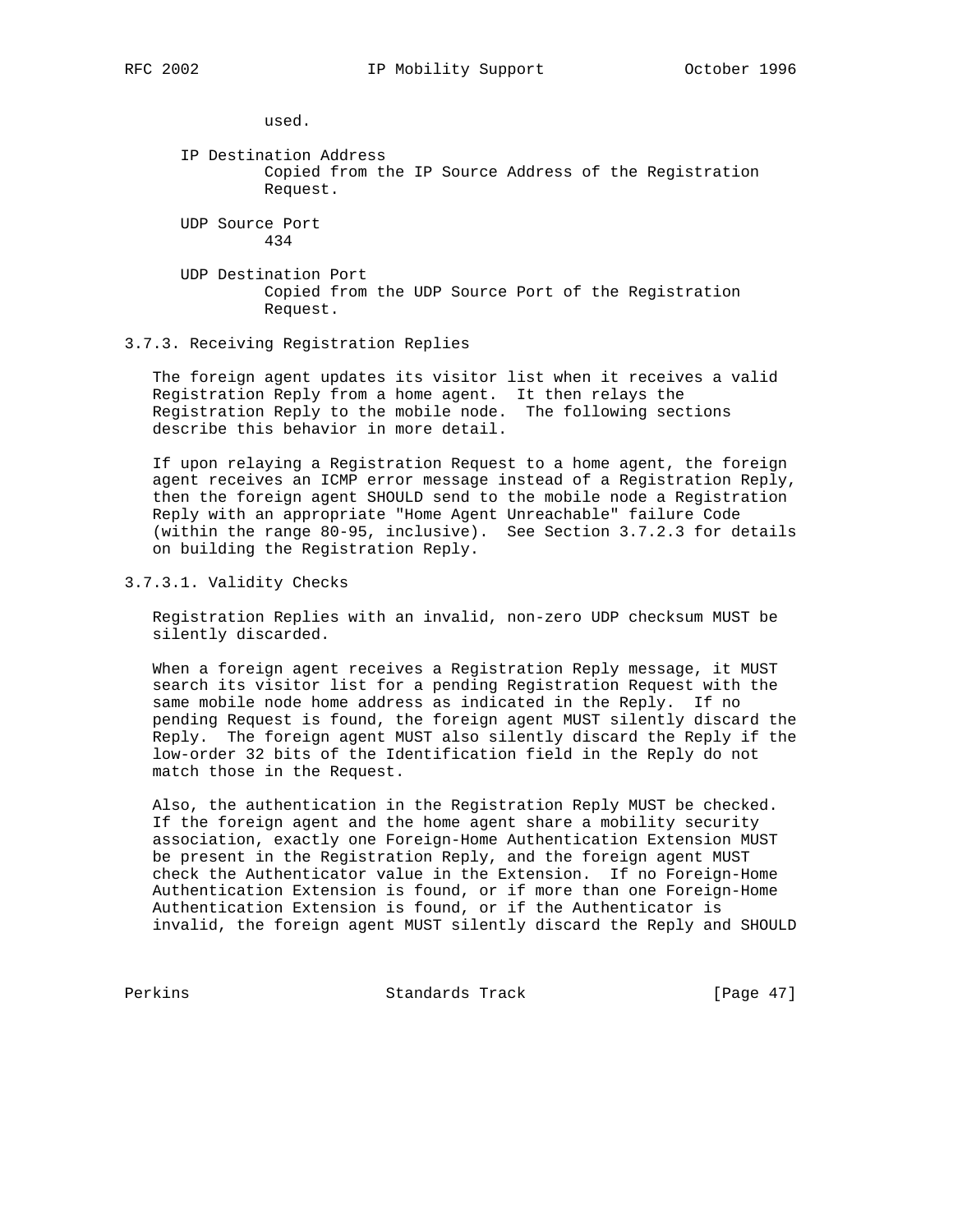log the event as a security exception. The foreign agent also MUST reject the mobile node's registration and SHOULD send a Registration Reply to the mobile node with Code 68.

3.7.3.2. Forwarding Replies to the Mobile Node

 A Registration Reply which satisfies the validity checks of Section 3.8.2.1 is relayed to the mobile node. The foreign agent MUST also update its visitor list entry for the mobile node to reflect the results of the Registration Request, as indicated by the Code field in the Reply. If the Code indicates that the mobile node has accepted the registration and the Lifetime field is nonzero, the foreign agent MUST set the Lifetime in the visitor list entry to the value specified in the Lifetime field of the Registration Reply. If, instead, the Code indicates that the Lifetime field is zero, the foreign agent MUST delete its visitor list entry for the mobile node. Finally, if the Code indicates that the registration was denied by the home agent, the foreign agent MUST delete its pending registration list entry, but not its visitor list entry, for the mobile node.

 The foreign agent MUST NOT modify any of the fields beginning with the fixed portion of the Registration Reply up through and including the Mobile-Home Authentication Extension. Otherwise, an authentication failure is very likely to occur at the mobile node. In addition, the foreign agent SHOULD perform the following additional procedures:

- It MUST process and remove any Extensions following the Mobile-Home Authentication Extension,
- It MAY append its own non-authentication Extensions of relevance to the mobile node, if applicable, and
- It MUST append the Mobile-Foreign Authentication Extension, if the foreign agent shares a mobility security association with the mobile node.

 Specific fields within the IP header and the UDP header of the relayed Registration Reply are set according to the same rules specified in Section 3.7.2.3.

 After forwarding a valid Registration Reply to the mobile node, the foreign agent MUST update its visitor list entry for this registration as follows. If the Registration Reply indicates that the registration was accepted by the home agent, the foreign agent resets its timer of the lifetime of the registration to the Lifetime granted in the Registration Reply; unlike the mobile node's timing of the registration lifetime as described in Section 3.6.2.2, the foreign agent considers this lifetime to begin when it forwards the

Perkins **Standards Track** [Page 48]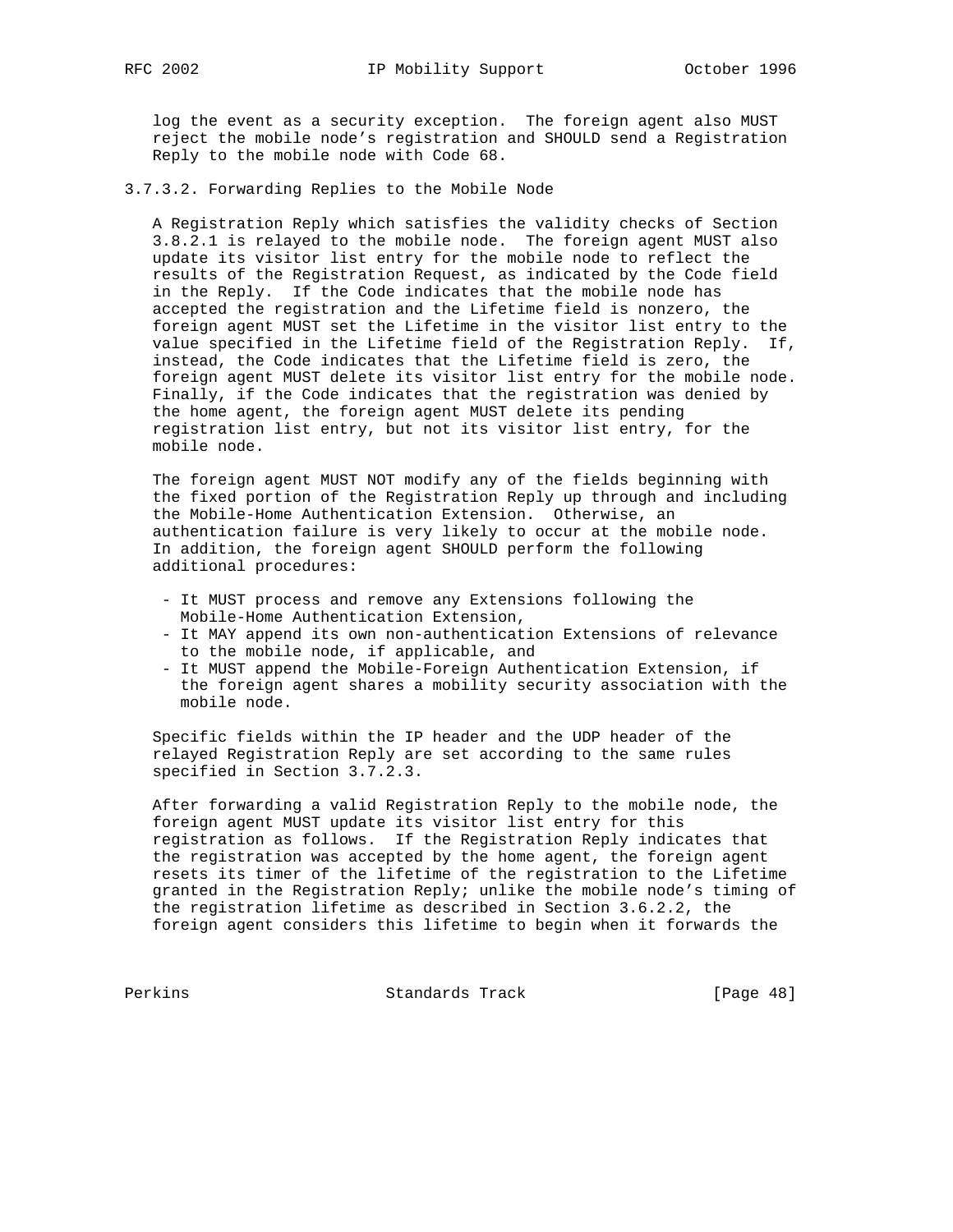Registration Reply message, ensuring that the foreign agent will not expire the registration before the mobile node does. On the other hand, if the Registration Reply indicates that the registration was rejected by the home agent, the foreign agent deletes its visitor list entry for this attempted registration.

## 3.8. Home Agent Considerations

 Home agents play a reactive role in the registration process. The home agent receives Registration Requests from the mobile node (perhaps relayed by a foreign agent), updates its record of the mobility bindings for this mobile node, and issues a suitable Registration Reply in response to each.

 A home agent MUST NOT transmit a Registration Reply except when replying to a Registration Request received from a mobile node. In particular, the home agent MUST NOT generate a Registration Reply to indicate that the Lifetime has expired.

3.8.1. Configuration and Registration Tables

 Each home agent MUST be configured with an IP address and with the prefix size for the home network. The home agent MUST be configured with the home address and mobility security association of each authorized mobile node that it is serving as a home agent. When the home agent accepts a valid Registration Request from a mobile node that it serves as a home agent, the home agent MUST create or modify the entry for this mobile node in its mobility binding list containing:

- the mobile node's care-of address
- the Identification field from the Registration Reply
- the remaining Lifetime of the registration

 The home agent MAY also maintain mobility security associations with various foreign agents. When receiving a Registration Request from a foreign agent, if the home agent shares a mobility security association with the foreign agent, the home agent MUST check the Authenticator in the required Foreign-Home Authentication Extension in the message, based on this mobility security association. Similarly, when sending a Registration Reply to a foreign agent, if the home agent shares a mobility security association with the foreign agent, the home agent MUST include a Foreign-Home Authentication Extension in the message, based on this mobility security association.

3.8.2. Receiving Registration Requests

Perkins Standards Track [Page 49]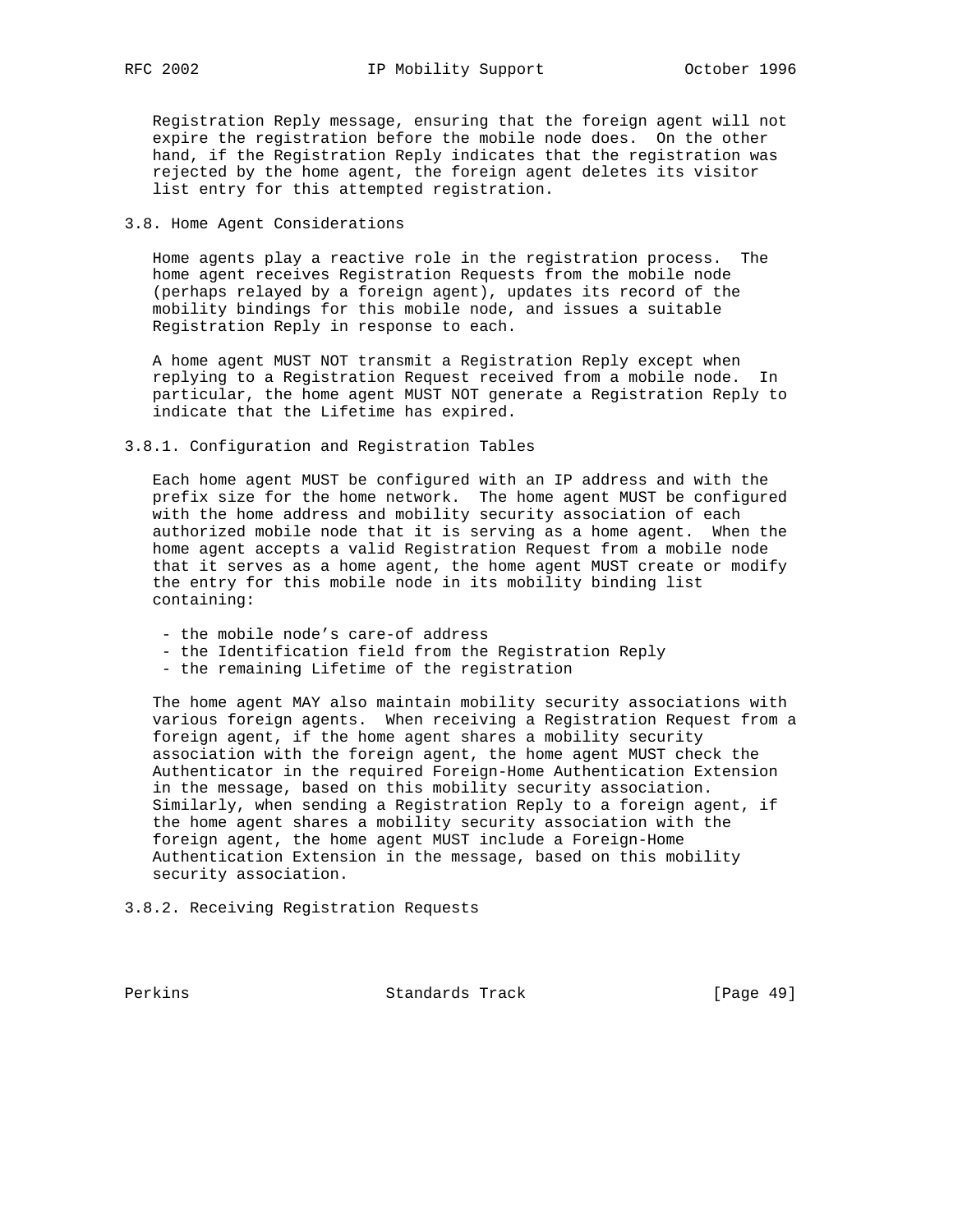If the home agent accepts an incoming Registration Request, it MUST update its record of the the mobile node's mobility binding(s) and SHOULD send a Registration Reply with a suitable Code. Otherwise (the home agent denies the Request), it SHOULD send a Registration Reply with an appropriate Code specifying the reason the Request was denied. The following sections describe this behavior in more detail.

# 3.8.2.1. Validity Checks

 Registration Requests with an invalid, non-zero UDP checksum MUST be silently discarded by the home agent.

 The authentication in the Registration Request MUST be checked. This involves the following operations:

- a) The home agent MUST check for the presence of a valid Mobile-Home Authentication Extension, and perform the indicated authentication. Exactly one Mobile-Home Authentication Extension MUST be present in the Registration Request, and the home agent MUST check the Authenticator value in the Extension. If no Mobile-Home Authentication Extension is found, or if more than one Mobile-Home Authentication Extension is found, or if the Authenticator is invalid, the home agent MUST reject the mobile node's registration and SHOULD send a Registration Reply to the mobile node with Code 131. The home agent MUST then discard the Request and SHOULD log the error as a security exception.
- b) The home agent MUST check that the registration Identification field is correct using the context selected by the SPI within the Mobile-Home Authentication Extension. See Section 5.6 for a description of how this is performed. If incorrect, the home agent MUST reject the Request and SHOULD send a Registration Reply to the mobile node with Code 133, including an Identification field computed in accordance with the rules specified in Section 5.6. The home agent MUST do no further processing with such a Request, though it SHOULD log the error as a security exception.
- c) If the home agent shares a mobility security association with the foreign agent, the home agent MUST check for the presence of a valid Foreign-Home Authentication Extension. Exactly one Foreign-Home Authentication Extension MUST be present in the Registration Request in this case, and the home agent MUST check the Authenticator value in the Extension. If no Foreign-Home Authentication Extension is found, or if more than one Foreign-Home Authentication Extension is found, or

Perkins **Standards Track** [Page 50]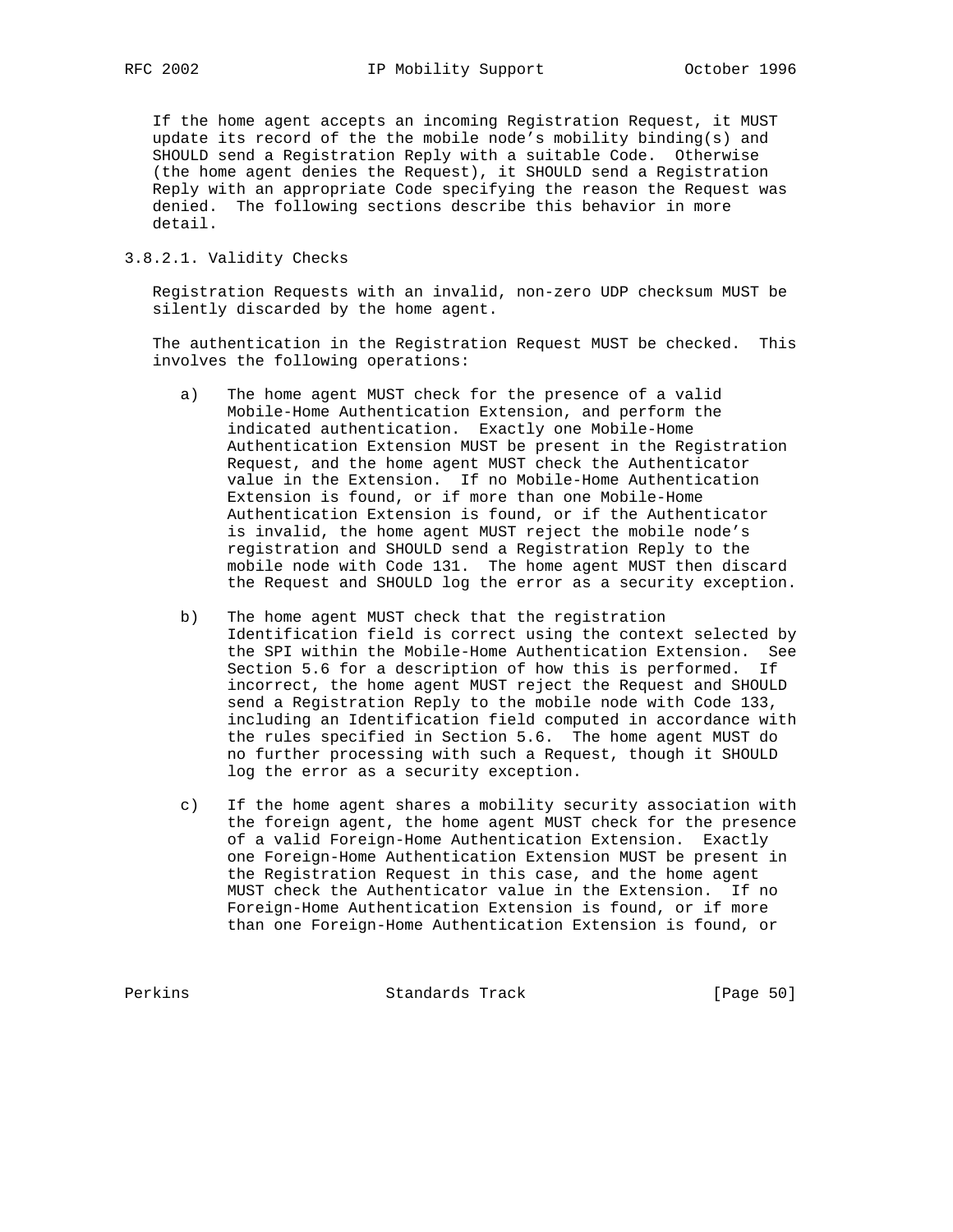if the Authenticator is invalid, the home agent MUST reject the mobile node's registration and SHOULD send a Registration Reply to the mobile node with Code 132. The home agent MUST then discard the Request and SHOULD log the error as a security exception.

 In addition to checking the authentication in the Registration Request, home agents MUST deny Registration Requests that are sent to the subnet-directed broadcast address of the home network (as opposed to being unicast to the home agent). The home agent MUST discard the Request and SHOULD returning a Registration Reply with a Code of 136. In this case, the Registration Reply will contain the home agent's unicast address, so that the mobile node can re-issue the Registration Request with the correct home agent address.

3.8.2.2. Accepting a Valid Request

 If the Registration Request satisfies the validity checks in Section 3.8.2.1, and the home agent is able to accommodate the Request, the home agent MUST update its mobility binding list for the requesting mobile node and MUST return a Registration Reply to the mobile node. In this case, the Reply Code will be either 0 if the home agent supports simultaneous mobility bindings, or 1 if it does not. See Section 3.8.3 for details on building the Registration Reply message.

 The home agent updates its record of the mobile node's mobility bindings as follows, based on the fields in the Registration Request:

- If the Lifetime is zero and the Care-of Address equals the mobile node's home address, the home agent deletes all of the entries in the mobility binding list for the requesting mobile node. This is how a mobile node requests that its home agent cease providing mobility services.
- If the Lifetime is zero and the Care-of Address does not equal the mobile node's home address, the home agent deletes only the entry containing the specified Care-of Address from the mobility binding list for the requesting mobile node. Any other active entries containing other care-of addresses will remain active.
- If the Lifetime is nonzero, the home agent adds an entry containing the requested Care-of Address to the mobility binding list for the mobile node. If the 'S' bit is set and the home agent supports simultaneous mobility bindings, the previous mobility binding entries are retained. Otherwise, the home agent removes all previous entries in the mobility binding list for the mobile node.

Perkins **Example 2018** Standards Track **Example 2018** [Page 51]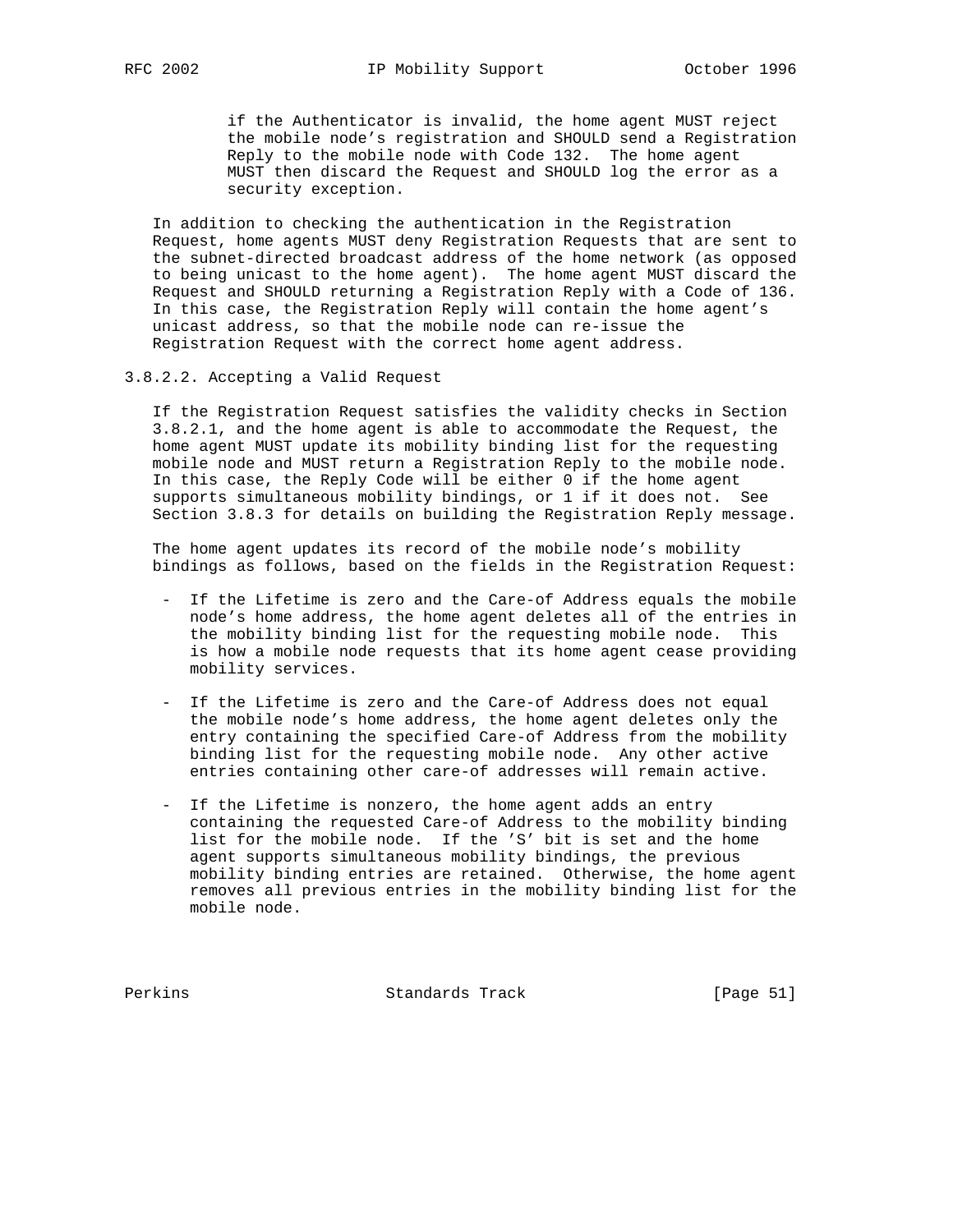In all cases, the home agent MUST send a Registration Reply to the source of the Registration Request, which might indeed be a different foreign agent than that whose care-of address is being (de)registered. If the home agent shares a mobility security association with the foreign agent whose care-of address is being deregistered, and that foreign agent is different from the one which relayed the Registration Request, the home agent MAY additionally send a Registration Reply to the foreign agent whose care-of address is being deregistered. The home agent MUST NOT send such a Reply if it does not share a mobility security association with the foreign agent. If no Reply is sent, the foreign agent's visitor list will expire naturally when the original Lifetime expires.

 The home agent MUST NOT increase the Lifetime above that specified by the mobile node in the Registration Request. However, it is not an error for the mobile node to request a Lifetime longer than the home agent is willing to accept. In this case, the home agent simply reduces the Lifetime to a permissible value and returns this value in the Registration Reply. The Lifetime value in the Registration Reply informs the mobile node of the granted lifetime of the registration, indicating when it SHOULD re-register in order to maintain continued service. After the expiration of this registration lifetime, the home agent MUST delete its entry for this registration in its mobility binding list.

 If the Registration Request duplicates an accepted current Registration Request, the new Lifetime MUST NOT extend beyond the Lifetime originally granted. A Registration Request is a duplicate if the home address, care-of address, and Identification fields all equal those of an accepted current registration.

 In addition, if the home network implements ARP [16], and the Registration Request asks the home agent to create a mobility binding for a mobile node which previously had no binding (the mobile node was previously assumed to be at home), then the home agent MUST follow the procedures described in Section 4.6 with regard to ARP, proxy ARP, and gratuitous ARP. If the mobile node already had a previous mobility binding, the home agent MUST continue to follow the rules for proxy ARP described in Section 4.6.

3.8.2.3. Denying an Invalid Request

 If the Registration Reply does not satisfy all of the validity checks in Section 3.8.2.1, or the home agent is unable to accommodate the Request, the home agent SHOULD return a Registration Reply to the mobile node with a Code that indicates the reason for the error. If a foreign agent was involved in relaying the Request, this allows the foreign agent to delete its pending visitor list entry. Also, this

Perkins **Standards Track** [Page 52]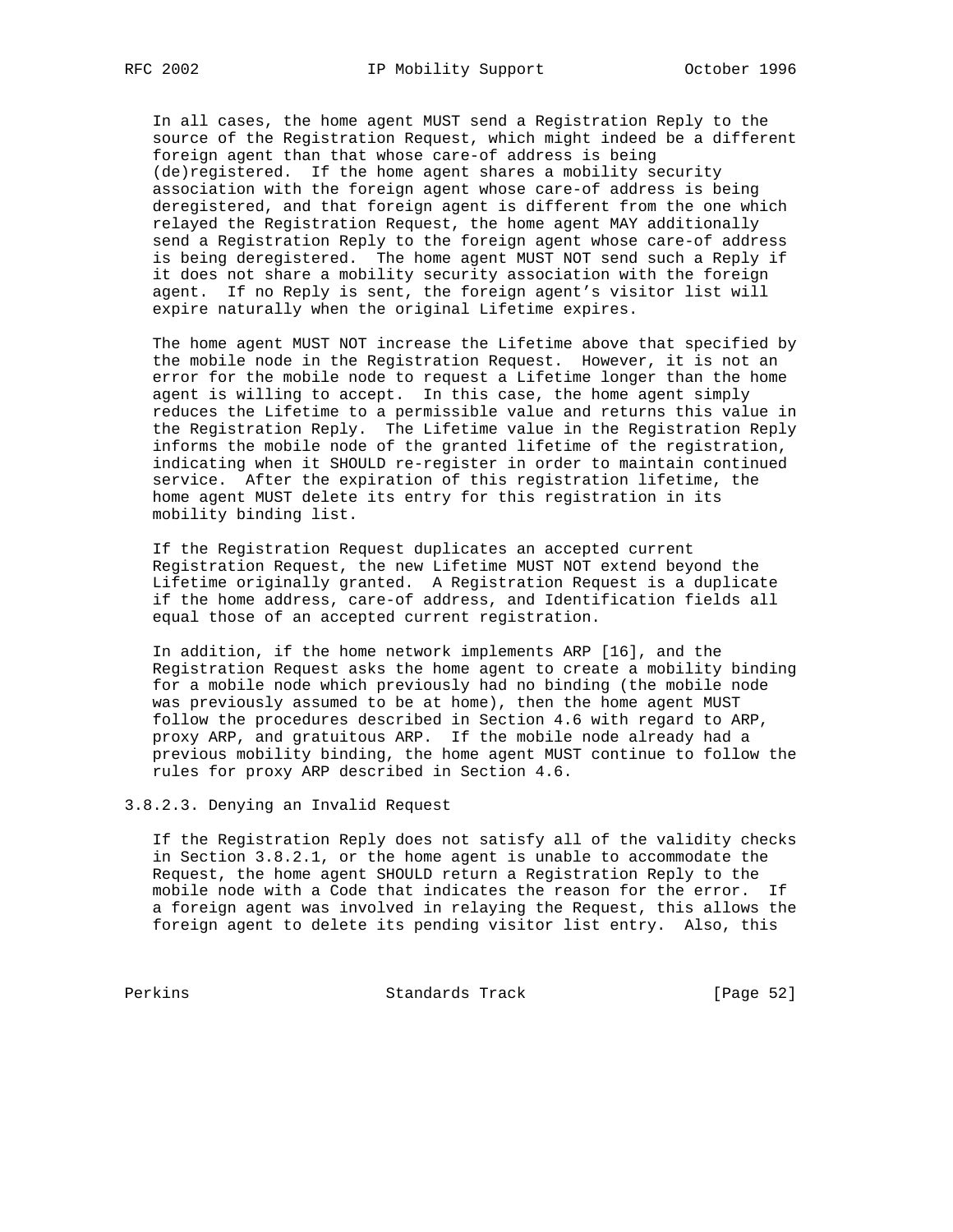informs the mobile node of the reason for the error such that it may attempt to fix the error and issue another Request.

 This section lists a number of reasons the home agent might reject a Request, and provides the Code value it should use in each instance. See Section 3.8.3 for additional details on building the Registration Reply message.

 Many reasons for rejecting a registration are administrative in nature. For example, a home agent can limit the number of simultaneous registrations for a mobile node, by rejecting any registrations that would cause its limit to be exceeded, and returning a Registration Reply with error code 135. Similarly, a home agent may refuse to grant service to mobile nodes which have entered unauthorized service areas by returning a Registration Reply with a Code of 129.

 If the Reserved field is nonzero, it MUST deny the Request with a Code of 134.

3.8.3. Sending Registration Replies

 If the home agent accepts a Registration Request, it then MUST update its record of the mobile node's mobility binding(s) and SHOULD send a Registration Reply with a suitable Code. Otherwise (the home agent has denied the Request), it SHOULD send a Registration Reply with an appropriate Code specifying the reason the Request was denied. The following sections provide additional detail for the values the home agent MUST supply in the fields of Registration Reply messages.

# 3.8.3.1. IP/UDP Fields

 This section provides the specific rules by which mobile nodes pick values for the IP and UDP header fields of a Registration Reply.

IP Source Address

 Copied from the IP Destination Address of Registration Request, unless a multicast or broadcast address was used. If the IP Destination Address of the Registration Request was a broadcast or multicast address, the IP Source Address of the Registration Reply MUST be set to the home agent's (unicast) IP address.

 IP Destination Address Copied from the IP Source Address of the Registration Request.

Perkins **Example 28** Standards Track [Page 53]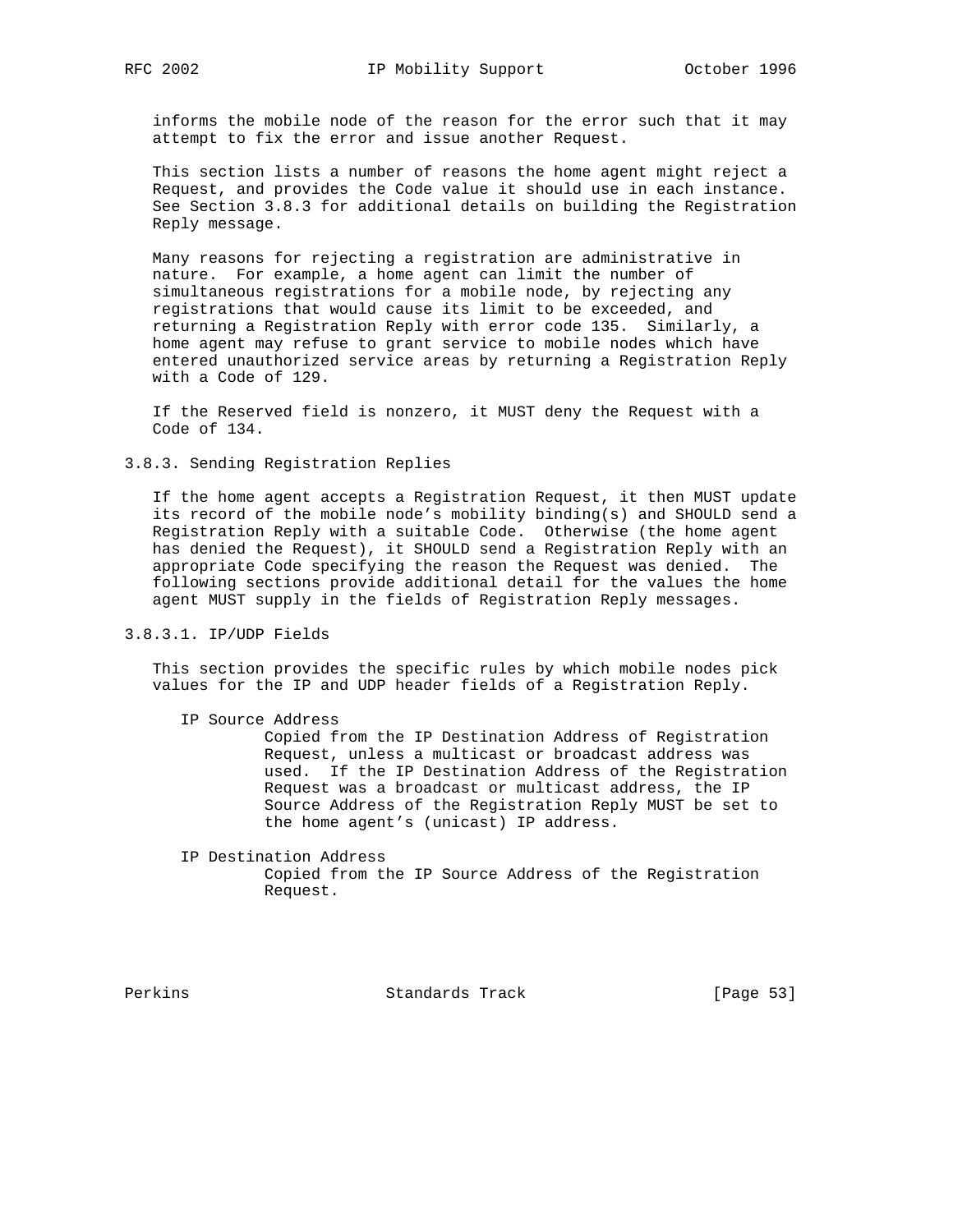- UDP Source Port Copied from the UDP Destination Port of the Registration Request.
- UDP Destination Port Copied from the UDP Source Port of the Registration Request.

 When sending a Registration Reply in response to a Registration Request that requested deregistration of the mobile node (the Lifetime is zero and the Care-of Address equals the mobile node's home address) and in which the IP Source Address was also set to the mobile node's home address (this is the normal method used by a mobile node to deregister when it returns to its home network), the IP Destination Address in the Registration Reply will be set to the mobile node's home address, as copied from the IP Source Address of the Request.

 In this case, when transmitting the Registration Reply, the home agent MUST transmit the Reply directly onto the home network as if the mobile node were at home, bypassing any mobility binding list entry that may still exist at the home agent for the destination mobile node. In particular, for a mobile node returning home after being registered with a care-of address, if the mobile node's new Registration Request is not accepted by the home agent, the mobility binding list entry for the mobile node will still indicate that datagrams addressed to the mobile node should be tunneled to the mobile node's registered care-of address; when sending the Registration Reply indicating the rejection of this Request, this existing binding list entry MUST be ignored, and the home agent MUST transmit this Reply as if the mobile node were at home.

3.8.3.2. Registration Reply Fields

 This section provides specific rules by which home agents pick values for the fields within the fixed portion of a Registration Reply. The Code field of the Registration Reply is chosen in accordance with the rules specified in the previous sections. When replying to an accepted registration, a home agent SHOULD respond with Code 1 if it does not support simultaneous registrations.

 The Lifetime field MUST be copied from the corresponding field in the Registration Request, unless the requested value is greater than the maximum length of time the home agent is willing to provide the requested service. In such a case, the Lifetime MUST be set to the length of time that service will actually be provided by the home agent. This reduced Lifetime SHOULD be the maximum Lifetime allowed by the home agent (for this mobile node and care-of address).

Perkins **Example 2** Standards Track **Frack** [Page 54]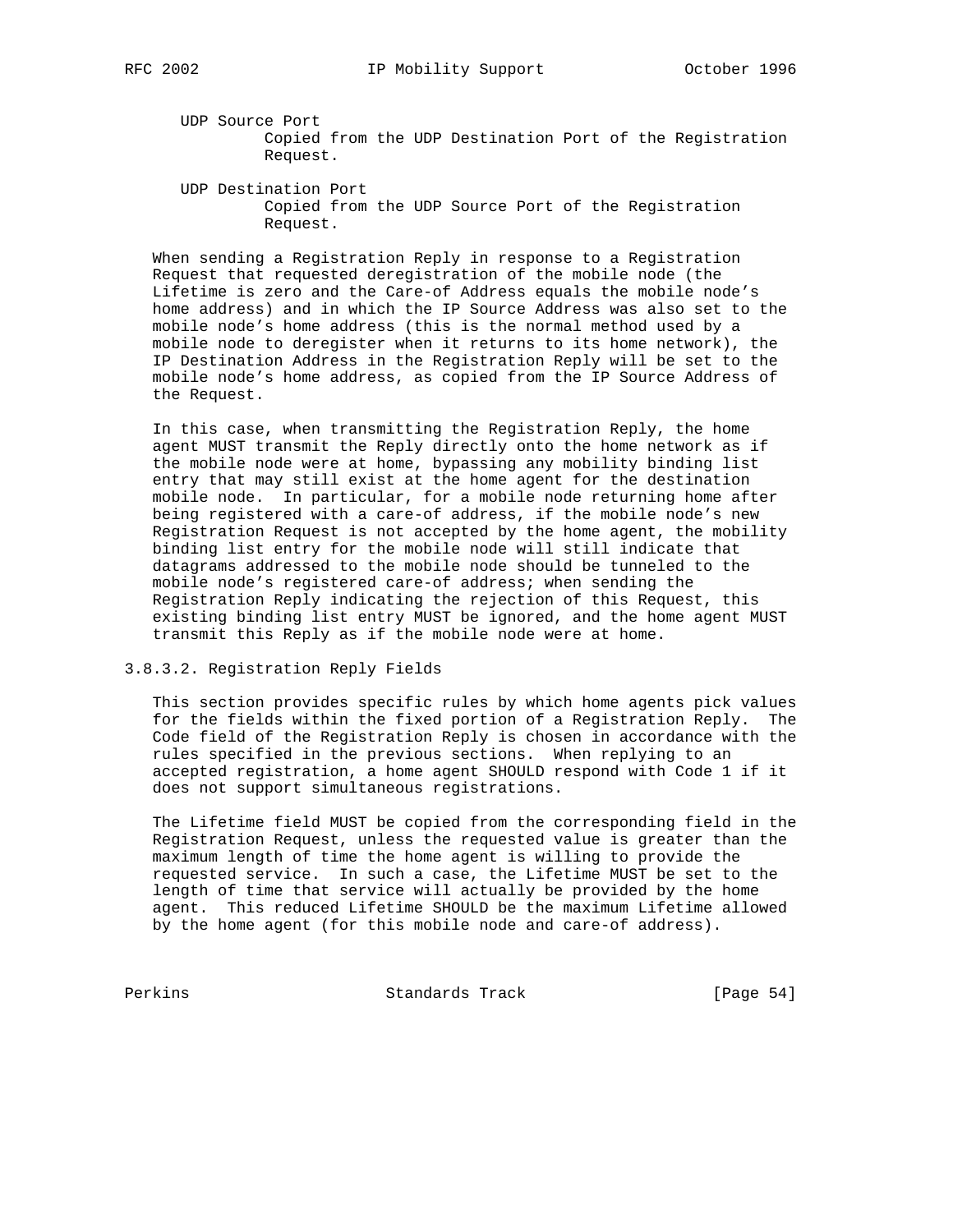The Home Address field MUST be copied from the corresponding field in the Registration Request.

 If the Home Agent field in the Registration Request contains a unicast address of this home agent, then that field MUST be copied into the Home Agent field of the Registration Reply. Otherwise, the home agent MUST set the Home Agent field in the Registration Reply to its unicast address. In this latter case, the home agent MUST reject the registration with a suitable code (e.g., Code 136) to prevent the mobile node from possibly being simultaneously registered with two or more home agents.

3.8.3.3. Extensions

 This section describes the ordering of any required and any optional Mobile IP Extensions that a home agent appends to a Registration Reply. The following ordering MUST be followed:

- a) The IP header, followed by the UDP header, followed by the fixed-length portion of the Registration Reply,
- b) If present, any non-authentication Extensions used by the mobile node (which may or may not also be used by the foreign agent),
- c) The Mobile-Home Authentication Extension,
- d) If present, any non-authentication Extensions used only by the foreign agent, and
- e) The Foreign-Home Authentication Extension, if present.

 Note that items (a) and (c) MUST appear in every Registration Reply sent by the home agent. Items (b), (d), and (e) are optional. However, item (e) MUST be included when the home agent and the foreign agent share a mobility security association.

4. Routing Considerations

 This section describes how mobile nodes, home agents, and (possibly) foreign agents cooperate to route datagrams to/from mobile nodes that are connected to a foreign network. The mobile node informs its home agent of its current location using the registration procedure described in Section 3. See the protocol overview in Section 1.7 for the relative locations of the mobile node's home address with respect to its home agent, and the mobile node itself with respect to any foreign agent with which it might attempt to register.

Perkins **Standards Track** [Page 55]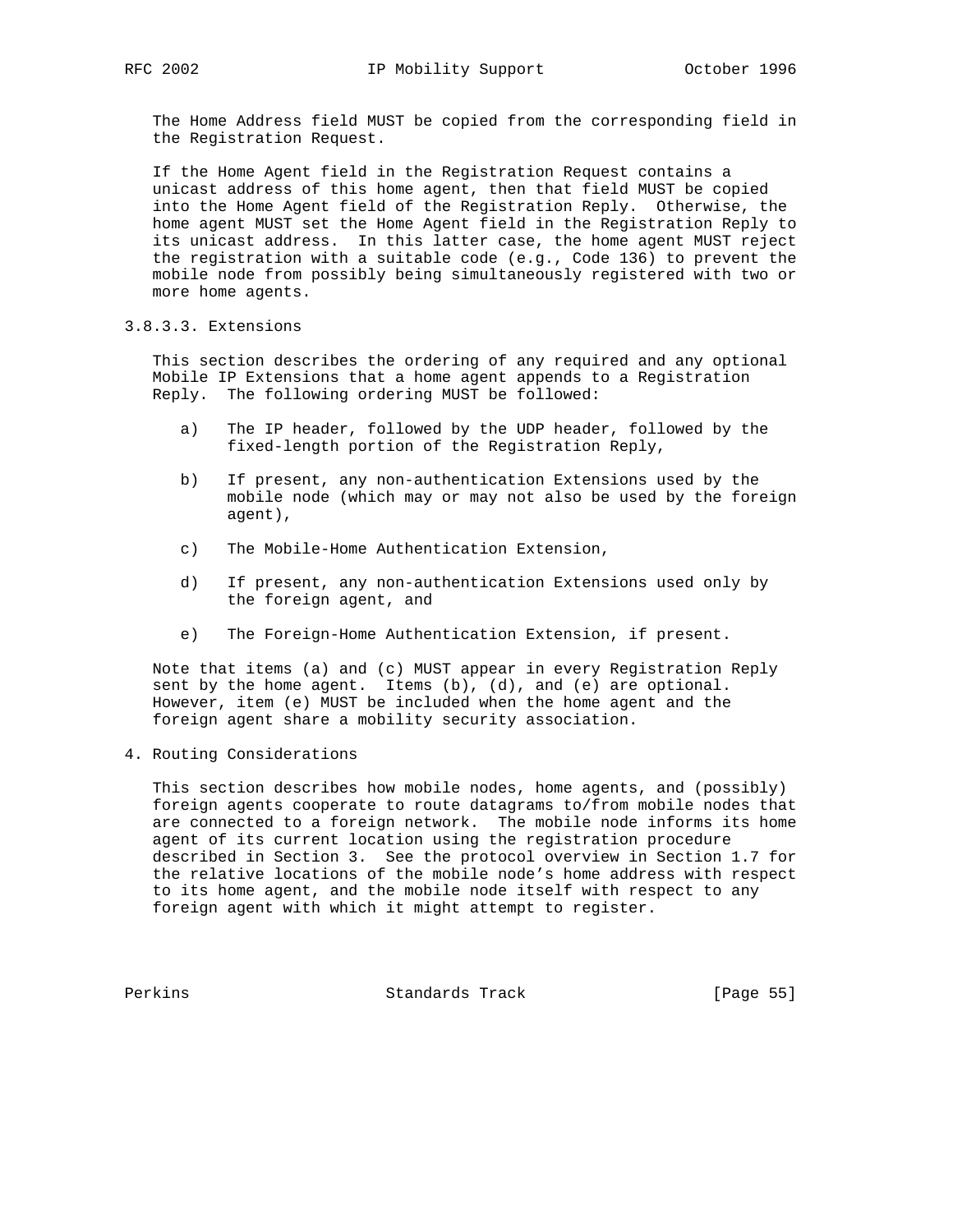## 4.1. Encapsulation Types

 Home agents and foreign agents MUST support tunneling datagrams using IP in IP encapsulation [14]. Any mobile node that uses a co-located care-of address MUST support receiving datagrams tunneled using IP in IP encapsulation. Minimal encapsulation [15] and GRE encapsulation [8] are alternate encapsulation methods which MAY optionally be supported by mobility agents and mobile nodes. The use of these alternative forms of encapsulation, when requested by the mobile node, is otherwise at the discretion of the home agent.

- 4.2. Unicast Datagram Routing
- 4.2.1. Mobile Node Considerations

 When connected to its home network, a mobile node operates without the support of mobility services. That is, it operates in the same way as any other (fixed) host or router. The method by which a mobile node selects a default router when connected to its home network, or when away from home and using a co-located care-of address, is outside the scope of this document. ICMP Router Advertisement [4] is one such method.

 When registered on a foreign network, the mobile node chooses a default router by the following rules:

- If the mobile node is registered using a foreign agent care-of address, then the mobile node MUST choose its default router from among the Router Addresses advertised in the ICMP Router Advertisement portion of that Agent Advertisement message. The mobile node MAY also consider the IP source address of the Agent Advertisement as another possible choice for the IP address of a default router, along with the (possibly empty) list of Router Addresses from the ICMP Router Advertisement portion of the message. In such cases, the IP source address MUST be considered to be the worst choice (lowest preference) for a default router.
- If the mobile node is registered directly with its home agent using a co-located care-of address, then the mobile node SHOULD choose its default router from among those advertised in any ICMP Router Advertisement message that it receives for which its externally obtained care-of address and the Router Address match under the network prefix. If the mobile node's externally obtained care-of address matches the IP source address of the Agent Advertisement under the network prefix, the mobile node MAY also consider that IP source address as another possible choice for the IP address of a default router, along with the (possibly empty) list of Router Addresses from the ICMP Router

Perkins **Example 2018** Standards Track [Page 56]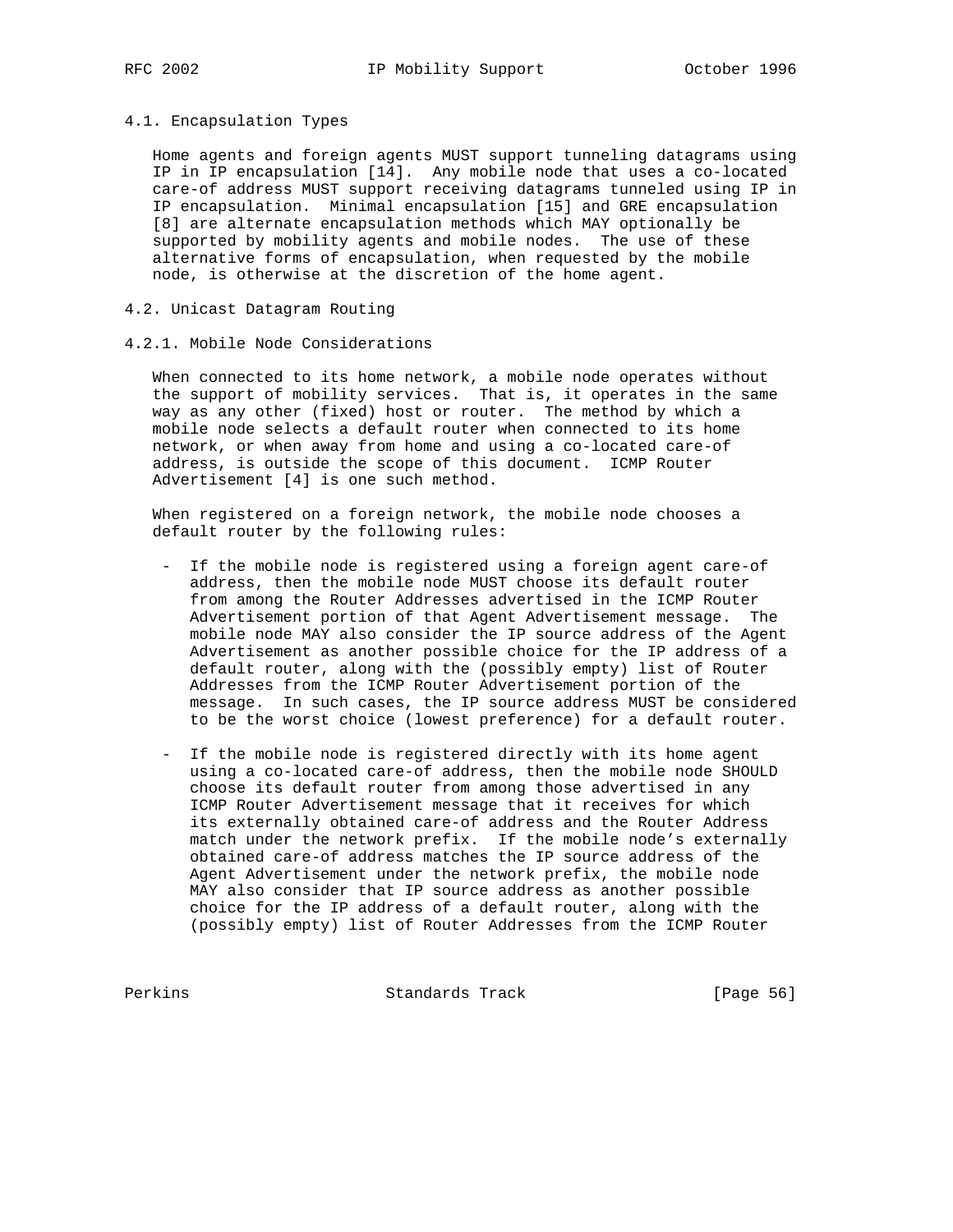Advertisement portion of the message. If so, the IP source address MUST be considered to be the worst choice (lowest preference) for a default router. The network prefix MAY be obtained from the Prefix-Lengths Extension in the Router Advertisement, if present. The prefix MAY also be obtained through other mechanisms beyond the scope of this document.

 Beyond these rules, the actual selection of the default router is made by the selection method specified for ICMP Router Discovery [4], among the Router Addresses specified above. In any case, a mobile node registered via a foreign agent MAY choose its foreign agent as a default router.

 Note that Van Jacobson header compression [10] will not function properly unless all TCP IP datagrams to and from the mobile node pass, respectively, through the same first and last-hop router. The mobile node, therefore, MUST select its foreign agent as its default router if it performs Van Jacobson header compression with its foreign agent.

4.2.2. Foreign Agent Considerations

 Upon receipt of an encapsulated datagram sent to its advertised care-of address, a foreign agent MUST compare the inner destination address to those entries in its visitor list. When the destination does not match the address of any mobile node currently in the visitor list, the foreign agent MUST NOT forward the datagram without modifications to the original IP header, because otherwise a routing loop is likely to result. The datagram SHOULD be silently discarded. ICMP Destination Unreachable MUST NOT be sent when a foreign agent is unable to forward an incoming tunneled datagram. Otherwise, the foreign agent forwards the decapsulated datagram to the mobile node.

 The foreign agent MUST NOT advertise to other routers in its routing domain, nor to any other mobile node, the presence of a mobile router (Section 4.5).

 The foreign agent MUST route datagrams it receives from registered mobile nodes. At a minimum, this means that the foreign agent must verify the IP Header Checksum, decrement the IP Time To Live, recompute the IP Header Checksum, and forward such datagrams to a default router. In addition, the foreign agent SHOULD send an appropriate ICMP Redirect message to the mobile node.

Perkins **Standards Track** [Page 57]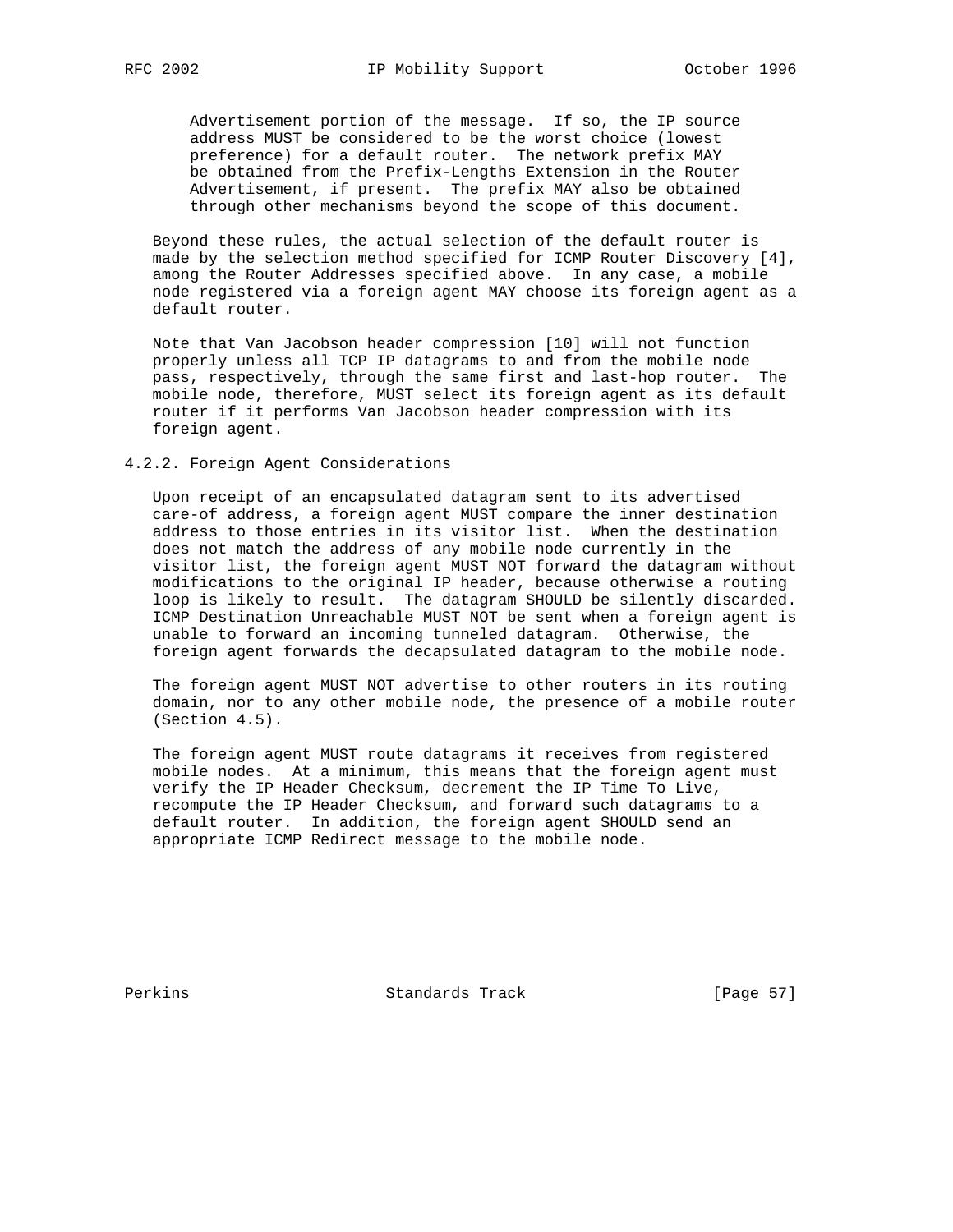# 4.2.3. Home Agent Considerations

 The home agent MUST be able to intercept any datagrams on the home network addressed to the mobile node while the mobile node is registered away from home. Proxy and gratuitous ARP MAY be used in enabling this interception, as specified in Section 4.6.

 The home agent must examine the IP Destination Address of all arriving datagrams to see if it is equal to the home address of any of its mobile nodes registered away from home. If so, the home agent tunnels the datagram to the mobile node's currently registered care of address or addresses. If the home agent supports the optional capability of multiple simultaneous mobility bindings, it tunnels a copy to each care-of address in the mobile node's mobility binding list. If the mobile node has no current mobility bindings, the home agent MUST NOT attempt to intercept datagrams destined for the mobile node, and thus will not in general receive such datagrams. However, if the home agent is also a router handling common IP traffic, it is possible that it will receive such datagrams for forwarding onto the home network. In this case, the home agent MUST assume the mobile node is at home and simply forward the datagram directly onto the home network.

 See Section 4.1 regarding methods of encapsulation that may be used for tunneling. Nodes implementing tunneling SHOULD also implement the "tunnel soft state" mechanism [14], which allows ICMP error messages returned from the tunnel to correctly be reflected back to the original senders of the tunneled datagrams.

 Home agents SHOULD be able to decapsulate and further deliver packets addressed to themselves, sent by a mobile node for the purpose of maintaining location privacy, as described in Section 5.5.

 If the Lifetime for a given mobility binding expires before the home agent has received another valid Registration Request for that mobile node, then that binding is deleted from the mobility binding list. The home agent MUST NOT send any Registration Reply message simply because the mobile node's binding has expired. The entry in the visitor list of the mobile node's current foreign agent will expire naturally, probably at the same time as the binding expired at the home agent. When a mobility binding's lifetime expires, the home agent MUST delete the binding, but it MUST retain any other (non expired) simultaneous mobility bindings that it holds for the mobile node.

 When a home agent receives a datagram, intercepted for one of its mobile nodes registered away from home, the home agent MUST examine the datagram to check if it is already encapsulated. If so, special

Perkins **Standards Track** [Page 58]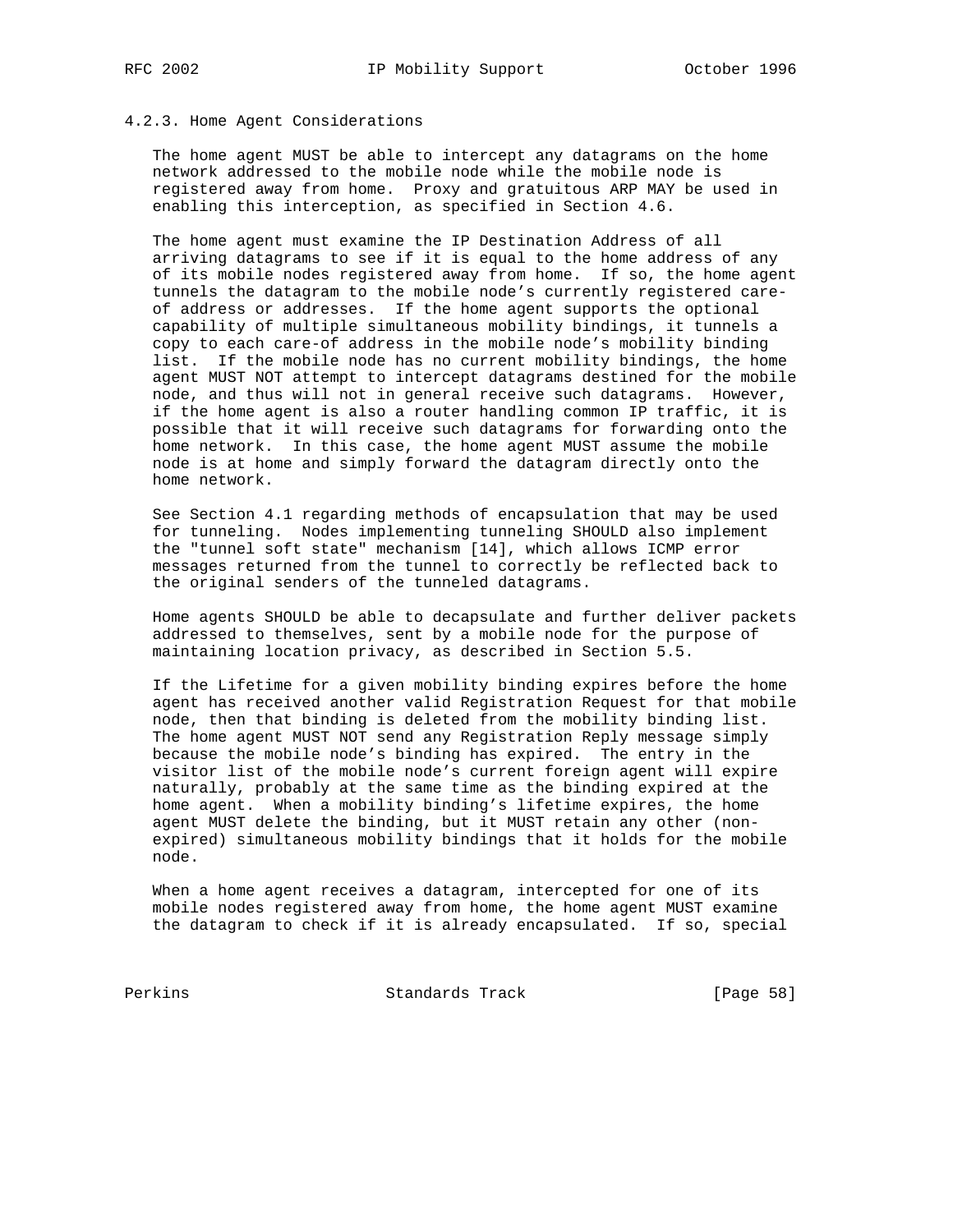rules apply in the forwarding of that datagram to the mobile node:

- If the inner (encapsulated) Destination Address is the same as the outer Destination Address (the mobile node), then the home agent MUST also examine the outer Source Address of the encapsulated datagram (the source address of the tunnel). If this outer Source Address is the same as the mobile node's current care-of address, the home agent MUST silently discard that datagram in order to prevent a likely routing loop. If, instead, the outer Source Address is NOT the same as the mobile node's current care-of address, then the home agent SHOULD forward the datagram to the mobile node. In order to forward the datagram in this case, the home agent MAY simply alter the outer Destination Address to the care-of address, rather than re-encapsulating the datagram.
- Otherwise (the inner Destination Address is NOT the same as the outer Destination Address), the home agent SHOULD encapsulate the datagram again (recursive encapsulation), with the new outer Destination Address set equal to the mobile node's care-of address. That is, the home agent forwards the entire datagram to the mobile node in the same way as any other datagram (encapsulated already or not).

#### 4.3. Broadcast Datagrams

 When a home agent receives a broadcast datagram, it MUST NOT forward the datagram to any mobile nodes in its mobility binding list other than those that have requested forwarding of broadcast datagrams. A mobile node MAY request forwarding of broadcast datagrams by setting the 'B' bit in its Registration Request message (Section 3.3). For each such registered mobile node, the home agent SHOULD forward received broadcast datagrams to the mobile node, although it is a matter of configuration at the home agent as to which specific categories of broadcast datagrams will be forwarded to such mobile nodes.

 If the 'D' bit was set in the mobile node's Registration Request message, indicating that the mobile node is using a co-located care of address, the home agent simply tunnels appropriate broadcast IP datagrams to the mobile node's care-of address. Otherwise (the 'D' bit was NOT set), the home agent first encapsulates the broadcast datagram in a unicast datagram addressed to the mobile node's home address, and then tunnels this encapsulated datagram to the foreign agent. This extra level of encapsulation is required so that the foreign agent can determine which mobile node should receive the datagram after it is decapsulated. When received by the foreign agent, the unicast encapsulated datagram is detunneled and delivered

Perkins **Standards Track** [Page 59]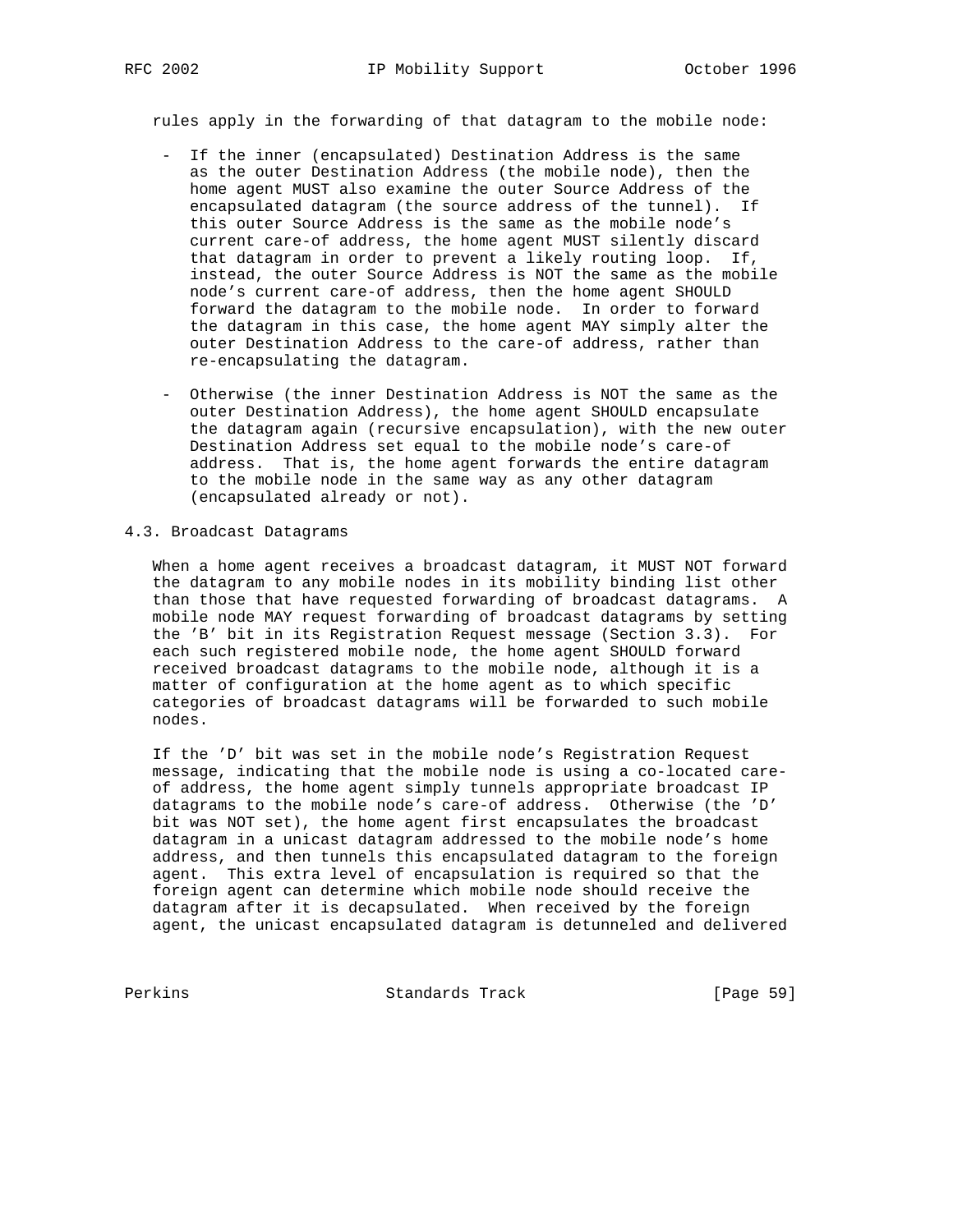to the mobile node in the same way as any other datagram. In either case, the mobile node must decapsulate the datagram it receives in order to recover the original broadcast datagram.

4.4. Multicast Datagram Routing

 As mentioned previously, a mobile node that is connected to its home network functions in the same way as any other (fixed) host or router. Thus, when it is at home, a mobile node functions identically to other multicast senders and receivers. This section therefore describes the behavior of a mobile node that is visiting a foreign network.

 In order receive multicasts, a mobile node MUST join the multicast group in one of two ways. First, a mobile node MAY join the group via a (local) multicast router on the visited subnet. This option assumes that there is a multicast router present on the visited subnet. If the mobile node is using a co-located care-of address, it SHOULD use this address as the source IP address of its IGMP [5] messages. Otherwise, it MUST use its home address.

 Alternatively, a mobile node which wishes to receive multicasts MAY join groups via a bi-directional tunnel to its home agent, assuming that its home agent is a multicast router. The mobile node tunnels IGMP messages to its home agent and the home agent forwards multicast datagrams down the tunnel to the mobile node. The rules for multicast datagram delivery to mobile nodes in this case are identical to those for broadcast datagrams (Section 4.3). Namely, if the mobile node is using a co-located care-of address (the 'D' bit was set in the mobile node's Registration Request), then the home agent SHOULD tunnel the datagram to this care-of address; otherwise, the home agent MUST first encapsulate the datagram in a unicast datagram addressed to the mobile node's home address and then MUST tunnel the resulting datagram (recursive tunneling) to the mobile node's care-of address.

 A mobile node that wishes to send datagrams to a multicast group also has two options: (1) send directly on the visited network; or (2) send via a tunnel to its home agent. Because multicast routing in general depends upon the IP source address, a mobile node which sends multicast datagrams directly on the visited network MUST use a co located care-of address as the IP source address. Similarly, a mobile node which tunnels a multicast datagram to its home agent MUST use its home address as the IP source address of both the (inner) multicast datagram and the (outer) encapsulating datagram. This second option assumes that the home agent is a multicast router.

Perkins **Standards Track** [Page 60]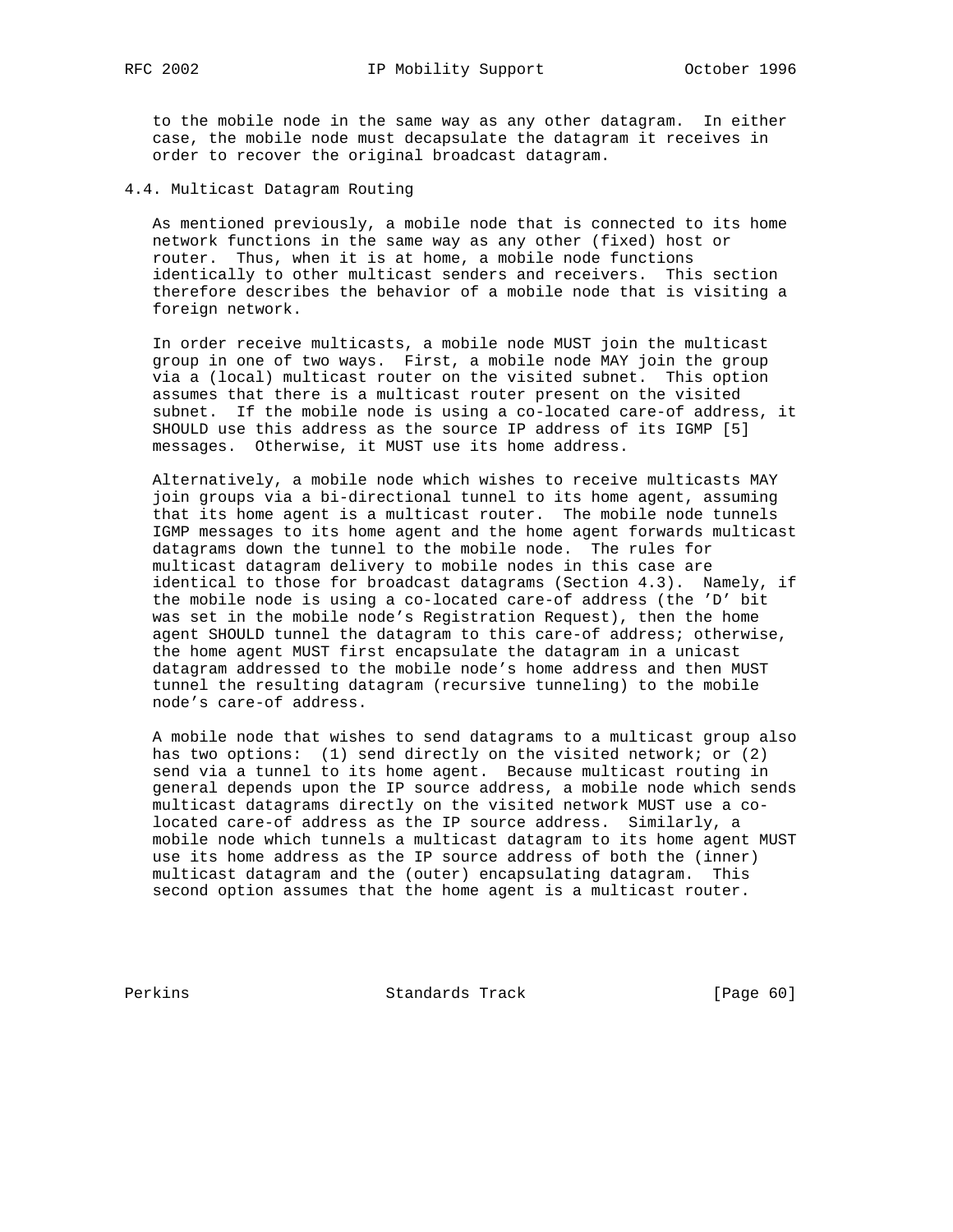## 4.5. Mobile Routers

 A mobile node can be a router, which is responsible for the mobility of one or more entire networks moving together, perhaps on an airplane, a ship, a train, an automobile, a bicycle, or a kayak. The nodes connected to a network served by the mobile router may themselves be fixed nodes or mobile nodes or routers. In this document, such networks are called "mobile networks".

 A mobile router MAY act as a foreign agent and provide a foreign agent care-of address to mobile nodes connected to the mobile network. Typical routing to a mobile node via a mobile router in this case is illustrated by the following example:

- a) A laptop computer is disconnected from its home network and later attached to a network port in the seat back of an aircraft. The laptop computer uses Mobile IP to register on this foreign network, using a foreign agent care-of address discovered through an Agent Advertisement from the aircraft's foreign agent.
- b) The aircraft network is itself mobile. Suppose the node serving as the foreign agent on the aircraft also serves as the default router that connects the aircraft network to the rest of the Internet. When the aircraft is at home, this router is attached to some fixed network at the airline's headquarters, which is the router's home network. While the aircraft is in flight, this router registers from time to time over its radio link with a series of foreign agents below it on the ground. This router's home agent is a node on the fixed network at the airline's headquarters.
- c) Some correspondent node sends a datagram to the laptop computer, addressing the datagram to the laptop's home address. This datagram is initially routed to the laptop's home network.
- d) The laptop's home agent intercepts the datagram on the home network and tunnels it to the laptop's care-of address, which in this example is an address of the node serving as router and foreign agent on the aircraft. Normal IP routing will route the datagram to the fixed network at the airline's headquarters.

Perkins Standards Track [Page 61]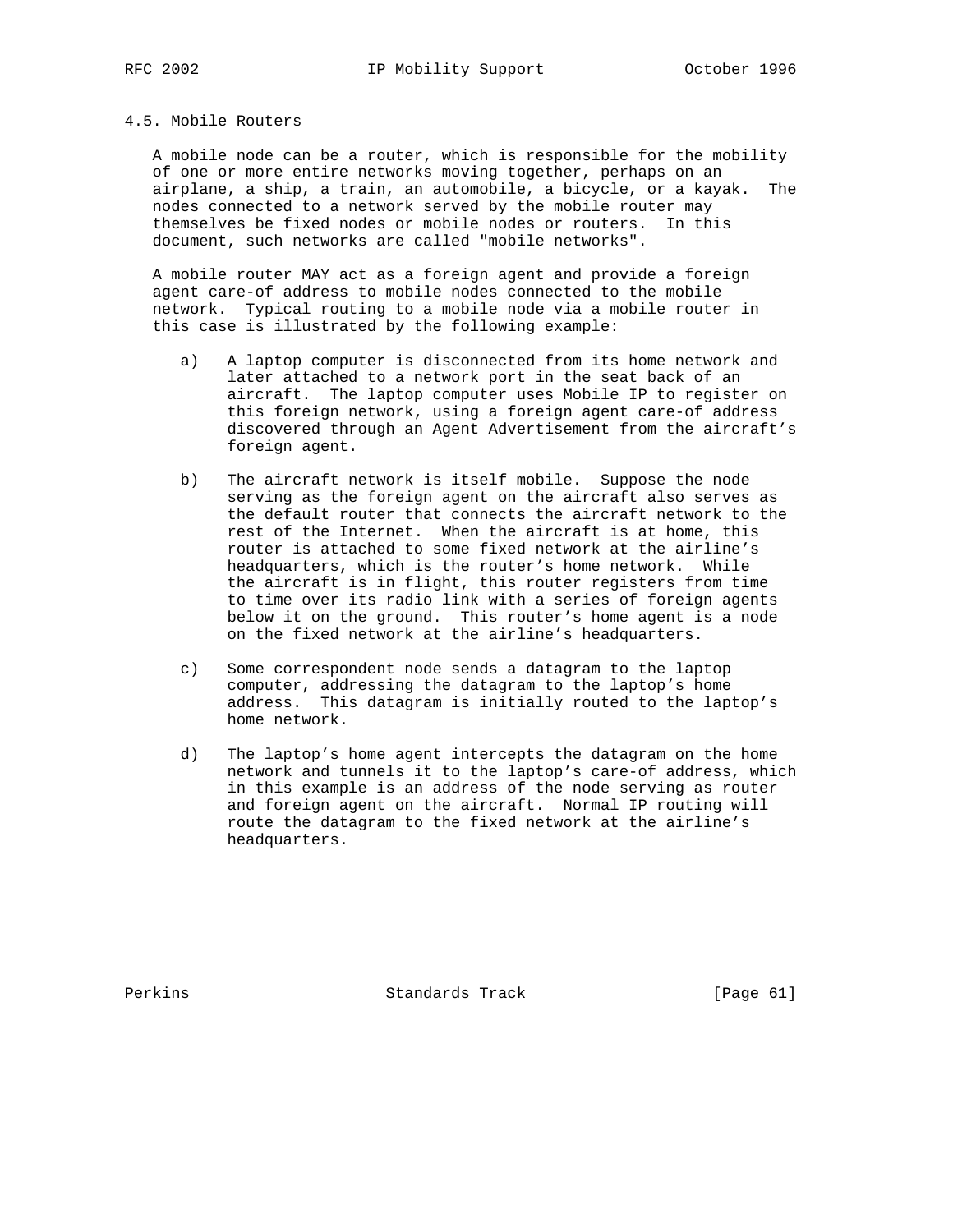- e) The aircraft router and foreign agent's home agent there intercepts the datagram and tunnels it to its current care-of address, which in this example is some foreign agent on the ground below the aircraft. The original datagram from the correspondent node has now been encapsulated twice: once by the laptop's home agent and again by the aircraft's home agent.
- f) The foreign agent on the ground decapsulates the datagram, yielding a datagram still encapsulated by the laptop's home agent, with a destination address of the laptop's care-of address. The ground foreign agent sends the resulting datagram over its radio link to the aircraft.
- g) The foreign agent on the aircraft decapsulates the datagram, yielding the original datagram from the correspondent node, with a destination address of the laptop's home address. The aircraft foreign agent delivers the datagram over the aircraft network to the laptop's link-layer address.

 This example illustrated the case in which a mobile node is attached to a mobile network. That is, the mobile node is mobile with respect to the network, which itself is also mobile (here with respect to the ground). If, instead, the node is fixed with respect to the mobile network (the mobile network is the fixed node's home network), then either of two methods may be used to cause datagrams from correspondent nodes to be routed to the fixed node.

 A home agent MAY be configured to have a permanent registration for the fixed node, that indicates the mobile router's address as the fixed host's care-of address. The mobile router's home agent will usually be used for this purpose. The home agent is then responsible for advertising connectivity using normal routing protocols to the fixed node. Any datagrams sent to the fixed node will thus use recursive tunneling as described above.

 Alternatively, the mobile router MAY advertise connectivity to the entire mobile network using normal IP routing protocols through a bi-directional tunnel to its own home agent. This method avoids the need for recursive tunneling of datagrams.

4.6. ARP, Proxy ARP, and Gratuitous ARP

 The use of ARP [16] requires special rules for correct operation when wireless or mobile nodes are involved. The requirements specified in this section apply to all home networks in which ARP is used for address resolution.

Perkins Standards Track [Page 62]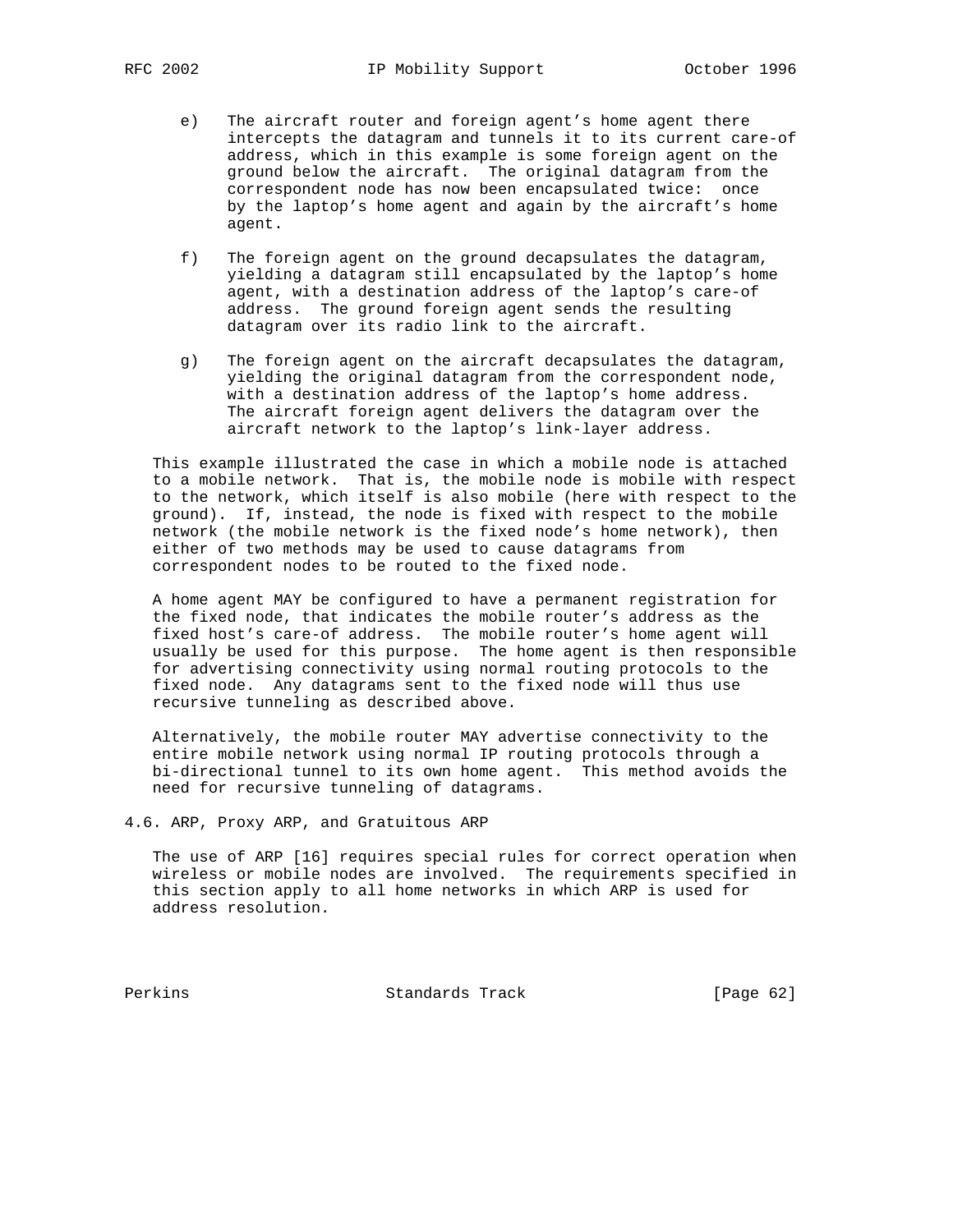In addition to the normal use of ARP for resolving a target node's link-layer address from its IP address, this document distinguishes two special uses of ARP:

- A Proxy ARP [18] is an ARP Reply sent by one node on behalf of another node which is either unable or unwilling to answer its own ARP Requests. The sender of a Proxy ARP reverses the Sender and Target Protocol Address fields as described in [16], but supplies some configured link-layer address (generally, its own) in the Sender Hardware Address field. The node receiving the Reply will then associate this link-layer address with the IP address of the original target node, causing it to transmit future datagrams for this target node to the node with that link-layer address.
- A Gratuitous ARP [23] is an ARP packet sent by a node in order to spontaneously cause other nodes to update an entry in their ARP cache. A gratuitous ARP MAY use either an ARP Request or an ARP Reply packet. In either case, the ARP Sender Protocol Address and ARP Target Protocol Address are both set to the IP address of the cache entry to be updated, and the ARP Sender Hardware Address is set to the link-layer address to which this cache entry should be updated. When using an ARP Reply packet, the Target Hardware Address is also set to the link-layer address to which this cache entry should be updated (this field is not used in an ARP Request packet).

 In either case, for a gratuitous ARP, the ARP packet MUST be transmitted as a local broadcast packet on the local link. As specified in [16], any node receiving any ARP packet (Request or Reply) MUST update its local ARP cache with the Sender Protocol and Hardware Addresses in the ARP packet, if the receiving node has an entry for that IP address already in its ARP cache. This requirement in the ARP protocol applies even for ARP Request packets, and for ARP Reply packets that do not match any ARP Request transmitted by the receiving node [16].

 While a mobile node is registered on a foreign network, its home agent uses proxy ARP [18] to reply to ARP Requests it receives that seek the mobile node's link-layer address. When receiving an ARP Request, the home agent MUST examine the target IP address of the Request, and if this IP address matches the home address of any mobile node for which it has a registered mobility binding, the home agent MUST transmit an ARP Reply on behalf of the mobile node. After exchanging the sender and target addresses in the packet [18], the home agent MUST set the sender link-layer address in the packet to the link-layer address of its own interface over which the Reply will be sent.

Perkins Standards Track [Page 63]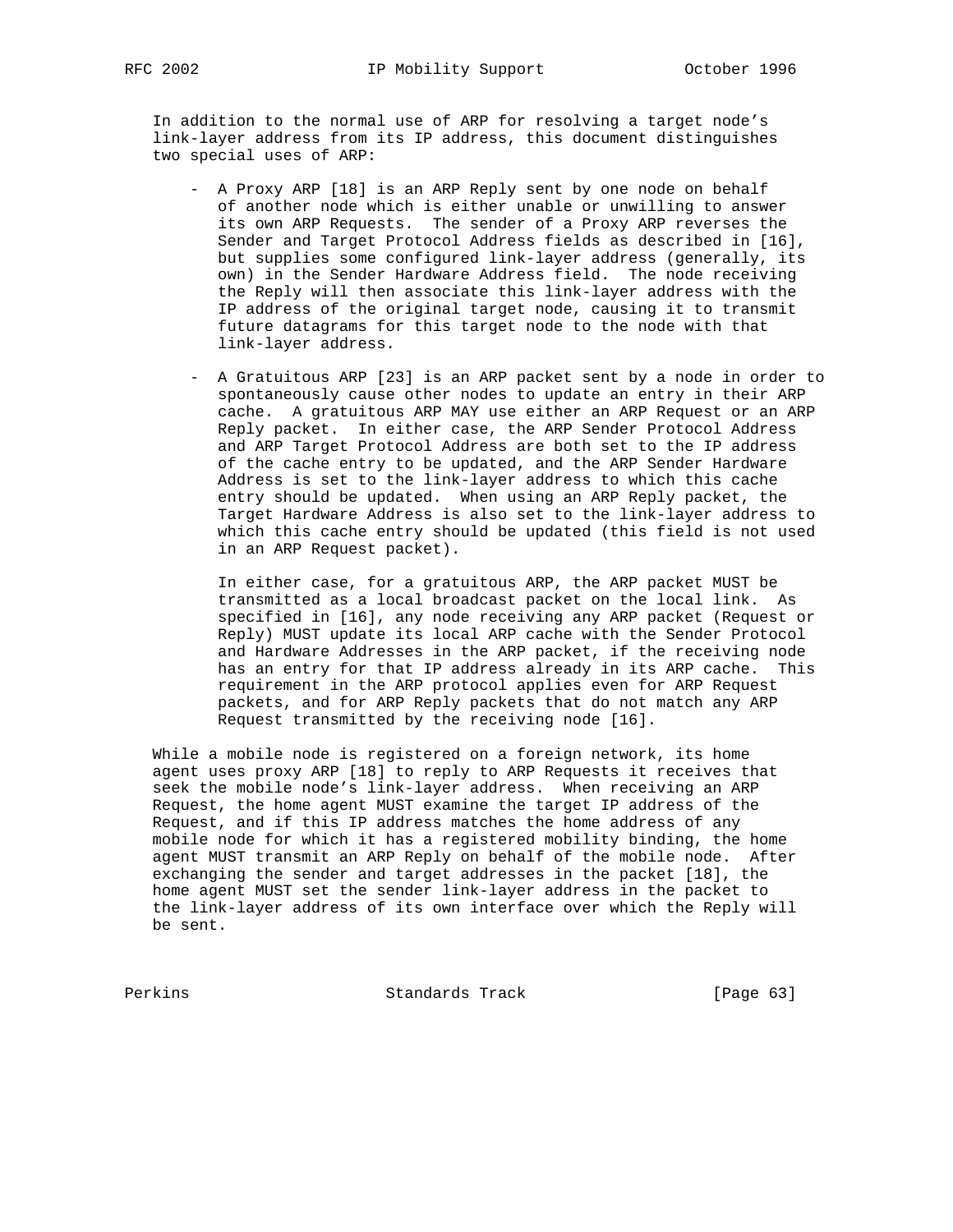When a mobile node leaves its home network and registers a binding on a foreign network, its home agent uses gratuitous ARP to update the ARP caches of nodes on the home network. This causes such nodes to associate the link-layer address of the home agent with the mobile node's home (IP) address. When registering a binding for a mobile node for which the home agent previously had no binding (the mobile node was assumed to be at home), the home agent MUST transmit a gratuitous ARP on behalf of the mobile node. This gratuitous ARP packet MUST be transmitted as a broadcast packet on the link on which the mobile node's home address is located. Since broadcasts on the local link (such as Ethernet) are typically not guaranteed to be reliable, the gratuitous ARP packet SHOULD be retransmitted a small number of times to increase its reliability.

 When a mobile node returns to its home network, the mobile node and its home agent use gratuitous ARP to cause all nodes on the mobile node's home network to update their ARP caches to once again associate the mobile node's own link-layer address with the mobile node's home (IP) address. Before transmitting the (de)Registration Request message to its home agent, the mobile node MUST transmit this gratuitous ARP on its home network as a local broadcast on this link. The gratuitous ARP packet SHOULD be retransmitted a small number of times to increase its reliability, but these retransmissions SHOULD proceed in parallel with the transmission and processing of its (de)Registration Request.

 When the mobile node's home agent receives and accepts this (de)Registration Request, the home agent MUST also transmit a gratuitous ARP on the mobile node's home network. This gratuitous ARP also is used to associate the mobile node's home address with the mobile node's own link-layer address. A gratuitous ARP is transmitted by both the mobile node and its home agent, since in the case of wireless network interfaces, the area within transmission range of the mobile node will likely differ from that within range of its its home agent. Th ARP packet from the home agent MUST be transmitted as a local broadcast on the mobile node's home link, and SHOULD be retransmitted a small number of times to increase its reliability; these retransmissions, however, SHOULD proceed in parallel with the transmission and processing of its (de)Registration Reply.

 While the mobile node is away from home, it MUST NOT transmit any broadcast ARP Request or ARP Reply messages. Finally, while the mobile node is away from home, it MUST NOT reply to ARP Requests in which the target IP address is its own home address, unless the ARP Request is sent by a foreign agent with which the mobile node is attempting to register or a foreign agent with which the mobile node has an unexpired registration. In the latter case, the mobile

Perkins Standards Track [Page 64]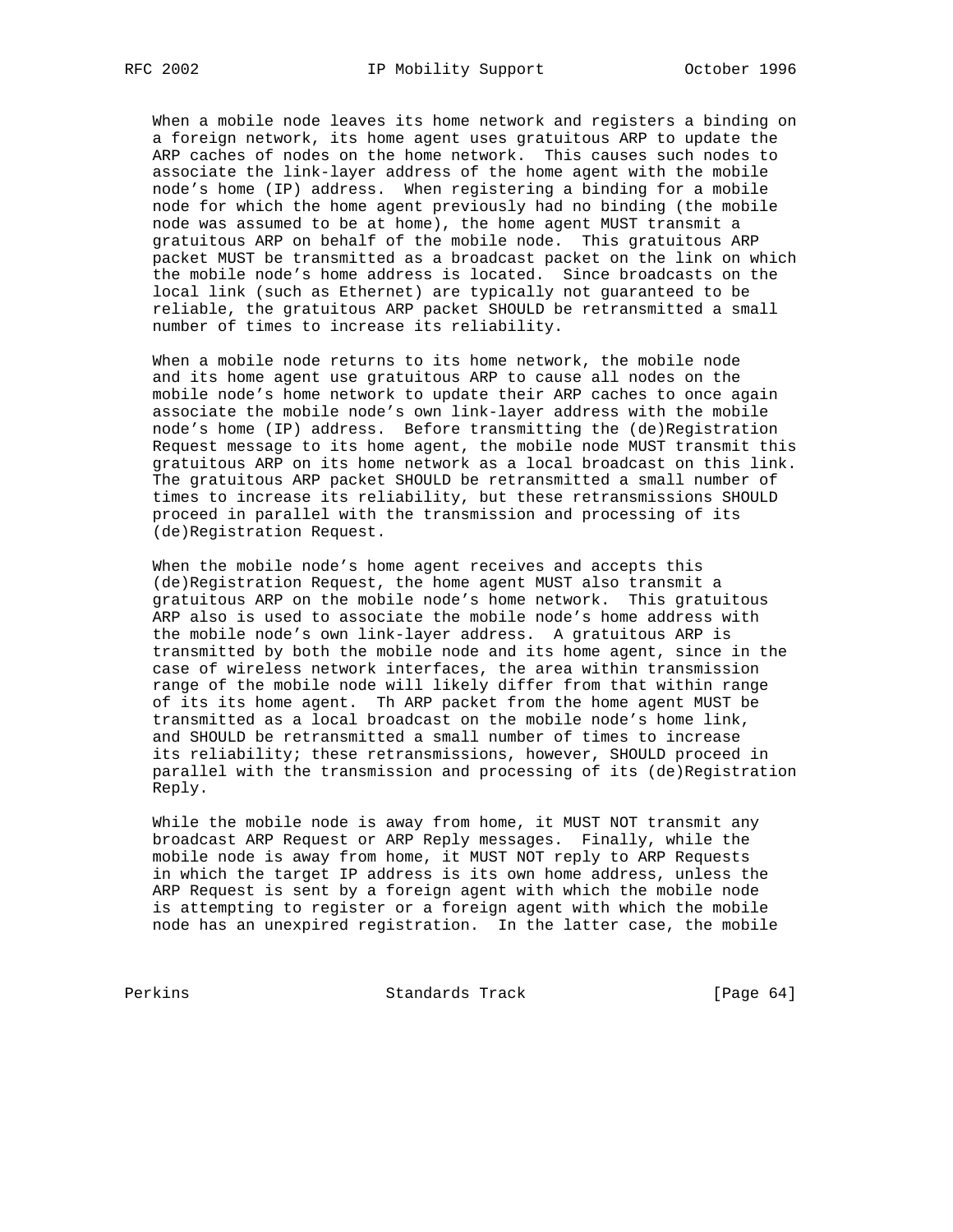node MUST use a unicast ARP Reply to respond to the foreign agent. Note that if the mobile node is using a co-located care-of address and receives an ARP Request in which the target IP address is this care-of address, then the mobile node SHOULD reply to this ARP Request. Note also that, when transmitting a Registration Request on a foreign network, a mobile node may discover the link-layer address of a foreign agent by storing the address as it is received from the Agent Advertisement from that foreign agent, but not by transmitting a broadcast ARP Request message.

 The specific order in which each of the above requirements for the use of ARP, proxy ARP, and gratuitous ARP are applied, relative to the transmission and processing of the mobile node's Registration Request and Registration Reply messages when leaving home or returning home, are important to the correct operation of the protocol.

 To summarize the above requirements, when a mobile node leaves its home network, the following steps, in this order, MUST be performed:

- The mobile node decides to register away from home, perhaps because it has received an Agent Advertisement from a foreign agent and has not recently received one from its home agent.
- Before transmitting the Registration Request, the mobile node disables its own future processing of any ARP Requests it may subsequently receive requesting the link-layer address corresponding to its home address, except insofar as necessary to communicate with foreign agents on visited networks.
- The mobile node transmits its Registration Request.
- When the mobile node's home agent receives and accepts the Registration Request, it performs a gratuitous ARP on behalf of the mobile node, and begins using proxy ARP to reply to ARP Requests that it receives requesting the mobile node's link-layer address. If, instead, the home agent rejects the Registration Request, no ARP processing (gratuitous nor proxy) is performed by the home agent.

 When a mobile node later returns to its home network, the following steps, in this order, MUST be performed:

 - The mobile node decides to register at home, perhaps because it has received an Agent Advertisement from its home agent.

Perkins Standards Track [Page 65]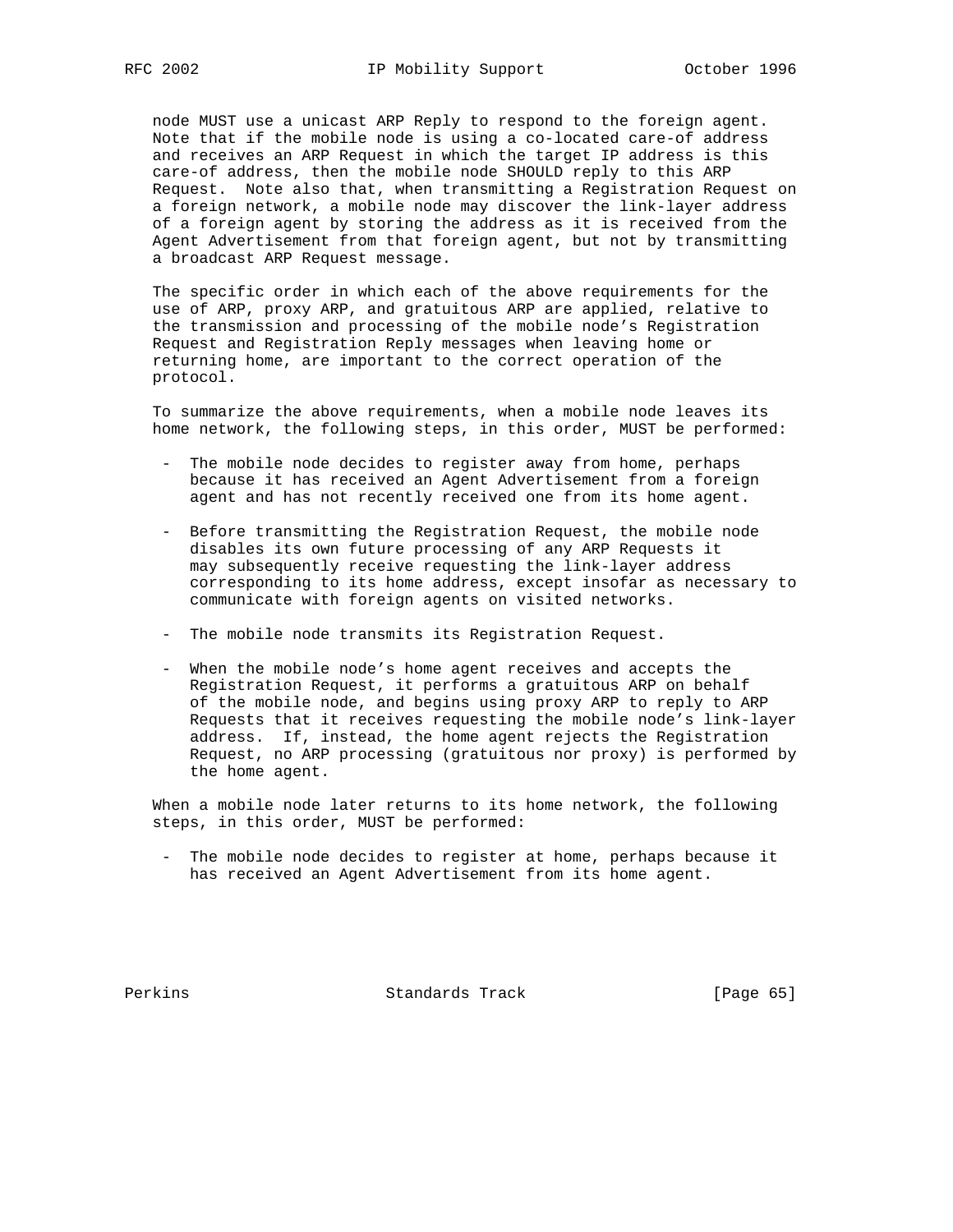- Before transmitting the Registration Request, the mobile node re-enables its own future processing of any ARP Requests it may subsequently receive requesting its link-layer address.
- The mobile node performs a gratuitous ARP for itself.
- The mobile node transmits its Registration Request.
- When the mobile node's home agent receives and accepts the Registration Request, it stops using proxy ARP to reply to ARP Requests that it receives requesting the mobile node's link-layer address, and then performs a gratuitous ARP on behalf of the mobile node. If, instead, the home agent rejects the Registration Request, no ARP processing (gratuitous nor proxy) is performed by the home agent.
- 5. Security Considerations

 The mobile computing environment is potentially very different from the ordinary computing environment. In many cases, mobile computers will be connected to the network via wireless links. Such links are particularly vulnerable to passive eavesdropping, active replay attacks, and other active attacks.

5.1. Message Authentication Codes

 Home agents and mobile nodes MUST be able to perform authentication. The default algorithm is keyed MD5 [21], with a key size of 128 bits. The default mode of operation is to both precede and follow the data to be hashed, by the 128-bit key; that is, MD5 is to be used in "prefix+suffix" mode. The foreign agent MUST also support authentication using keyed MD5 and key sizes of 128 bits or greater, with manual key distribution. More authentication algorithms, algorithm modes, key distribution methods, and key sizes MAY also be supported.

5.2. Areas of Security Concern in this Protocol

 The registration protocol described in this document will result in a mobile node's traffic being tunneled to its care-of address. This tunneling feature could be a significant vulnerability if the registration were not authenticated. Such remote redirection, for instance as performed by the mobile registration protocol, is widely understood to be a security problem in the current Internet if not authenticated [2]. Moreover, the Address Resolution Protocol (ARP) is not authenticated, and can potentially be used to steal another host's traffic. The use of "Gratuitous ARP" (Section 4.6) brings with it all of the risks associated with the use of ARP.

Perkins **Standards Track** [Page 66]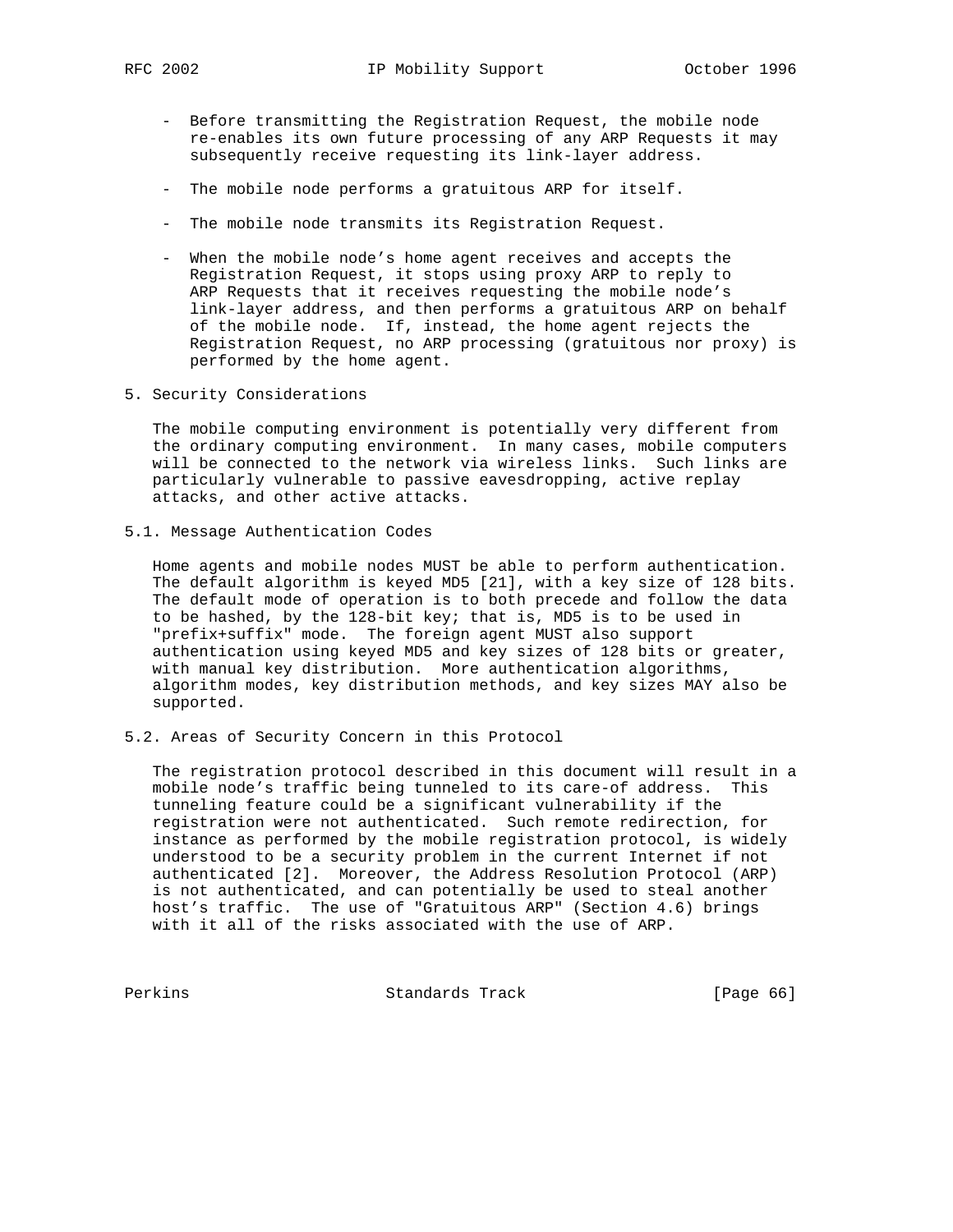## 5.3. Key Management

 This specification requires a strong authentication mechanism (keyed MD5) which precludes many potential attacks based on the Mobile IP registration protocol. However, because key distribution is difficult in the absence of a network key management protocol, messages with the foreign agent are not all required to be authenticated. In a commercial environment it might be important to authenticate all messages between the foreign agent and the home agent, so that billing is possible, and service providers do not provide service to users that are not legitimate customers of that service provider.

#### 5.4. Picking Good Random Numbers

 The strength of any authentication mechanism depends on several factors, including the innate strength of the authentication algorithm, the secrecy of the key used, the strength of the key used, and the quality of the particular implementation. This specification requires implementation of keyed MD5 for authentication, but does not preclude the use of other authentication algorithms and modes. For keyed MD5 authentication to be useful, the 128-bit key must be both secret (that is, known only to authorized parties) and pseudo-random. If nonces are used in connection with replay protection, they must also be selected carefully. Eastlake, et al. [7] provides more information on generating pseudo-random numbers.

## 5.5. Privacy

 Users who have sensitive data that they do not wish others to see should use mechanisms outside the scope of this document (such as encryption) to provide appropriate protection. Users concerned about traffic analysis should consider appropriate use of link encryption. If absolute location privacy is desired, the mobile node can create a tunnel to its home agent. Then, datagrams destined for correspondent nodes will appear to emanate from the home network, and it may be more difficult to pinpoint the location of the mobile node. Such mechanisms are all beyond the scope of this document.

Perkins Standards Track [Page 67]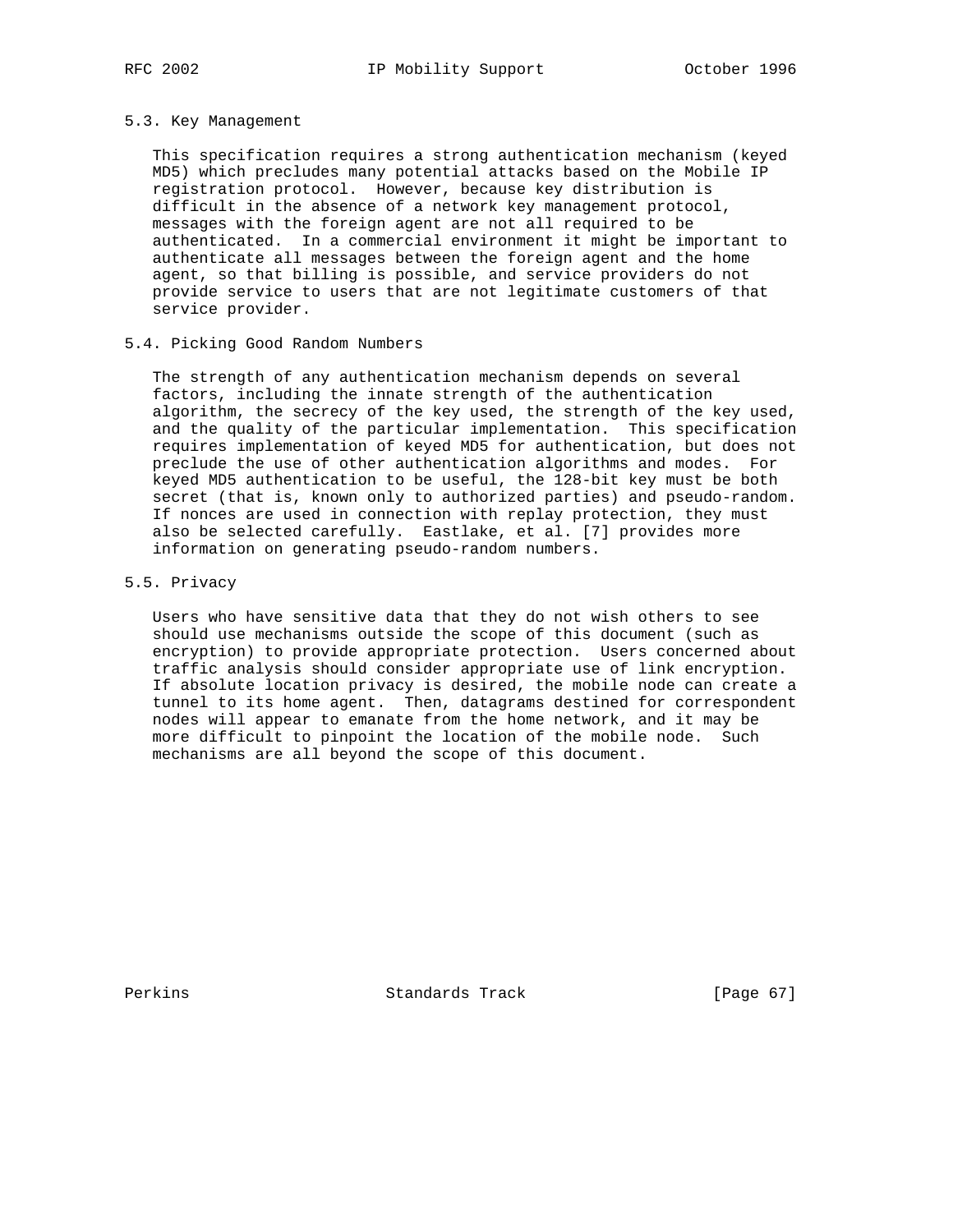# 5.6. Replay Protection for Registration Requests

 The Identification field is used to let the home agent verify that a registration message has been freshly generated by the mobile node, not replayed by an attacker from some previous registration. Two methods are described in this section: timestamps (mandatory) and "nonces" (optional). All mobile nodes and home agents MUST implement timestamp-based replay protection. These nodes MAY also implement nonce-based replay protection (but see Appendix A.2 for a patent that may apply to nonce-based replay protection).

 The style of replay protection in effect between a mobile node and its home agent is part of the mobile security association. A mobile node and its home agent MUST agree on which method of replay protection will be used. The interpretation of the Identification field depends on the method of replay protection as described in the subsequent subsections.

 Whatever method is used, the low-order 32 bits of the Identification MUST be copied unchanged from the Registration Request to the Reply. The foreign agent uses those bits (and the mobile node's home address) to match Registration Requests with corresponding replies. The mobile node MUST verify that the low-order 32 bits of any Registration Reply are identical to the bits it sent in the Registration Request.

 The Identification in a new Registration Request MUST NOT be the same as in an immediately preceding Request, and SHOULD NOT repeat while the same security context is being used between the mobile node and the home agent. Retransmission as in Section 3.6.3 is allowed.

## 5.6.1. Replay Protection using Timestamps

 The basic principle of timestamp replay protection is that the node generating a message inserts the current time of day, and the node receiving the message checks that this timestamp is sufficiently close to its own time of day. Obviously the two nodes must have adequately synchronized time-of-day clocks. As with any messages, time synchronization messages may be protected against tampering by an authentication mechanism determined by the security context between the two nodes.

 If timestamps are used, the mobile node MUST set the Identification field to a 64-bit value formatted as specified by the Network Time Protocol [13]. The low-order 32 bits of the NTP format represent fractional seconds, and those bits which are not available from a time source SHOULD be generated from a good source of randomness. Note, however, that when using timestamps, the 64-bit Identification

Perkins **Standards Track** [Page 68]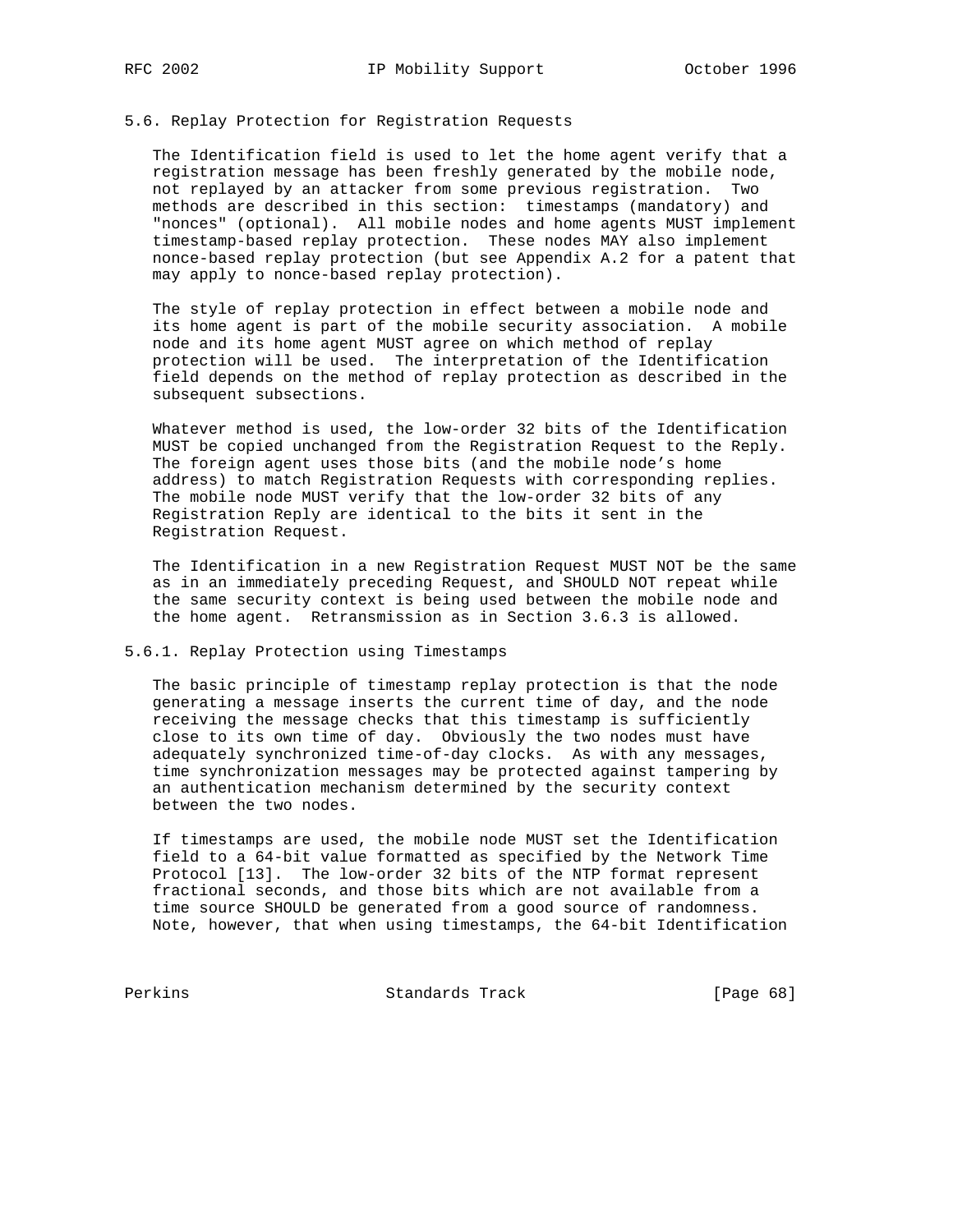used in a Registration Request from the mobile node MUST be greater than that used in any previous Registration Request, as the home agent uses this field also as a sequence number. Without such a sequence number, it would be possible for a delayed duplicate of an earlier Registration Request to arrive at the home agent (within the clock synchronization required by the home agent), and thus be applied out of order, mistakenly altering the mobile node's current registered care-of address.

 Upon receipt of a Registration Request with a valid Mobile-Home Authentication Extension, the home agent MUST check the Identification field for validity. In order to be valid, the timestamp contained in the Identification field MUST be close enough to the home agent's time of day clock and the timestamp MUST be greater than all previously accepted timestamps for the requesting mobile node. Time tolerances and resynchronization details are specific to a particular mobility security association.

 If the timestamp is valid, the home agent copies the entire Identification field into the Registration Reply it returns the Reply to the mobile node. If the timestamp is not valid, the home agent copies only the low-order 32 bits into the Registration Reply, and supplies the high-order 32 bits from its own time of day. In this latter case, the home agent MUST reject the registration by returning Code 133 (identification mismatch) in the Registration Reply.

 As described in Section 3.6.2.1, the mobile node MUST verify that the low-order 32 bits of the Identification in the Registration Reply are identical to those in the rejected registration attempt, before using the high-order bits for clock resynchronization.

### 5.6.2. Replay Protection using Nonces

 Implementors of this optional mechanism should examine Appendix A.2 for a patent that may be applicable to nonce-based replay protection.

 The basic principle of nonce replay protection is that node A includes a new random number in every message to node B, and checks that node B returns that same number in its next message to node A. Both messages use an authentication code to protect against alteration by an attacker. At the same time node B can send its own nonces in all messages to node A (to be echoed by node A), so that it too can verify that it is receiving fresh messages.

 The home agent may be expected to have resources for computing pseudo-random numbers useful as nonces [7]. It inserts a new nonce as the high-order 32 bits of the identification field of every Registration Reply. The home agent copies the low-order 32 bits of

Perkins Standards Track [Page 69]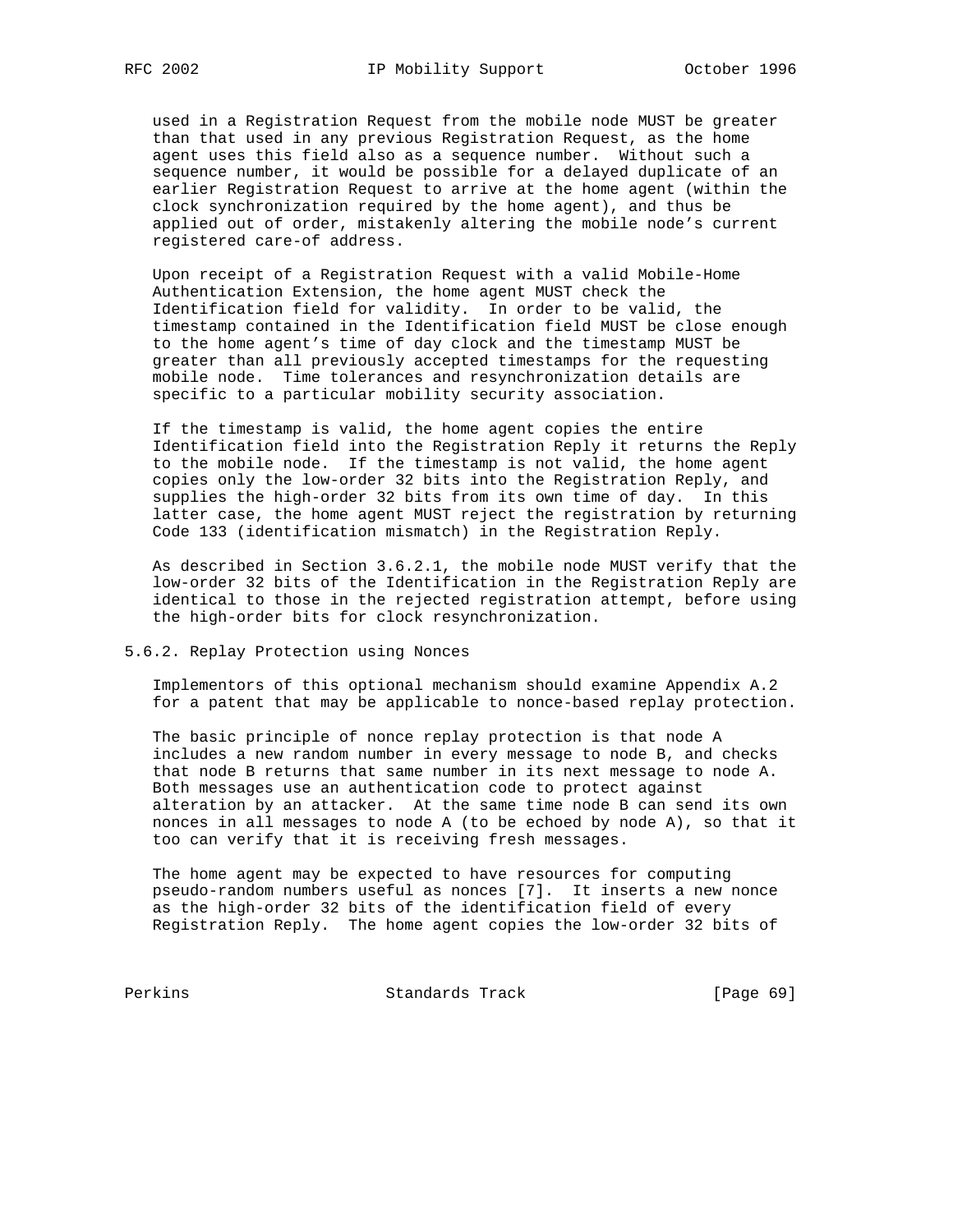the Identification from the Registration Request message into the low-order 32 bits of the Identification in the Registration Reply. When the mobile node receives an authenticated Registration Reply from the home agent, it saves the high-order 32 bits of the identification for use as the high-order 32 bits of its next Registration Request.

 The mobile node is responsible for generating the low-order 32 bits of the Identification in each Registration Request. Ideally it should generate its own random nonces. However it may use any expedient method, including duplication of the random value sent by the home agent. The method chosen is of concern only to the mobile node, because it is the node that checks for valid values in the Registration Reply. The high-order and low-order 32 bits of the identification chosen SHOULD both differ from their previous values. The home agent uses a new high-order value and the mobile node uses a new low-order value for each registration message. The foreign agent uses the low-order value (and the mobile host's home address) to correctly match registration replies with pending Requests (Section 3.7.1).

 If a registration message is rejected because of an invalid nonce, the Reply always provides the mobile node with a new nonce to be used in the next registration. Thus the nonce protocol is self synchronizing.

Perkins **Standards Track** [Page 70]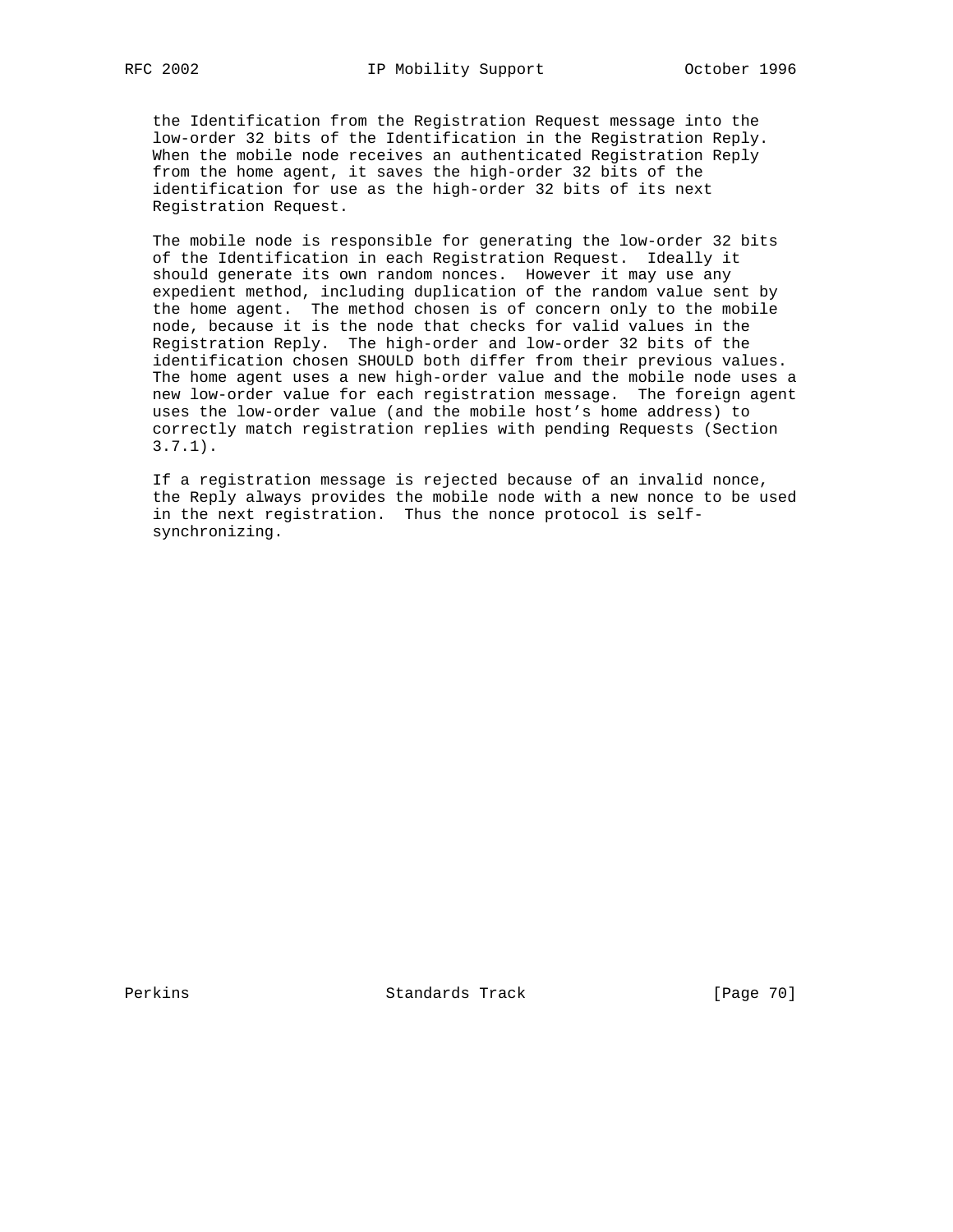- 
- 6. Acknowledgments

 Special thanks to Steve Deering (Xerox PARC), along with Dan Duchamp and John Ioannidis (JI) (Columbia), for forming the working group, chairing it, and putting so much effort into its early development.

 Thanks also to Kannan Alaggapan, Greg Minshall, and Tony Li for their contributions to the group while performing the duties of chairperson, as well as for their many useful comments.

 Thanks to the active members of the Mobile IP Working Group, particularly those who contributed text, including (in alphabetical order)

- Ran Atkinson (Naval Research Lab),
- Dave Johnson (Carnegie Mellon University),
- Frank Kastenholz (FTP Software),
- Anders Klemets (KTH),
- Chip Maguire (KTH),
- Andrew Myles (Macquarie University),
- Al Quirt (Bell Northern Research),
- Yakov Rekhter (IBM), and
- Fumio Teraoka (Sony).

 Thanks to Charlie Kunzinger and to Bill Simpson, the editors who produced the first drafts for of this document, reflecting the discussions of the Working Group. Much of the new text of this memo is due to Jim Solomon and Dave Johnson.

 Thanks to Greg Minshall (Novell), Phil Karn (Qualcomm), and Frank Kastenholz (FTP Software) for their generous support in hosting interim Working Group meetings.

Perkins Standards Track [Page 71]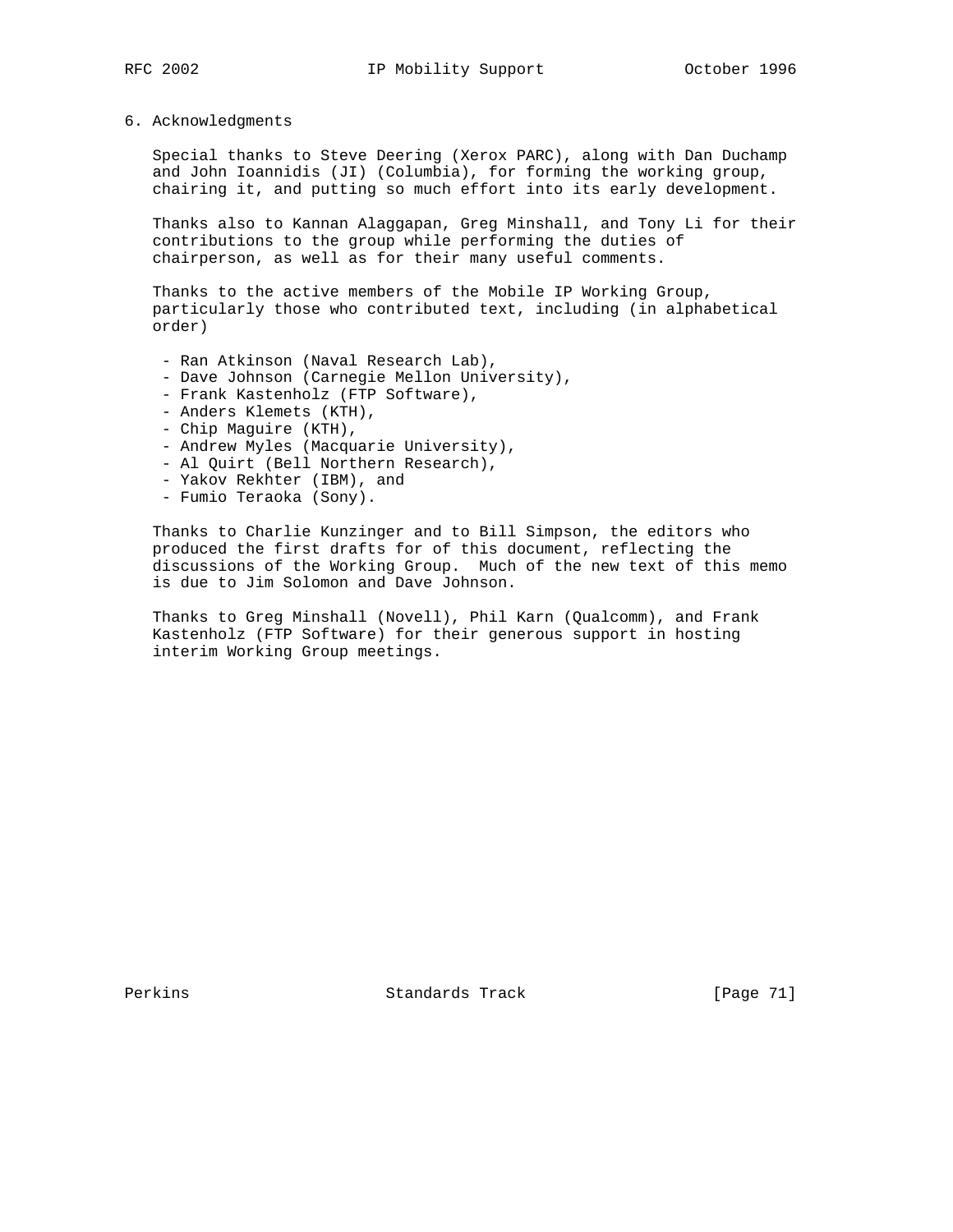## A. Patent Issues

 As of the time of publication, the IETF had been made aware of two patents that may be relevant to implementors of the protocol described in this technical specification.

## A.1. IBM Patent #5,159,592

 Charles Perkins, editor of this memo, is sole inventor of U.S. Patent No. 5,159,592, assigned to IBM. In a letter dated May 30, 1995, IBM brought this patent to the attention of the IETF, stating that this patent "relates to the Mobile IP." We understand that IBM did not intend to assert that any particular implementation of Mobile IP would or would not infringe the patent, but rather that IBM was meeting what it viewed as a duty to disclose information that could be relevant to the process of adopting a standard.

 Based on a review of the claims of the patent, IETF believes that a system of registering an address obtained from a foreign agent, as described in the document, would not necessarily infringe any of the claims of the patent; and that a system in which an address is obtained elsewhere and then registered can be implemented without necessarily infringing any claims of the patent. Accordingly, our view is that the proposed protocol can be implemented without necessarily infringing the Perkins Patent.

 Parties considering adopting this protocol must be aware that some specific implementations, or features added to otherwise non infringing implementations, may raise an issue of infringement with respect to this patent or to some other patent.

 This statement is for the IETF's assistance in its standard-setting procedure, and should not be relied upon by any party as an opinion or guarantee that any implementation it might make or use would not be covered by the Perkins Patent and any other patents. In particular, IBM might disagree with the interpretation of this patent described herein.

A.2. IBM Patent #5,148,479

 This patent, also assigned to IBM, may be relevant to those who implement nonce-based replay protection as described in Section 5.6.2. Note that nonce-based replay protection is an optional feature of this specification. Timestamp-based replay protection, on the other hand, (Section 5.6.1) is a requirement of this specification.

Perkins Standards Track [Page 72]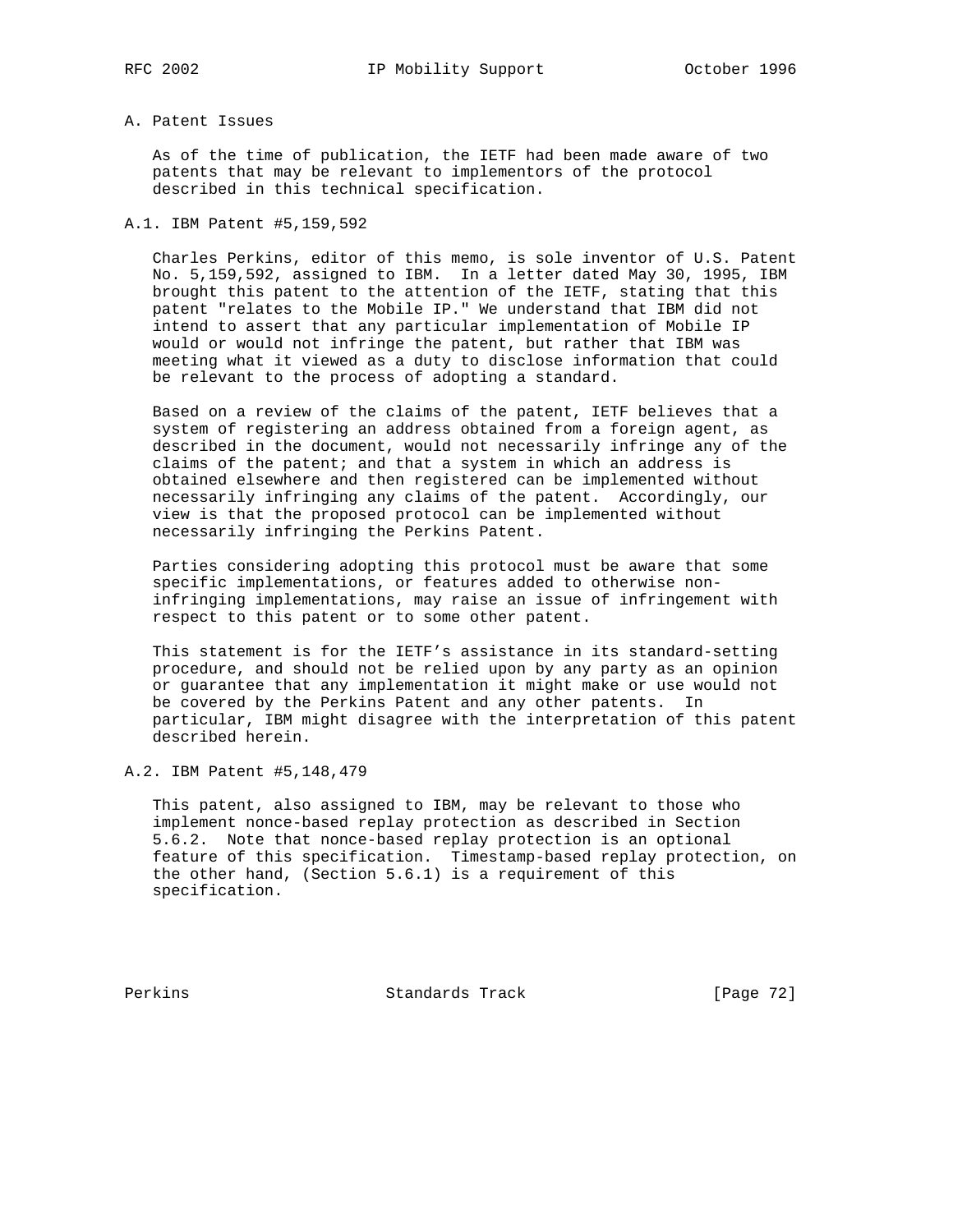# B. Link-Layer Considerations

 The mobile node MAY use link-layer mechanisms to decide that its point of attachment has changed. Such indications include the Down/Testing/Up interface status [11], and changes in cell or administration. The mechanisms will be specific to the particular link-layer technology, and are outside the scope of this document.

 The Point-to-Point-Protocol (PPP) [22] and its Internet Protocol Control Protocol (IPCP) [12], negotiates the use of IP addresses.

 The mobile node SHOULD first attempt to specify its home address, so that if the mobile node is attaching to its home network, the unrouted link will function correctly. When the home address is not accepted by the peer, but a transient IP address is dynamically assigned to the mobile node, and the mobile node is capable of supporting a co-located care-of address, the mobile node MAY register that address as a co-located care-of address. When the peer specifies its own IP address, that address MUST NOT be assumed to be a foreign agent care-of address or the IP address of a home agent.

### C. TCP Considerations

# C.1. TCP Timers

 Most hosts and routers which implement TCP/IP do not permit easy configuration of the TCP timer values. When high-delay (e.g., SATCOM) or low-bandwidth (e.g., High-Frequency Radio) links are in use, the default TCP timer values in many systems may cause retransmissions or timeouts, even when the link and network are actually operating properly with greater than usual delays because of the medium in use. This can cause an inability to create or maintain TCP connections over such links, and can also cause unneeded retransmissions which consume already scarce bandwidth. Vendors are encouraged to make TCP timers more configurable. Vendors of systems designed for the mobile computing markets should pick default timer values more suited to low-bandwidth, high-delay links. Users of mobile nodes should be sensitive to the possibility of timer-related difficulties.

C.2. TCP Congestion Management

 Mobile nodes often use media which are more likely to introduce errors, effectively causing more packets to be dropped. This introduces a conflict with the mechanisms for congestion management found in modern versions of TCP [9]. Now, when a packet is dropped, the correspondent node's TCP implementation is likely to react as if there were a source of network congestion, and initiate the slow-

Perkins Standards Track [Page 73]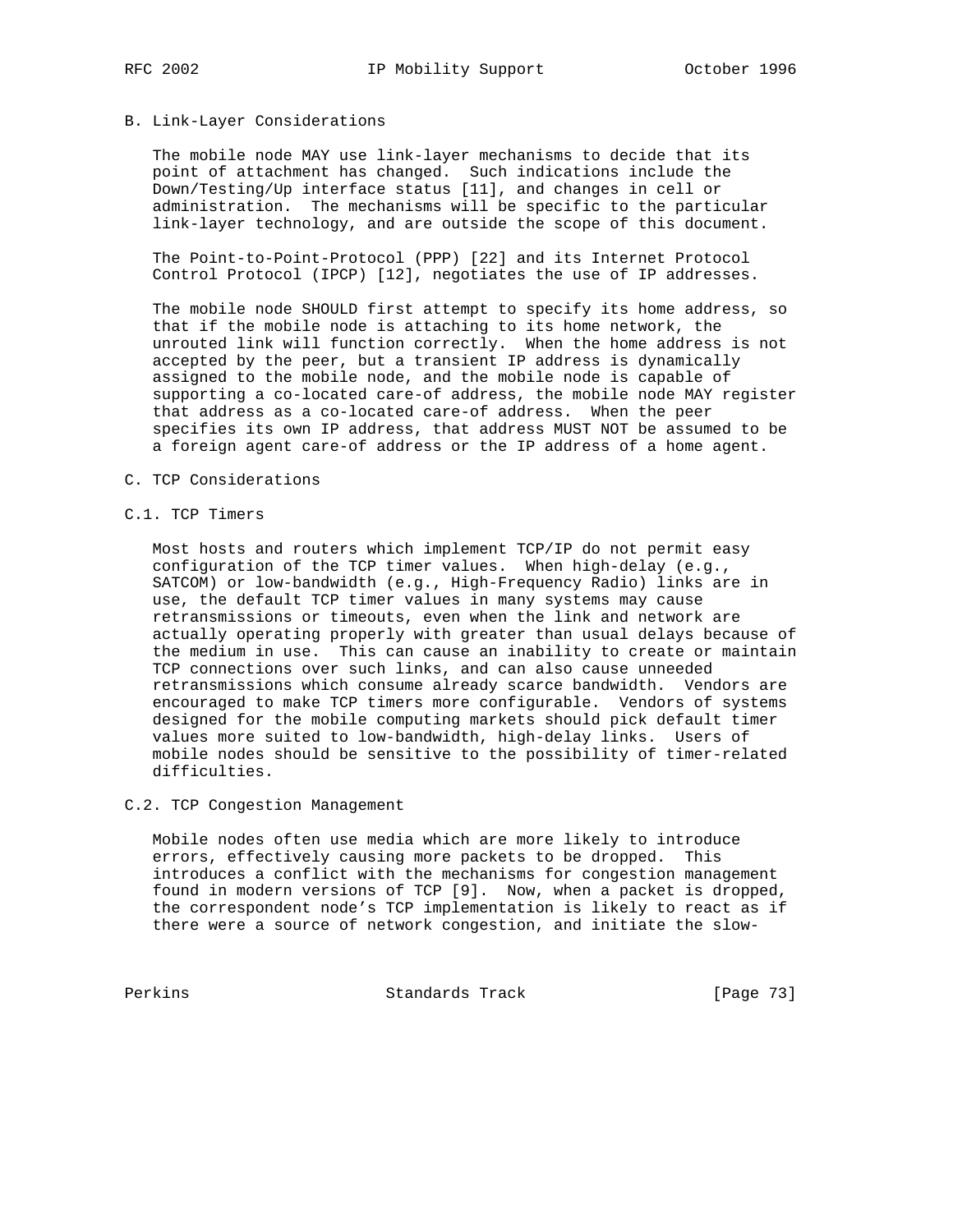start mechanisms [9] designed for controlling that problem. However, those mechanisms are inappropriate for overcoming errors introduced by the links themselves, and have the effect of magnifying the discontinuity introduced by the dropped packet. This problem has been analyzed by Caceres, et al. [3]; there is no easy solution available, and certainly no solution likely to be installed soon on all correspondent nodes. While this problem is beyond the scope of this document, it does illustrate that providing performance transparency to mobile nodes involves understanding mechanisms outside the network layer. It also indicates the need to avoid designs which systematically drop packets; such designs might otherwise be considered favorably when making engineering tradeoffs.

D. Example Scenarios

 This section shows example Registration Requests for several common scenarios.

D.1. Registering with a Foreign Agent Care-of Address

 The mobile node receives an Agent Advertisement from a foreign agent and wishes to register with that agent using the advertised foreign agent care-of address. The mobile node wishes only IP-in-IP encapsulation, does not want broadcasts, and does not want simultaneous mobility bindings:

```
 IP fields:
  Source Address = mobile node's home address
  Destination Address = copied from the IP source address of the
    Agent Advertisement
  Time to Live = 1
UDP fields:
 Source Port = <any>
  Destination Port = 434
Registration Request fields:
 Type = 1S=0, B=0, D=0, M=0, G=0 Lifetime = the Registration Lifetime copied from the
    Mobility Agent Advertisement Extension of the
    Router Advertisement message
  Home Address = the mobile node's home address
  Home Agent = IP address of mobile node's home agent
  Care-of Address = the Care-of Address copied from the
    Mobility Agent Advertisement Extension of the
    Router Advertisement message
  Identification = Network Time Protocol timestamp or Nonce
Extensions:
  The Mobile-Home Authentication Extension
```
Perkins Standards Track [Page 74]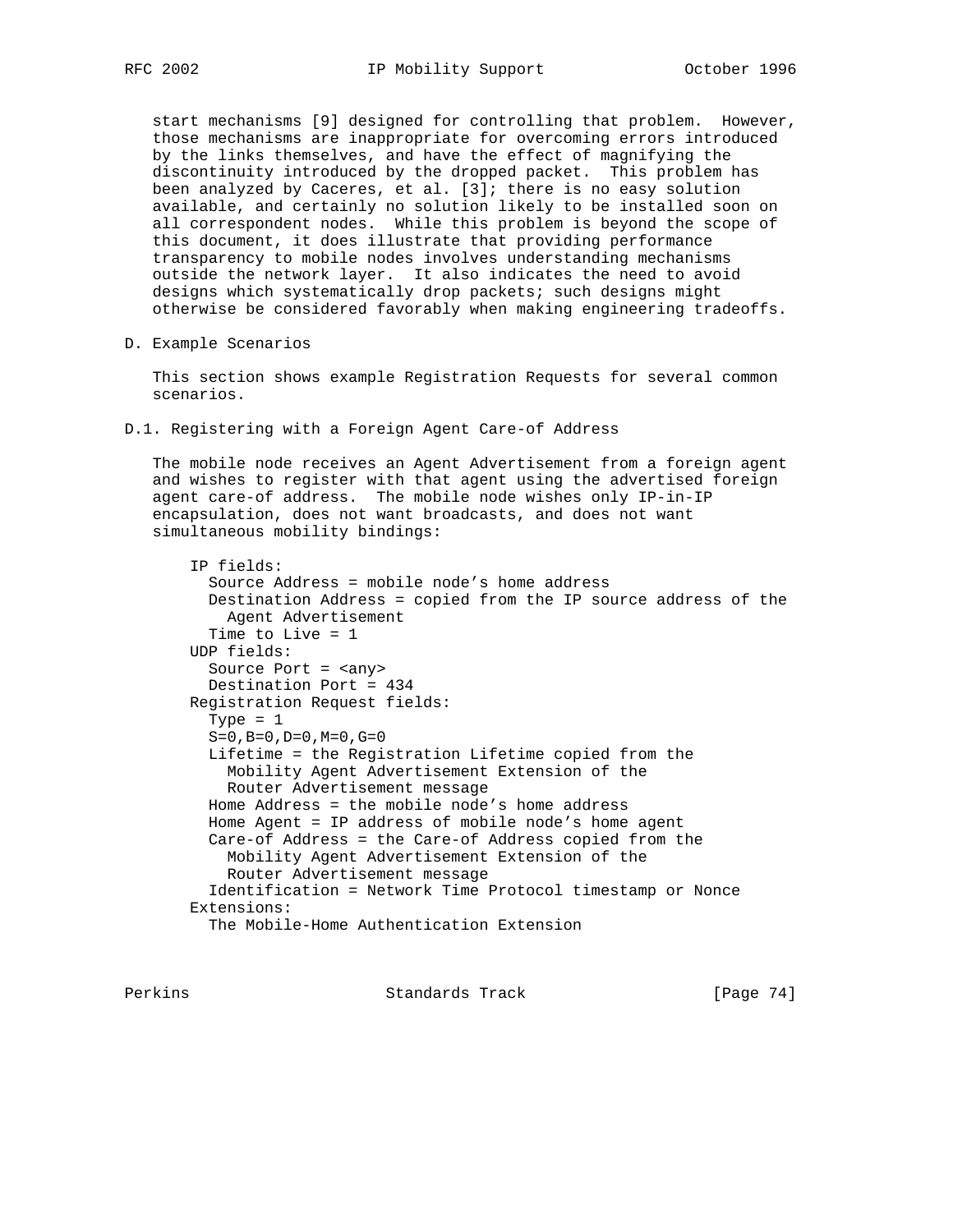### D.2. Registering with a Co-Located Care-of Address

 The mobile node enters a foreign network that contains no foreign agents. The mobile node obtains an address from a DHCP server [6] for use as a co-located care-of address. The mobile node supports all forms of encapsulation (IP-in-IP, minimal encapsulation, and GRE), desires a copy of broadcast datagrams on the home network, and does not want simultaneous mobility bindings:

```
 IP fields:
  Source Address = care-of address obtained from DHCP server
  Destination Address = IP address of home agent
  Time to Live = 64
UDP fields:
  Source Port = <any>
  Destination Port = 434
Registration Request fields:
  Type = 1
 \mbox{S=0} ,<br> \mbox{B=1} , \mbox{D=1} , \mbox{M=1} ,<br> \mbox{G=1} Lifetime = 1800 (seconds)
  Home Address = the mobile node's home address
  Home Agent = IP address of mobile node's home agent
  Care-of Address = care-of address obtained from DHCP server
  Identification = Network Time Protocol timestamp or Nonce
Extensions:
  The Mobile-Home Authentication Extension
```
Perkins **Standards Track** [Page 75]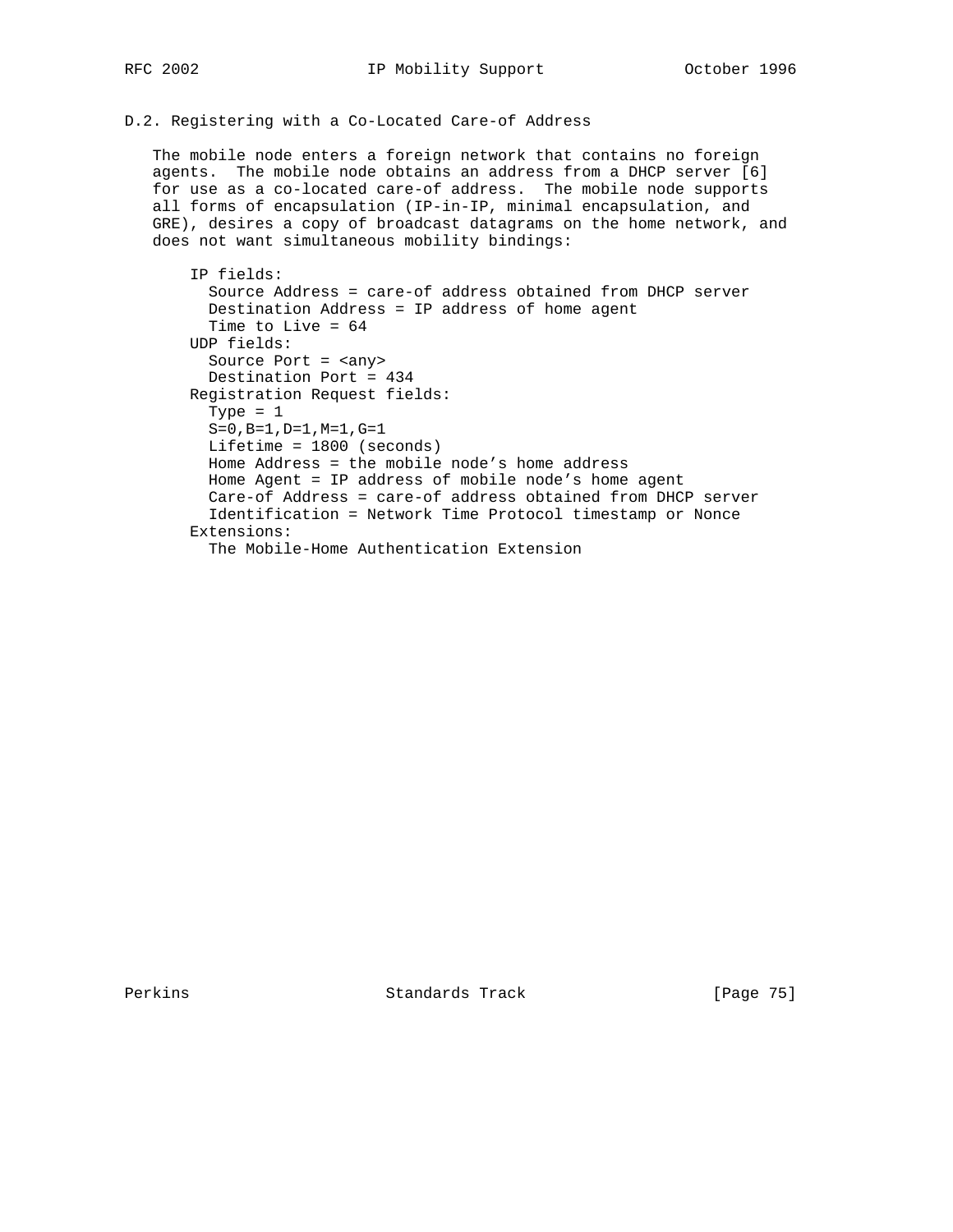# D.3. Deregistration

 The mobile node returns home and wishes to deregister all care-of addresses with its home agent.

```
 IP fields:
 Source Address = mobile node's home address
 Destination Address = IP address of home agent
 Time to Live = 1
UDP fields:
 Source Port = <any>
 Destination Port = 434
Registration Request fields:
 Type = 1 S=0,B=0,D=0,M=0,G=0
 Lifetime = 0
 Home Address = the mobile node's home address
 Home Agent = IP address of mobile node's home agent
 Care-of Address = the mobile node's home address
  Identification = Network Time Protocol timestamp or Nonce
Extensions:
  The Mobile-Home Authentication Extension
```
E. Applicability of Prefix Lengths Extension

 Caution is indicated with the use of the Prefix Lengths Extension over wireless links, due to the irregular coverage areas provided by wireless transmitters. As a result, it is possible that two foreign agents advertising the same prefix might indeed provide different connectivity to prospective mobile nodes. The Prefix-Lengths Extension SHOULD NOT be included in the advertisements sent by agents in such a configuration.

Perkins **Standards Track** [Page 76]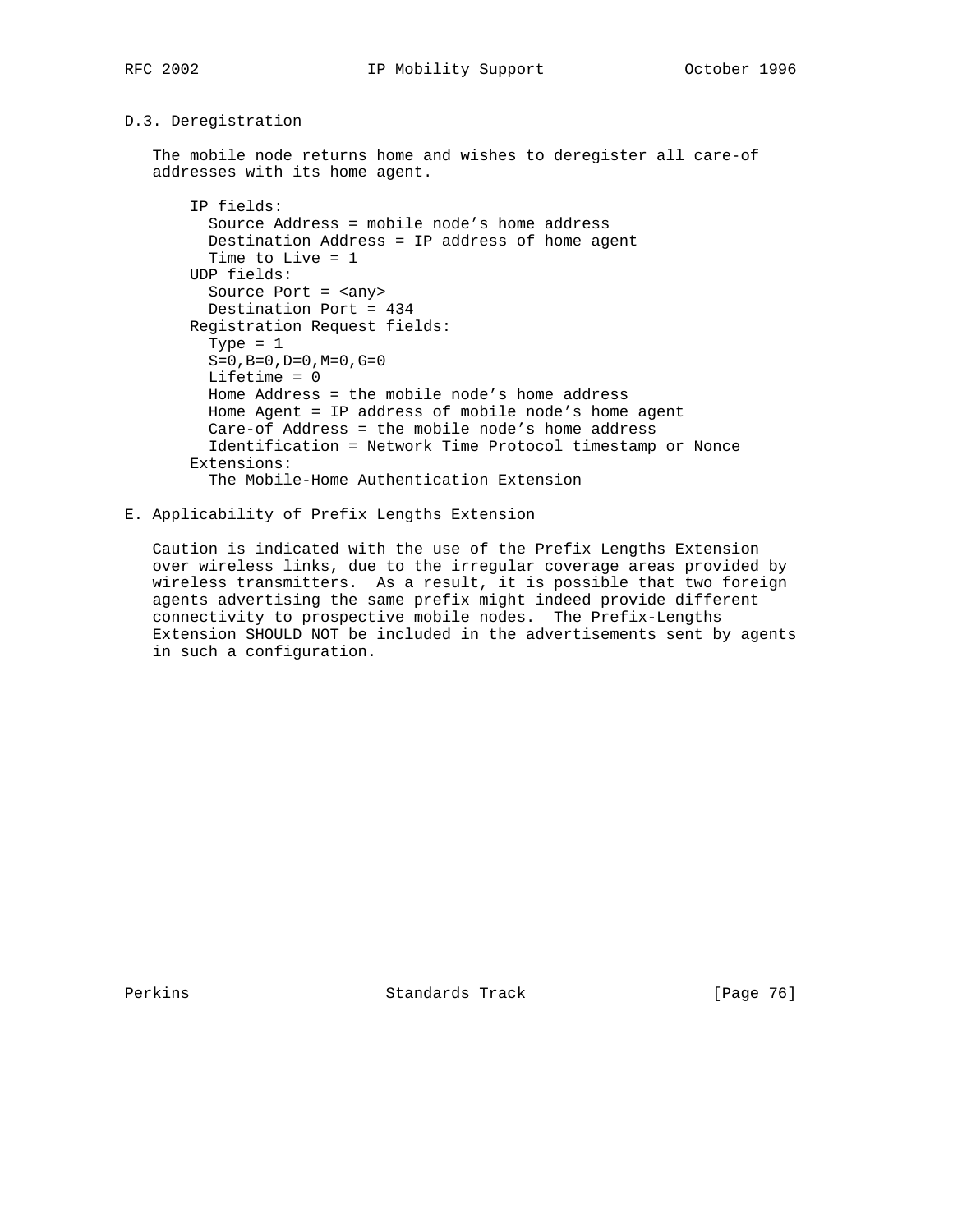Foreign agents using different wireless interfaces would have to cooperate using special protocols to provide identical coverage in space, and thus be able to claim to have wireless interfaces situated on the same subnetwork. In the case of wired interfaces, a mobile node disconnecting and subsequently connecting to a new point of attachment, may well send in a new Registration Request no matter whether the new advertisement is on the same medium as the last recorded advertisement. And, finally, in areas with dense populations of foreign agents it would seem unwise to require the propagation via routing protocols of the subnet prefixes associated with each individual wireless foreign agent; such a strategy could lead to quick depletion of available space for routing tables, unwarranted increases in the time required for processing routing updates, and longer decision times for route selection if routes (which are almost always unnecessary) are stored for wireless "subnets".

## References

- [1] Atkinson, R., "IP Authentication Header", RFC 1826, August 1995.
- [2] S. M. Bellovin. Security Problems in the TCP/IP Protocol Suite. ACM Computer Communications Review, 19(2), March 1989.
- [3] Ramon Caceres and Liviu Iftode. Improving the Performance of Reliable Transport Protocols in Mobile Computing Environments. IEEE Journal on Selected Areas in Communications, 13(5):850--857, June 1995.
- [4] Deering, S., Editor, "ICMP Router Discovery Messages", RFC 1256, September 1991.
- [5] Deering, S., "Host Extensions for IP Multicasting", STD 5, RFC 1112, August 1989.
- [6] Droms, R., "Dynamic Host Configuration Protocol", RFC 1541, October 1993.
- [7] Eastlake, D., Crocker, S., and J. Schiller, "Randomness Requirements for Security", RFC 1750, December 1994.
- [8] Hanks, S., Li, R., Farinacci, D., and P. Traina, "Generic Routing Encapsulation (GRE)", RFC 1701, October 1994.
- [9] Van Jacobson. Congestion Avoidance and Control. In Proceedings of the SIGCOMM '88 Symposium: Communications Architectures & Protocols, pages 314--329, August 1988.

Perkins **Standards Track** [Page 77]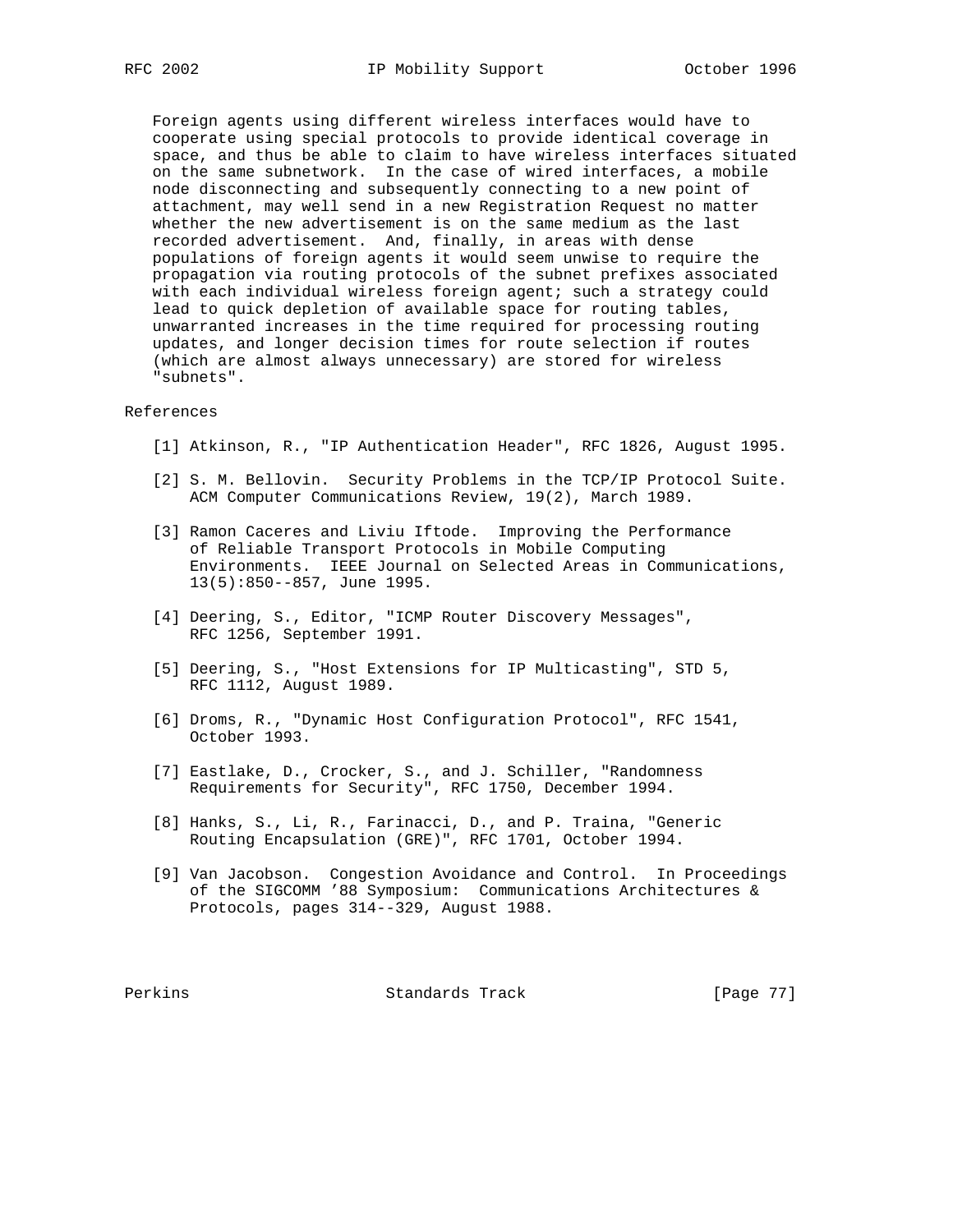- [10] Jacobson, V., "Compressing TCP/IP Headers for Low-Speed Serial Links", RFC 1144, February 1990.
- [11] McCloghrie, K., and F. Kastenholz, "Evolution of the Interfaces Group of MIB-II", RFC 1573, January 1994.
- [12] McGregor, G., "The PPP Internet Protocol Control Protocol (IPCP)", RFC 1332, May 1992.
- [13] Mills, D., "Network Time Protocol (Version 3): Specification, Implementation and Analysis", RFC 1305, March 1992.
- [14] Perkins, C., "IP Encapsulation within IP", RFC 2003, October 1996.
- [15] Perkins, C., "Minimal Encapsulation within IP", RFC 2004, October 1996.
- [16] Plummer, D., "An Ethernet Address Resolution Protocol: Or Converting Network Protocol Addresses to 48.bit Ethernet Addresses for Transmission on Ethernet Hardware", STD 37, RFC 826, November 1982.
- [17] Postel, J., "User Datagram Protocol", STD 6, RFC 768, August 1980.
- [18] Postel, J., "Multi-LAN Address Resolution", RFC 925, October 1984.
- [19] Postel, J., Editor, "Internet Protocol", STD 5, RFC 791, September 1981.
- [20] Reynolds, J., and J. Postel, "Assigned Numbers", STD 2, RFC 1700, October 1994.
- [21] Rivest, R., "The MD5 Message-Digest Algorithm", RFC 1321, April 1992.
- [22] Simpson, W., Editor, "The Point-to-Point Protocol (PPP)", STD 51, RFC 1661, July 1994.
- [23] W. Richard Stevens. TCP/IP Illustrated, Volume 1: The Protocols. Addison-Wesley, Reading, Massachusetts, 1994.

Perkins 6. Standards Track [Page 78]